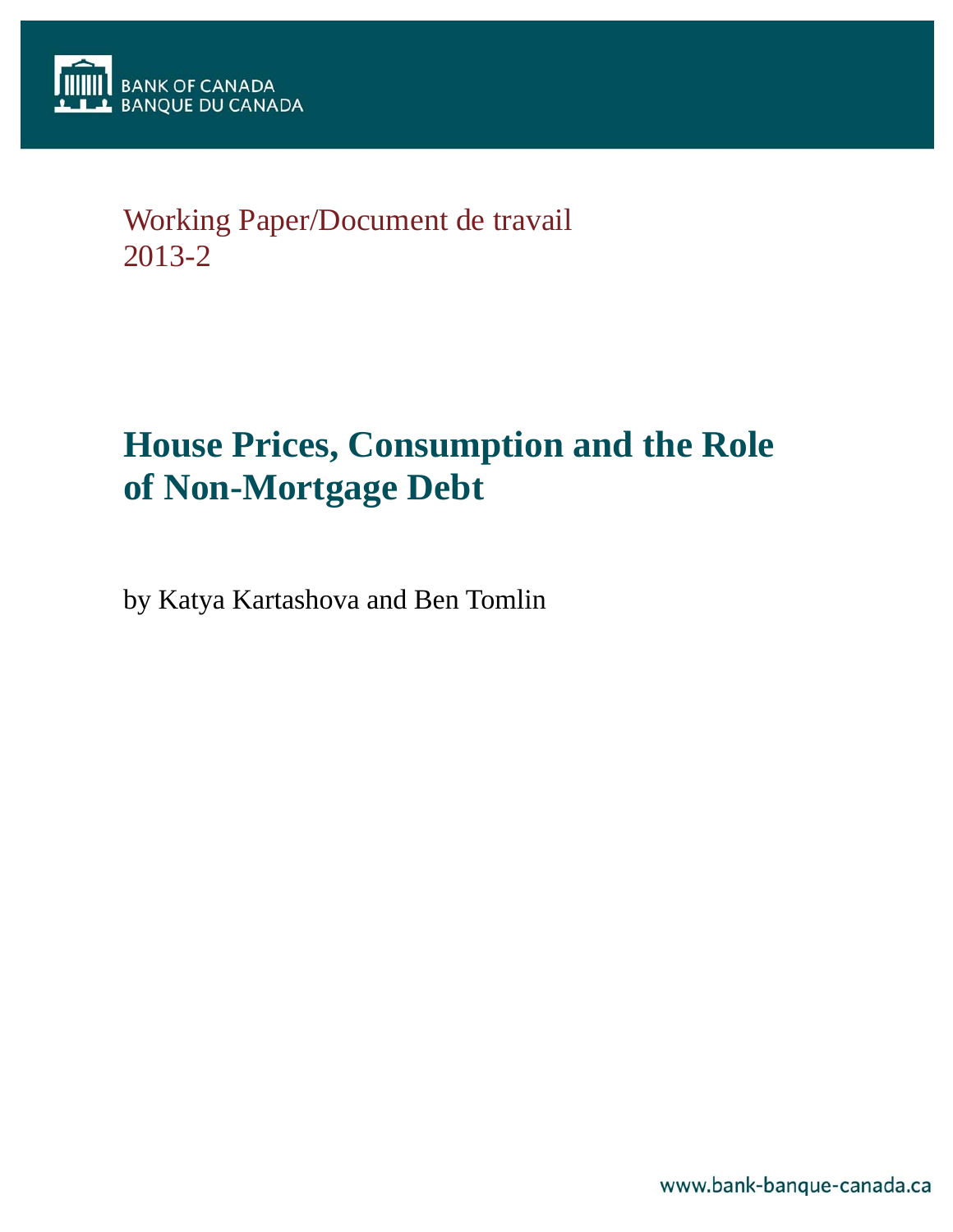Bank of Canada Working Paper 2013-2

January 2013

## **House Prices, Consumption and the Role of Non-Mortgage Debt**

**by** 

## **Katya Kartashova and Ben Tomlin**

 Canadian Economic Analysis Department Bank of Canada Ottawa, Ontario, Canada K1A 0G9 kkartashova@bankofcanada.ca btomlin@bankofcanada.ca

Bank of Canada working papers are theoretical or empirical works-in-progress on subjects in economics and finance. The views expressed in this paper are those of the authors. No responsibility for them should be attributed to the Bank of Canada.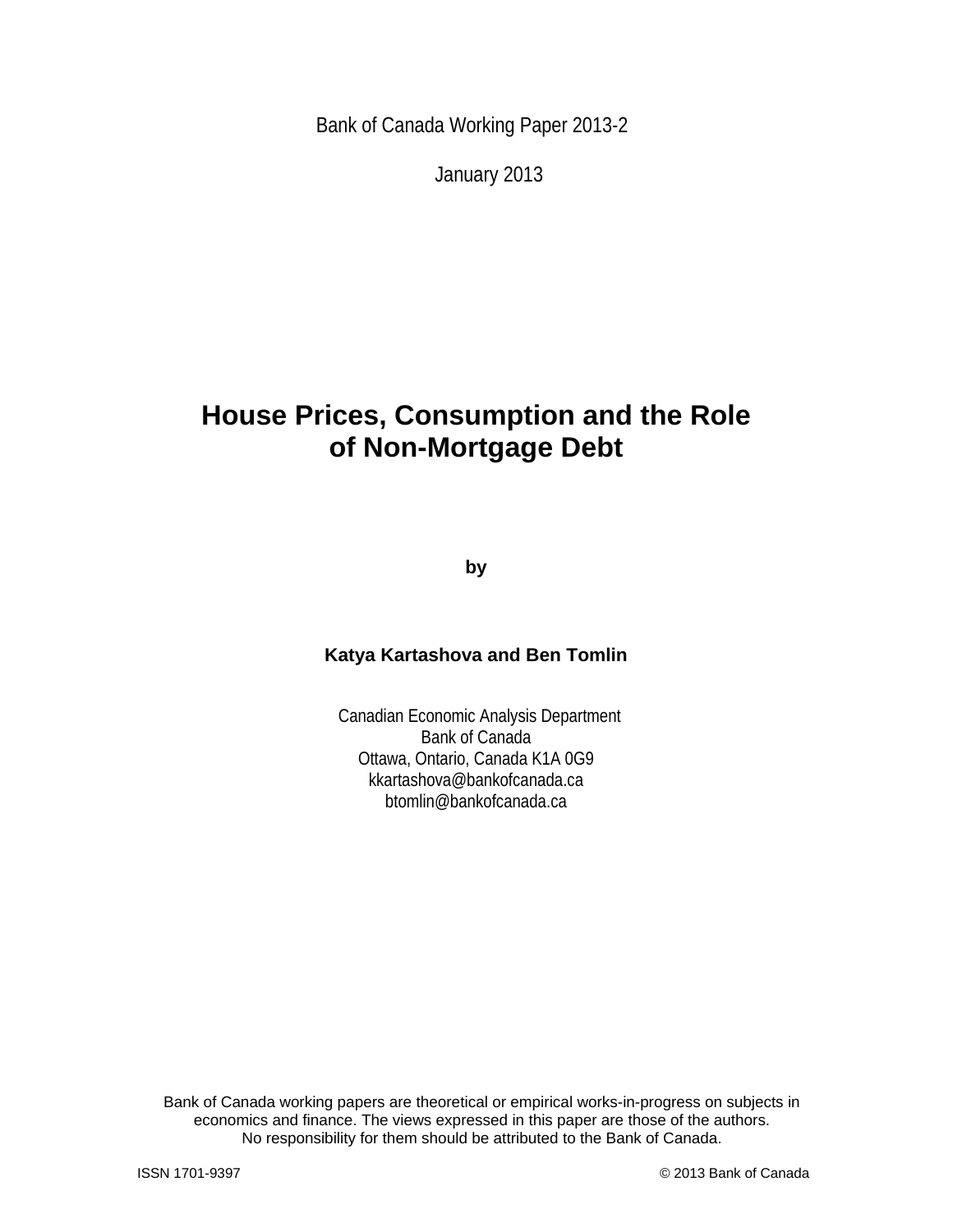## **Acknowledgements**

We are grateful to Jeannine Bailliu, Paul Beaudry, Shutao Cao, Allan Crawford, Paul Gilbert, Haifang Huang, Maral Kichian, Cesaire Meh, Gregor Smith, and Alexander Ueberfeldt for their comments and advice. We would also like to thank Carl Black for his excellent research assistance. Any errors and omissions are solely the responsibility of the authors.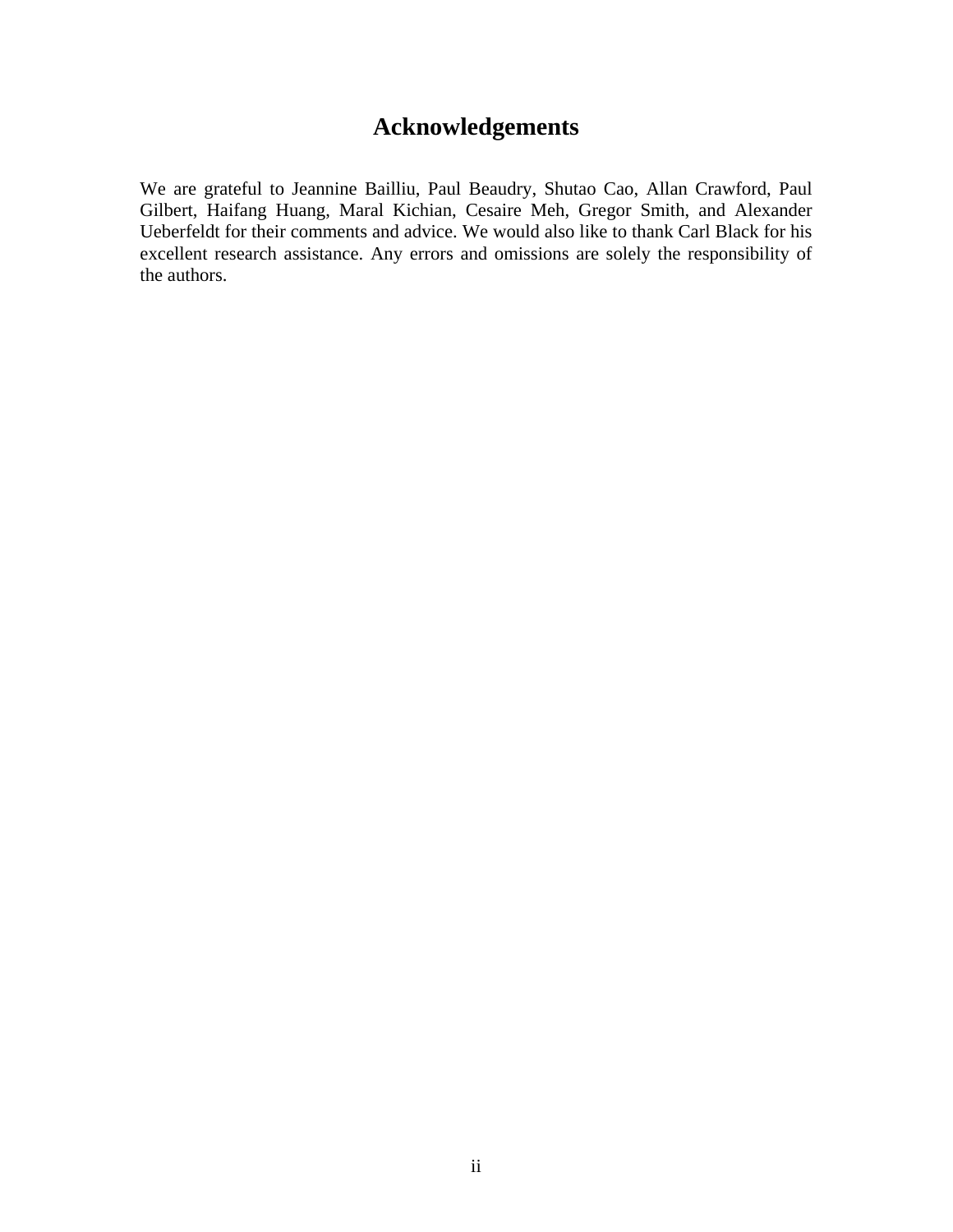## **Abstract**

This paper examines the relationship between house prices and consumption, through the use of debt. Using unique Canadian household-level data that reports the uses of debt, we begin by looking at the relationship between house prices and debt. Using quantile regression, we find a positive and significant relationship between regional house prices and total household debt all along the conditional debt distribution. This suggests that the household-level relationship between house prices and debt goes beyond the purchase of real estate. We then find a positive relationship between house prices and non-mortgage debt (the sum of secured lines of credit, unsecured lines of credit, leases and other consumer loans, except for credit cards) for homeowners. Combining these results with the reported uses of non-mortgage debt allows us to connect house prices and nonhousing consumption—this connection is new to the literature on house prices and consumption. We conclude that the increases in house prices over the 1999-2007 period were, indeed, associated with an increase in non-mortgage debt and non-housing consumption. Our results can be thought of as the establishment of a conservative lower bound for the overall relationship between house prices and aggregate consumption.

*JEL classification: E21, D10, D14, D31 Bank classification: Credit and credit aggregates; Domestic demand and components* 

## **Résumé**

La présente étude porte sur le lien que le recours au crédit pourrait constituer entre les prix des maisons et la consommation. À partir d'un ensemble unique de données détaillées sur les ménages canadiens qui rend compte de l'utilisation que ceux-ci font de leurs emprunts, les auteurs examinent tout d'abord le lien entre les prix des maisons et la dette. Une régression quantile leur permet d'observer une relation positive et significative entre les prix régionaux des maisons et la dette totale des ménages pour toute la distribution conditionnelle des emprunts de ces derniers. Ce résultat donne à penser que le rapport à l'échelon des ménages entre les prix des maisons et l'endettement ne se limite pas à l'achat de biens immobiliers. Les auteurs mettent ensuite en évidence un lien positif entre les prix des maisons et la dette non hypothécaire (laquelle regroupe les lignes de crédit garanties, les lignes de crédit non garanties, le crédit-bail et les autres prêts à la consommation, mais exclut les cartes de crédit) chez les propriétaires de logements. Le rapprochement de ces résultats et des données sur l'utilisation des crédits non hypothécaires leur permet d'établir une relation entre les prix des maisons et la consommation – lien inédit dans la littérature traitant de ces deux éléments. Les auteurs concluent que la hausse des prix des maisons au cours de la période allant de 1999 à 2007 a effectivement été associée à un accroissement de la dette non hypothécaire et de la consommation hors logement. Ils estiment aussi que les résultats de leurs calculs peuvent être considérés raisonnablement comme des valeurs seuils dans la relation globale qui existe entre les prix des maisons et la consommation totale.

*Classification JEL : E21, D10, D14, D31 Classification de la Banque : Crédit et agrégats du crédit; Demande intérieure et composantes*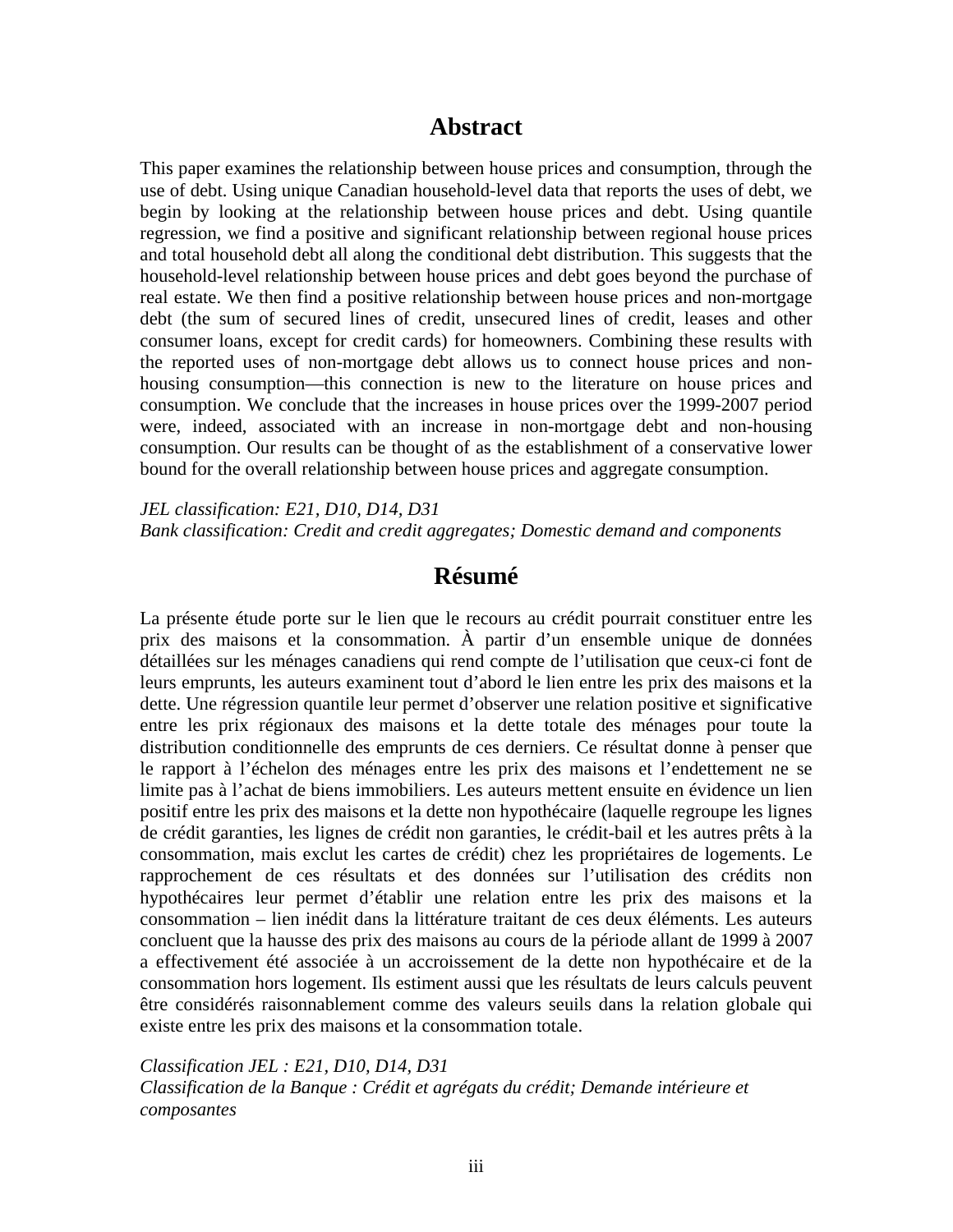## 1 Introduction

In the last two decades, many developed countries experienced prolonged increases in house prices and household debt. In Canada, household debt has been growing due to net increases in homepurchase mortgages and in mortgage refinancing, as well as an increase in non-mortgage debt, both secured and unsecured by housing. Accompanied by rising house prices, these debt increases have been reflected in aggregate real and financial flows, including consumption, new housing construction, home renovations, and net acquisition of financial assets. While debt and house prices continue to rise in Canada, some of the countries that experienced these concurrent increases in the past have since seen their reversals, and the decline in house prices and continued household deleveraging have brought with them a host of negative influences for these economies. Understanding the links between house prices, debt and other real and financial variables, both in "good" and "bad" times, is therefore important.

Within this context, the goal of this paper is to establish a relationship between house prices and total household debt, and between its non-mortgage component (the sum of secured lines of credit, unsecured lines of credit, leases and other consumer loans, except for credit cards) and consumption.<sup>1</sup> Our definition of non-mortgage debt can also be called consumer credit minus credit card balances. The importance of questions regarding the drivers of household debt and the effect of debt on economic activity has been highlighted by a number of other recent research projects at the Bank of Canada, such as Bailliu, Kartashova and Meh (BKM, 2012) and Crawford and Faruqui (2012). In particular, BKM study the link between household debt and consumption, focusing on home-equity extraction, a large part of which is constituted by changes in mortgage debt—either due to net mortgage refinancing or changes in mortgage debt associated with changes in ownership of existing homes (see BKM for more detailed definitions)—but also include home-equity lines of credit, which are usually classified as part of consumer debt. Unlike this paper, however, BKM do not establish or measure the link between house prices and debt, and provide only indirect evidence. Crawford and Faruqui examine some of the reasons for the expansion in Canadian household credit and point to higher house prices as one of the factors. Despite links between the questions, the

<sup>&</sup>lt;sup>1</sup>In addition to consumption, uses of debt are also related to portfolio re-balancing (including changing the asset mix and re-optimizing the debt structure of households), which we discuss in the overview of price effects section, but do not report any quantitative results.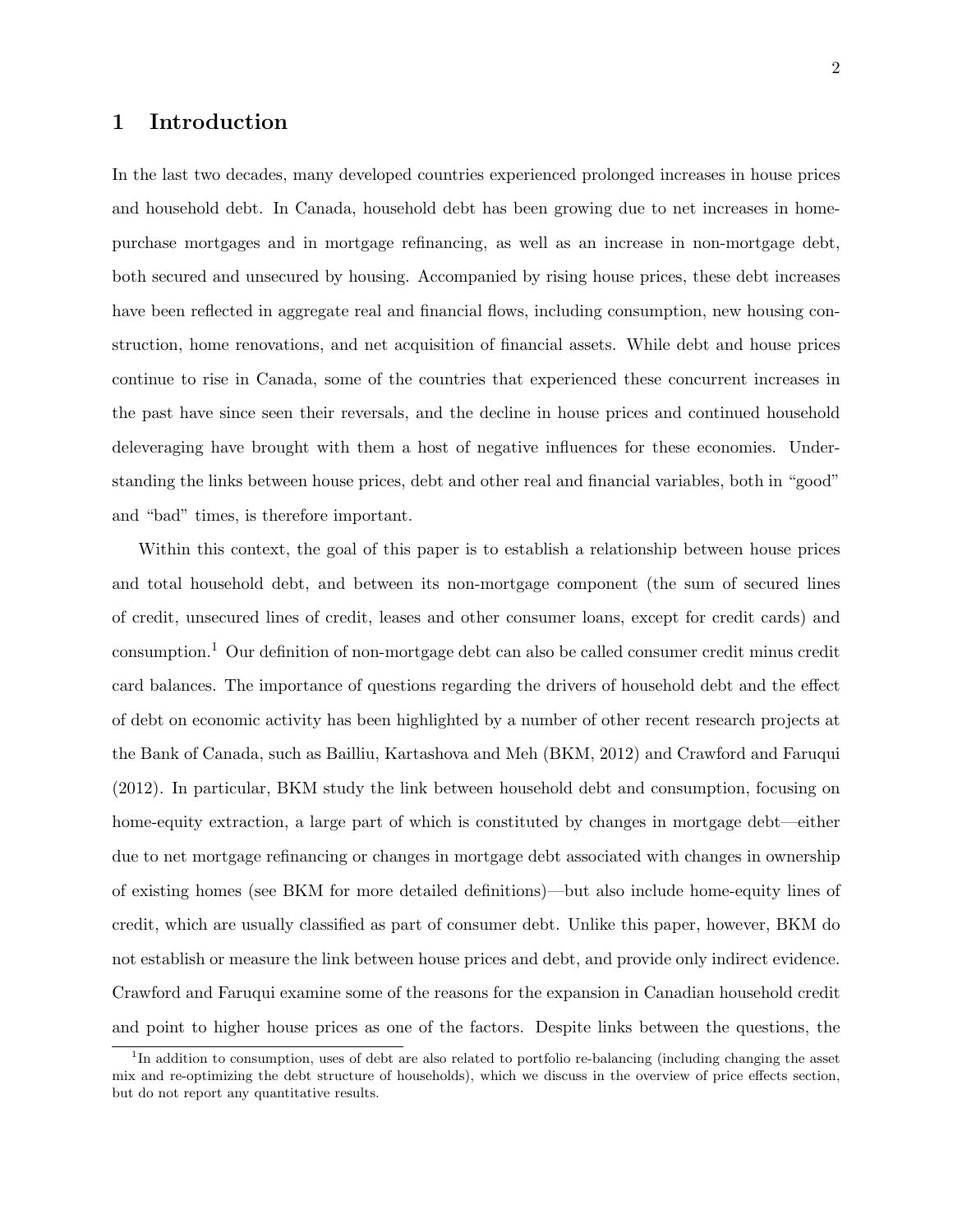approaches used in the three papers (BKM, Crawford and Faruqui, and this paper) are different. Therefore, while the broad messages of the importance of household debt and its role in economic activity are similar, the particulars of the approaches and data calculations—including the reporting of summary statistics—should not be directly compared.

Using Canadian household data, we first estimate the relationship between total household debt and house prices. The results of this estimation are used to distinguish between different channels through which household debt is related to house prices. At the household level, this relationship is likely dominated by the link between house prices and the home purchase mortgage component of household debt. Next, we focus on the non-mortgage component of household debt—which can be directly used for a number of purposes other than the purchase of a home2—and establish its relationship with house prices. These last results are then combined with information on the purposes of household debt and the magnitude of house price increases over the 1999-2007 period in order to measure the size of non-mortgage debt flows that were associated with house price increases, and linked to personal consumption expenditures.

There are several channels through which household debt is associated with house price increases. Most notably, higher house prices are linked to increases in mortgage debt, which includes not only balances incurred for the purchase of new and existing homes, but also refinancing of mortgage balances already outstanding at higher amounts. While refinancing does not involve the purchase of a home directly, it can be treated as a repurchase with a loan-to-value (LTV) ratio that is the same or higher than the original.<sup>3</sup> House price increases are also linked to higher home equity debt, in the form of home equity lines of credit (HELOCs) and home equity loans (HELs), as households may borrow against increases in their home equity due to higher house prices. Finally, unsecured debt can be associated with house prices through wealth effects and credit constraints.

In turn, these sources of debt accumulation are linked to different real and financial flows in the economy. Home purchase mortgages—either for first-time homebuyers or existing homeowners who adjust their housing by trading up or down—can be thought of as primarily financing future

<sup>&</sup>lt;sup>2</sup>In talking about the purposes of debt, one must acknowledge the issue of fungibility of resources. The debt we associate with the purchase of a home, for example, can also be used indirectly to finance other purposes through changes in the down payment amount. The same issue applies to other types of debt, but it can be less important.

<sup>&</sup>lt;sup>3</sup>While the mortgage balance outstanding against the home increases, its price may also have gone up compared to the date of the original purchase. Depending on the relative magnitude of these increases, the new loan-to-value ratio on the home may increase or remain the same.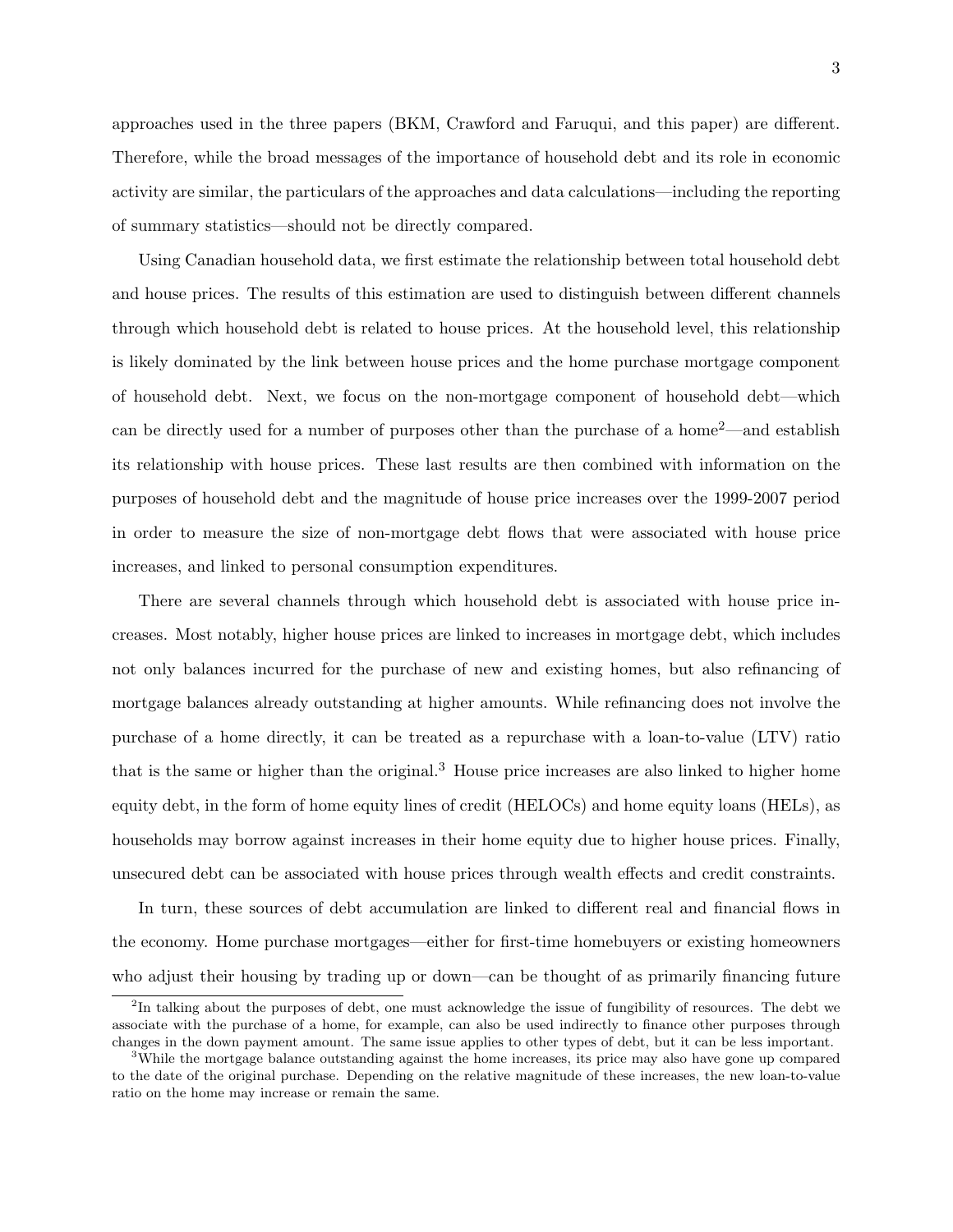4

housing services consumption. In the case of mortgage refinancing and other forms of home equity debt, housing consumption remains largely unchanged since this debt is not associated with moving from renting to home owning or moving between homes.<sup>4</sup> This type of debt can be used to finance non-housing consumption and other investment decisions.<sup>5</sup>

This paper is related to the vast literature trying to establish a link between house prices and consumption, including Campbell and Cocco (2007) and Attanasio et al (2009) for the UK, and Bostic, Gabriel and Painter (2009) for the US, to name a few. More directly, this paper fits into a narrower strand of literature that has focused on debt as an intermediary between increases in housing equity due to higher house prices and the uses of this equity (which are either directly or indirectly inferred), including consumption and portfolio rebalancing. This is the approach taken in Mian and Sufi (2009). They use U.S. microdata to examine the association between house prices and household debt, and then the real uses of debt, such as consumption, home renovation, and the purchase of other residences/businesses. They conclude that the rapid increase in house prices likely influenced real expenditure growth at the household level through the use of debt. Dynan and Kohn (2007) study the factors behind household debt increases in the US, including house prices. Greenspan and Kennedy (2008) only link the home-secured component of debt to consumption, assuming the link between house prices and debt. They combine aggregate and micro data to estimate the disposition of free cash generated by home equity extraction for, among other things, aggregate personal consumption expenditures, and investment.

This paper adds to the existing literature in a number of dimensions. First, it exploits a unique, survey-based micro data set on Canadian households from 1999 to 2007. The data set provides detailed information on the many sources and uses of debt. Respondents to the survey are able to list multiple outstanding balances on leases, loans, lines of credit, mortgages and credit/charge cards. The data set also reports the primary purposes of each debt component, such as financing of consumption, home improvement, acquisition of financial investment, or paying off debts. This aspect of the data enables us to not only explore the relationship between house prices and debt,

<sup>4</sup>Home renovations can be thought of as an investment, while at the same time contributing to a stream of housing services. Therefore, in effect, home-equity debt associated with home improvements/renovations would lead to changes in housing services consumption as well.

<sup>5</sup>Unfortunately, our data does not allow us to distinguish between new or existing homeowners who take on home purchase debt, and thus the main focus of the paper is on home-secured debt of non-movers—which includes mortgage refinancing, but not home purchase mortgages—and on other non-home-secured debt.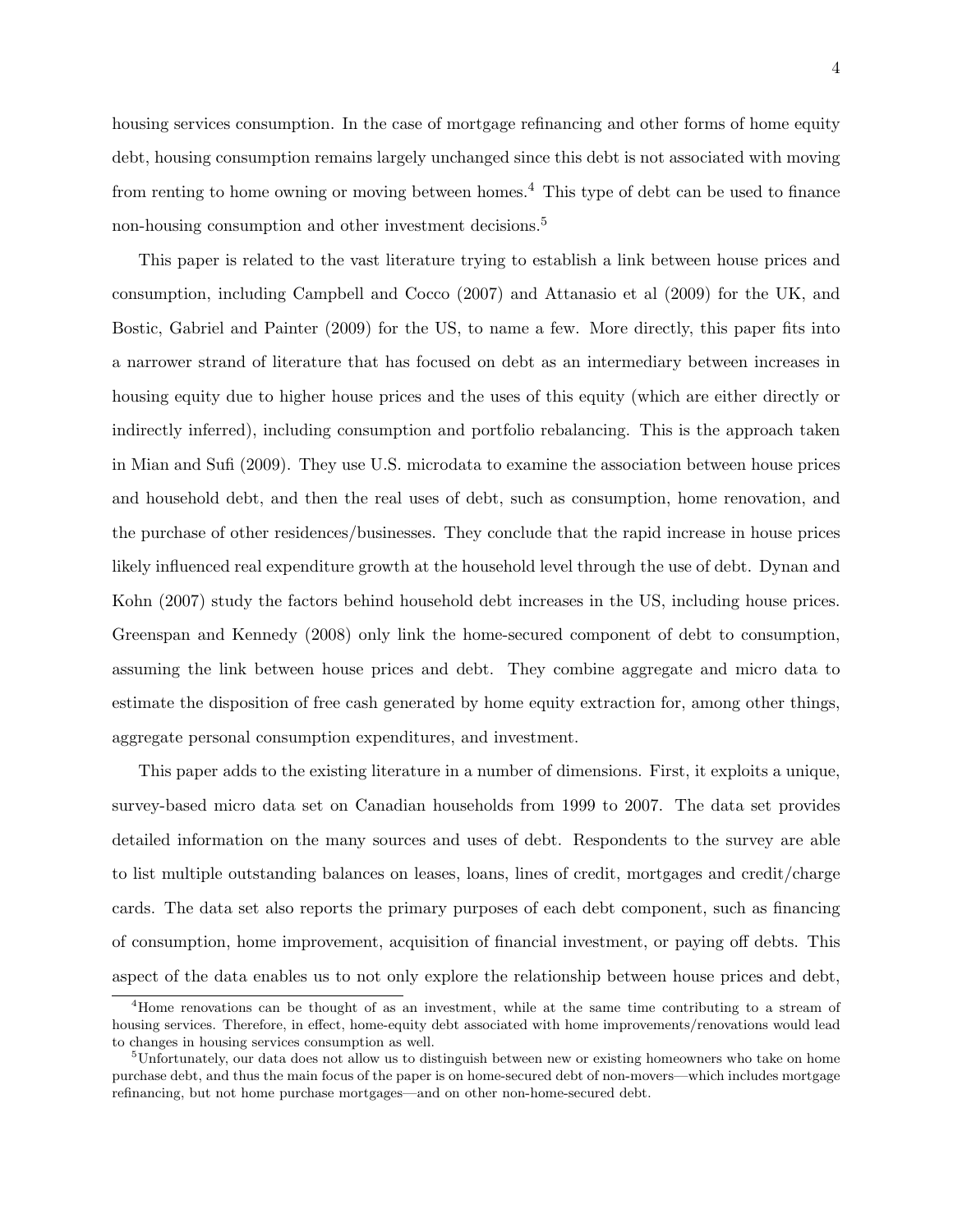but also, by extension, the relationship between house prices and consumption directly through the use of debt, which is new to the literature.<sup>6</sup>

Next we apply the quantile regression approach to the data to explore the relationship between regional house prices and total household debt. We find that house prices are positively associated with household debt all along the conditional debt distribution. The association is largest at the upper end of the conditional debt distribution, which is not surprising, given that higher house prices generally mean larger mortgages for first-time and repeat homebuyers, who make up the upper end of the household debt distribution. More interesting is the finding of the positive relationship between house prices and the lower end of the conditional debt distribution, which suggests that the association goes beyond the purchase of real estate.

This result motivates the study of the relationship between house prices and non-mortgage debt, which is also new to the literature. House price inflation may imply different borrowing behaviour depending on household type. While an increase in house prices is generally associated with a wealth effect for homeowners, its size (and even direction) depends on the household's current tenure status, future housing needs and intentions regarding bequeathal. Higher house prices may also relax credit constraints for some households, enabling them to take on additional debt for consumption. Consequently, the question of the relationship between house prices and household borrowing is necessarily an empirical one. To this end, we regress non-mortgage debt on regional house prices—controlling for a number of macroeconomic factors and household characteristics. Given that we are looking only at households with positive non-mortgage debt, we control for selection bias using the Heckman sample selection correction model. In our regression analysis, we find a positive and statistically significant relationship for homeowners. More specifically, a one percent increase in house prices is associated with a 0.36 percent increase in outstanding homeowner non-mortgage debt. Furthermore, we find that this relationship is preserved for homeowners of all ages.

Finally, we combine the results from the non-mortgage debt regressions with the reported uses of this debt, with a particular focus on non-housing consumption. On average, homeowners used about 40 percent of their non-mortgage debt (across all instruments) for non-housing consumption.

 $6$ Mian and Sufi (2009) lack direct information on the uses of debt and can therefore only make indirect inferences, by exclusion, on the relationship between house prices and consumption through the use of debt.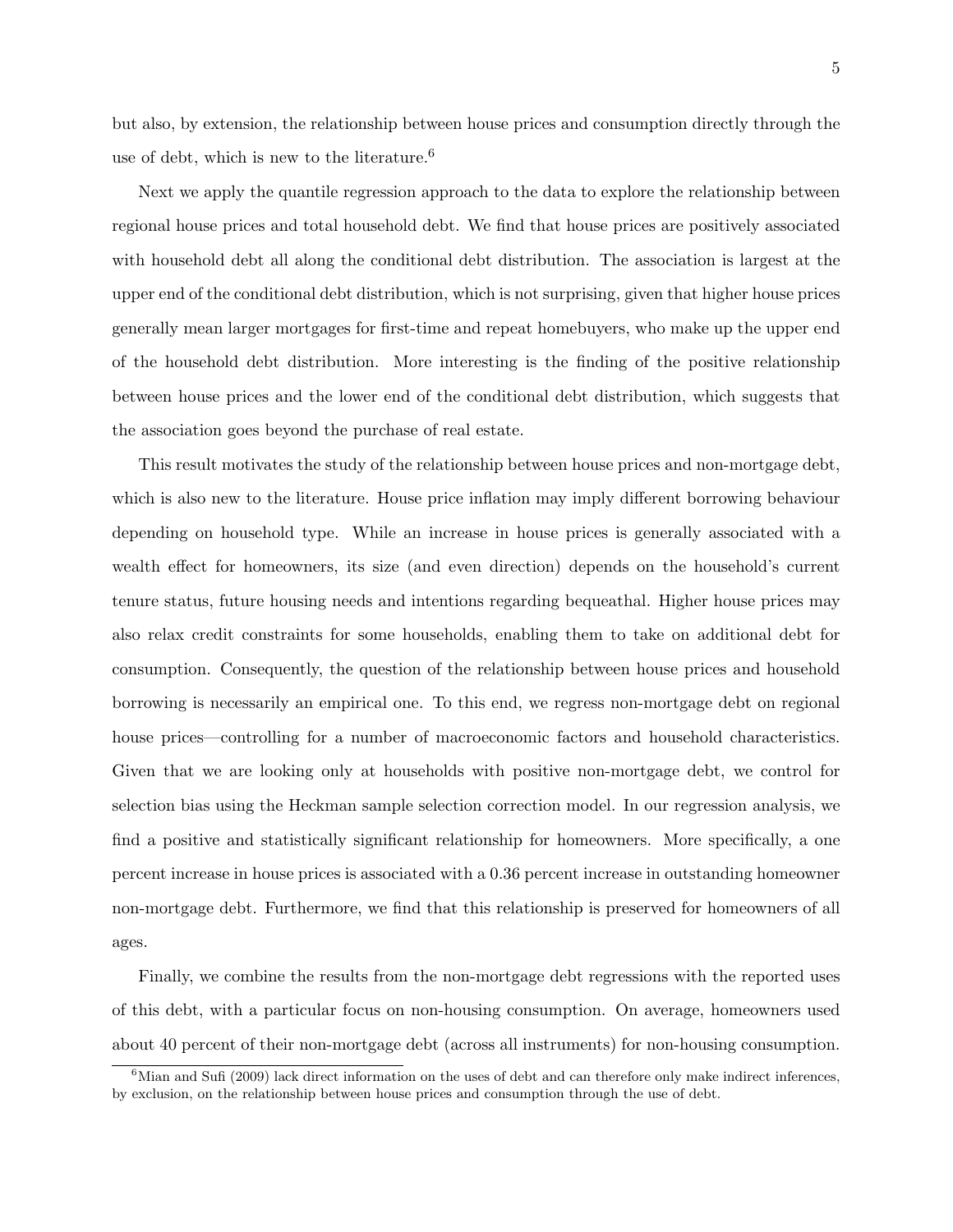Together with an increase in national house prices of 52 percent over the sample period, we come to the conclusion that roughly 25 percent of net non-mortgage debt flows were associated with house price increases, and used for non-housing consumption. In a sense, this can be thought of as a conservative lower bound for the relationship between house prices and aggregate consumption (as defined in the Canadian System of National Accounts). In this analysis, we focus on nonhousing consumption, but housing consumption is included in measures of aggregate consumption. Moreover, our definition of non-mortgage debt is not meant to include mortgage refinancing (in all its forms), which can be connected to consumption spending. Given this, it is likely that the relationship between house prices, debt and consumption is larger in the aggregate.

The paper proceeds as follows. Section 2 provides a discussion on the complex relationship between house prices, debt and consumption. Section 3 details the household-level and macroeconomic data used in the empirical analysis, and presents some summary statistics and preliminary analysis. Section 4 outlines the two empirical models used to study the relationship between house prices and household debt (both total and non-mortgage), and presents the estimation results. Section 5 examines how debt is used (i.e. for consumption and portfolio re-balancing), and then links house price increases, through non-mortgage debt, to consumption expenditures. Finally, Section 6 presents conclusions from this work.

## 2 Overview of House Price Effects

House price increases can be linked to household borrowing through several channels. First, there are renters buying into the hot housing market, and the current level of house prices (relative to income) affects the size of mortgages taken out to finance home purchases and overall household debt. Second, there are existing homeowners who change homes and adjust their housing consumption in an environment of rising house prices. They experience the effects of house price increases both when they sell their existing home and buy a new one, adjusting their debt position accordingly in the process (mortgage debt and other home equity debt). Third, there are existing homeowners who do not adjust their housing consumption with increases in their home equity, but can borrow against this equity using different debt instruments. These include the refinancing of already outstanding mortgage balances at higher amounts and using other forms of home equity debt, such as HELOCs and HELs. Finally, the ability to borrow of renters who do not make a transition into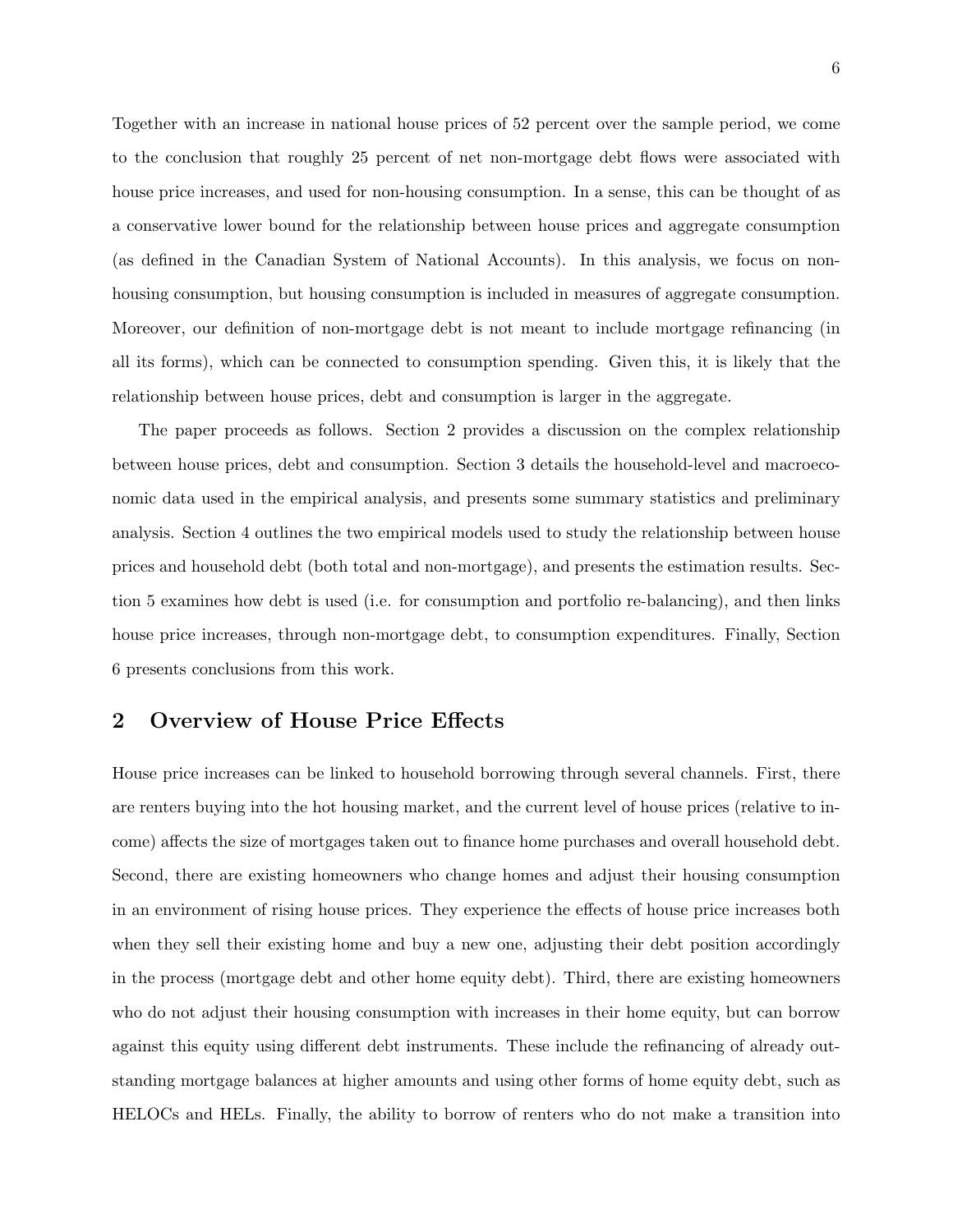homeownership may also be affected, indirectly, by increasing house prices.

Households take into account many factors when deciding to transition from renting into homeownership, to remain a homeowner, and to adjust their housing consumption by moving homes. Due to data limitations, however, we are not be able to separately identify recent homebuyers from those that have owned their homes for a while. We therefore group these two types together and focus on the comovement of their debt with house prices. These households may adjust their debt position (in particular, relative to income) for portfolio rebalancing and consumption purposes. The former includes changing the mix of assets in the household portfolio—for example, changing the mix of housing and financial assets, or changing the quality of assets7—and re-optimizing the structure of debt to reduce the costs associated with its servicing—for example, substituting more expensive unsecured debt for home equity based debt. The existing literature has used information on changes in household situation and other household characteristics (constrained versus unconstrained) to try to figure out how different types of households use their debt (constrained households are assumed to use it for consumption, while unconstrained households are assumed to focus on portfolio rebalancing).

Existing homeowners who have a long expected housing tenure and are not credit-constrained when choosing their consumption path, as shown in Sinai and Souleles (2005) and Campbell and Cocco (2007), are perfectly hedged against house price fluctuations. As a result, movements in house prices have no effect on their real wealth and so the propensity to borrow for consumption out of housing gains is zero. However, these unconstrained households may still incur housing debt to rebalance their portfolio (to reduce exposure to risky housing assets and invest in safer and more liquid assets, for example). Alternatively, unconstrained homeowners who do not value housing bequests and wish to consume part of their housing capital, may choose to borrow against unexpected increases in home equity, and this desire to borrow may increase as the homeowner ages (this is because their life-horizon, and therefore their expected housing tenure, becomes shorter). This latter scenario involves borrowing for consumption.

On the other hand, it is possible that existing homeowners are credit constrained and would like to borrow today to smooth consumption, but are unable to do so. There are several reasons why this

<sup>&</sup>lt;sup>7</sup>This includes using home equity for improvement/renovation of the same home, which results in the increase in the value of the home.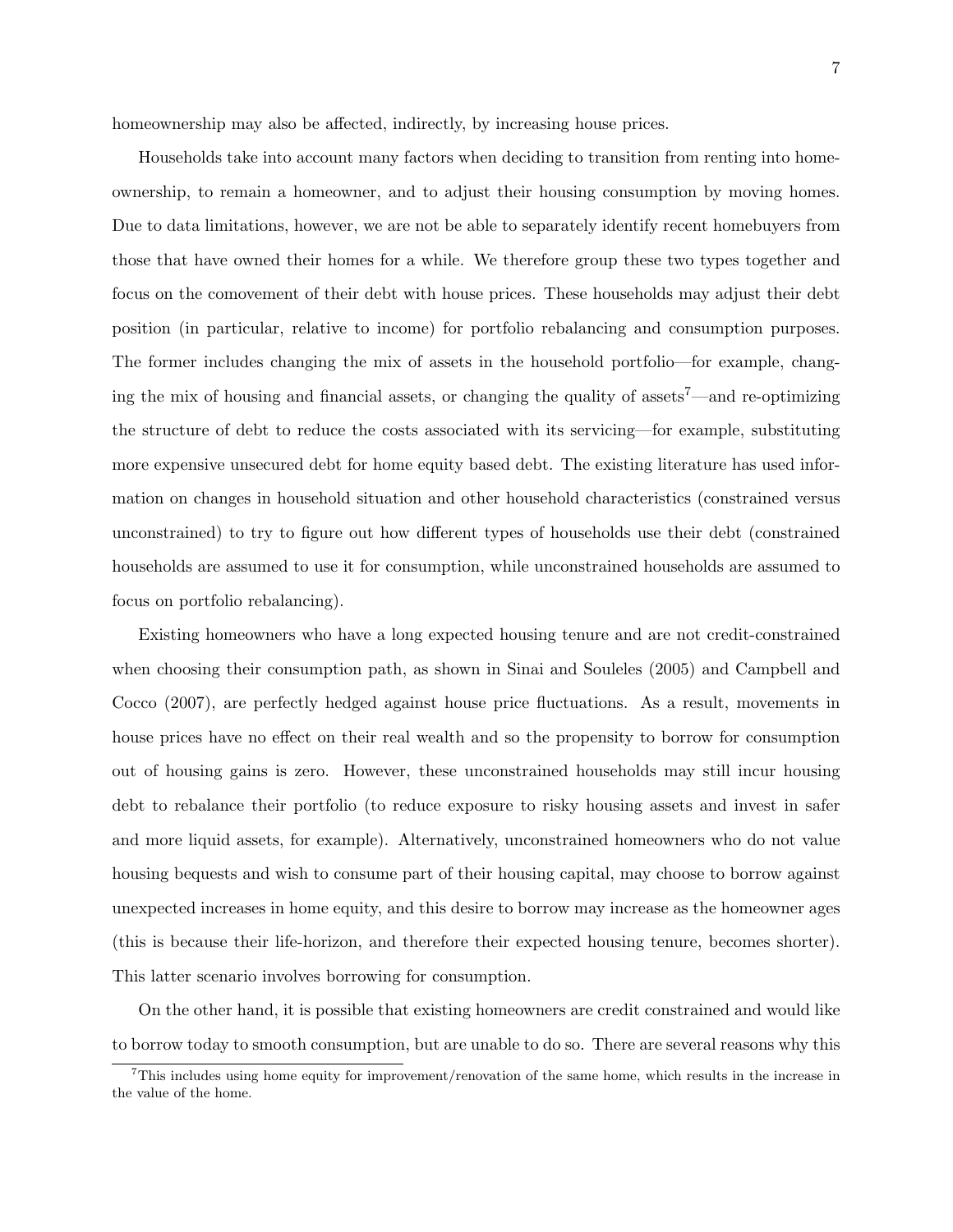may be the case. They may have equity in their homes, but it may not be sufficient to avoid paying additional borrowing costs, which may exceed the benefits of borrowing, keeping homeowners' equity trapped in the house. For example, in the time period we study, this could have been the case of mortgage refinancing with a LTV ratio above conventional levels, requiring the purchase of mortgage insurance and payment of the premium as a percentage of the balance. An increase in house prices would then reduce LTV ratios and give otherwise liquidity constrained homeowners access to home equity—in particular, through cheaper financing options such as conventional (low LTV) mortgage refinancing and HELOCs and HELs—or reduce the costs of high-LTV refinancing.<sup>8</sup> Alternatively, if recent homebuyers are not yet at the point of being able to refinance their mortgage, they nevertheless experience an increase in housing wealth and may find it beneficial to turn to unsecured borrowing to finance consumption (this debt can be consolidated in the future against further house price increases).<sup>9</sup> More generally, these households may also be very sensitive to changes in the relative costs of different forms of debt, and borrow against increases in housing equity to change the structure of their debt and reduce debt servicing costs, with savings on interest used for consumption. Alternatively, they may borrow and invest in improving the quality of their housing assets by doing renovations in their house, which could not have been financed without house price increases.

Home equity extraction in both the cases of constrained and unconstrained households would result in increases in household home-secured and total outstanding debt (in particular, relative to income), but its effect on housing LTV ratios and the household balance sheet, more generally, would be ambiguous. If households extract equity from their homes at a faster rate than the rate of house price appreciation, the housing LTV ratio would deteriorate, but the overall condition of their balance sheet would deteriorate only if they also consume these resources. If households

<sup>8</sup>During our sample period, to qualify for a HELOC in Canada, homeowners must have at least twenty percent equity in their home, and can borrow against any equity exceeding the twenty percent. HELs are also known as second mortgages. Starting in 2008, a number of measures have been adopted to tighten mortgage regulations.

<sup>&</sup>lt;sup>9</sup>In each of the examples in this paragraph, it is assumed that the homeowners intend to stay in their current dwellings for the foreseeable future. For a homeowner that is looking to move in the near future—whether to a more or less expensive home—an increase in the value of their current home is offset by any increases in the price of their next house. If, in the process of moving homes, homeowners aim to maintain their equity holdings (i.e. they are not looking to extract equity in the process of switching homes), an increase in the value of their current home should not induce them to borrow for consumption. If, on the other hand, the homeowner intends to withdraw equity in the transaction, it is possible that the homeowner will borrow off of the increased value in the current home. To the extent that this non-mortgage debt is used for consumption, there exists a positive relationship between house prices and consumption for this type of household.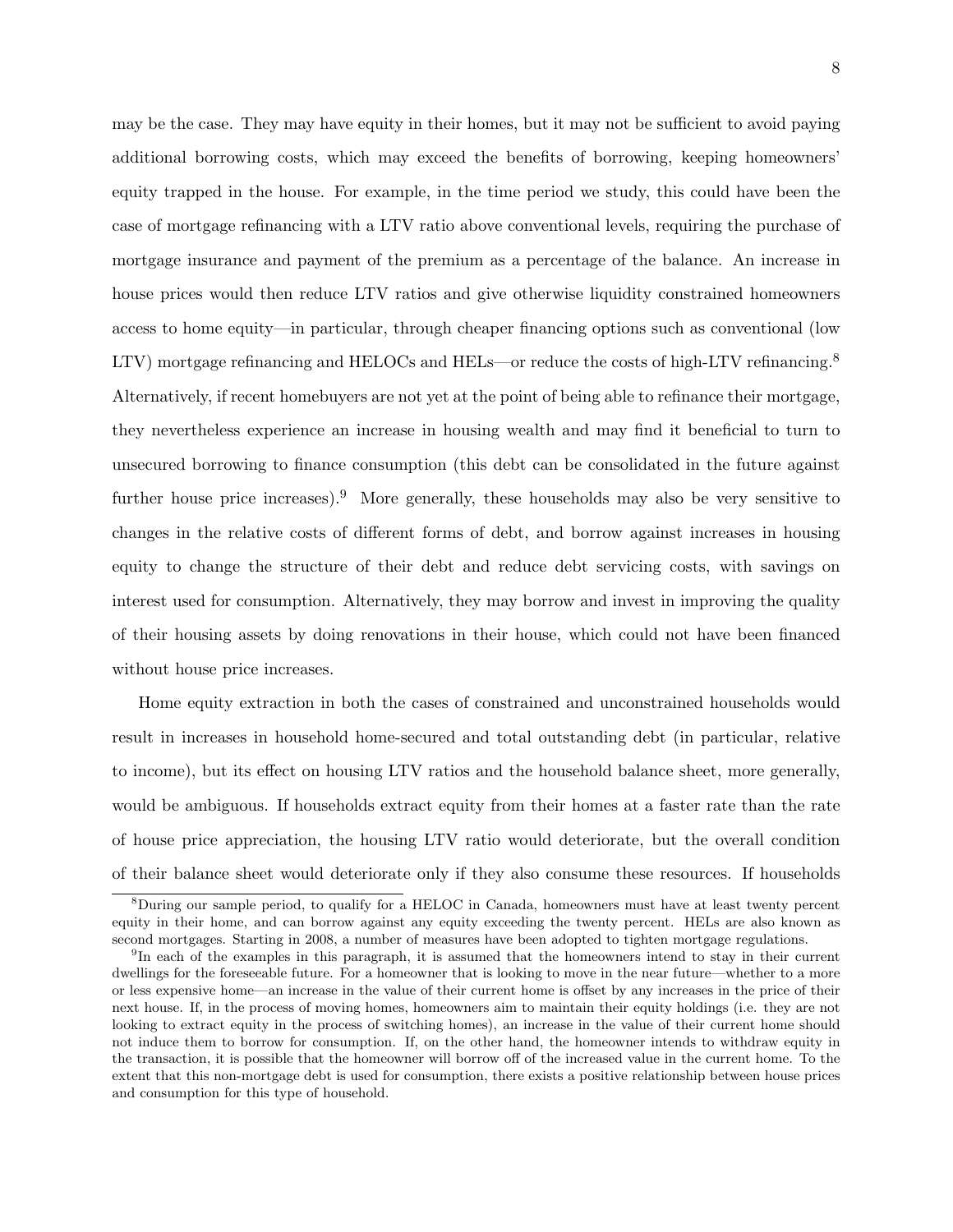take on home equity debt and use the resources for investment in other assets, their overall wealth position may not change. Borrowing to optimize the structure of household debt may also lead to improvement in the household balance sheet, as savings from reduced interest costs can be applied to asset accumulation. Because understanding the interplay between house prices, debt and the uses of debt is our ultimate goal, in our regression analysis we use debt alone as the dependent variable and not other normalized measures (such as debt-to-income or debt-to-asset ratios). As mentioned above, unless household incomes grow at the same rate as debt (which has not been the case recently), the average debt-to-income ratio (as well as the whole distribution) will increase following an increase in debt. Normalizing debt by income or assets would only convolute the analysis and reduce our ability to link house prices to consumption.

To complete the picture, for those that rent their homes, the connection between house prices, non-home based debt (they do not have home-secured debt) and consumption is less clear. If rents move in tandem with house prices, then any increase in house prices may lead to a reduction in consumption as renters devote more resources to paying rent.<sup>10</sup> However, there exists a different channel through which house prices may affect renters' (as well as a homeowner's) ability to borrow to finance, among other things, consumption. This is a supply channel. If homeowners are borrowing against the increased equity in their homes associated with rising house prices, banks may wish to rebalance their portfolio of secured and unsecured debt by loosening the conditions for unsecured borrowing, which would benefit renters (as well as homeowners who are unable to borrow against equity in their home due to collateral constraints).<sup>11</sup> While little empirical or even anecdotal evidence exists in support of this lending channel, it remains a possibility and could connect house prices with the debt and consumption of renters. Given these competing factors, the overall effect of house prices on those that rent their homes is ambiguous.

 $10$ For renters looking to purchase a home in the near future, an increase in house prices may also lead to a reduction in consumption as these renters increase their savings. However, as Engelhardt (1994) points out, increases in house prices may discourage renters from saving for a down payment on a house.

<sup>&</sup>lt;sup>11</sup>The securitization of mortgage debt may be another way that banks rebalance their portfolio of secured and unsecured debt, and this may offset the proposed mechanism.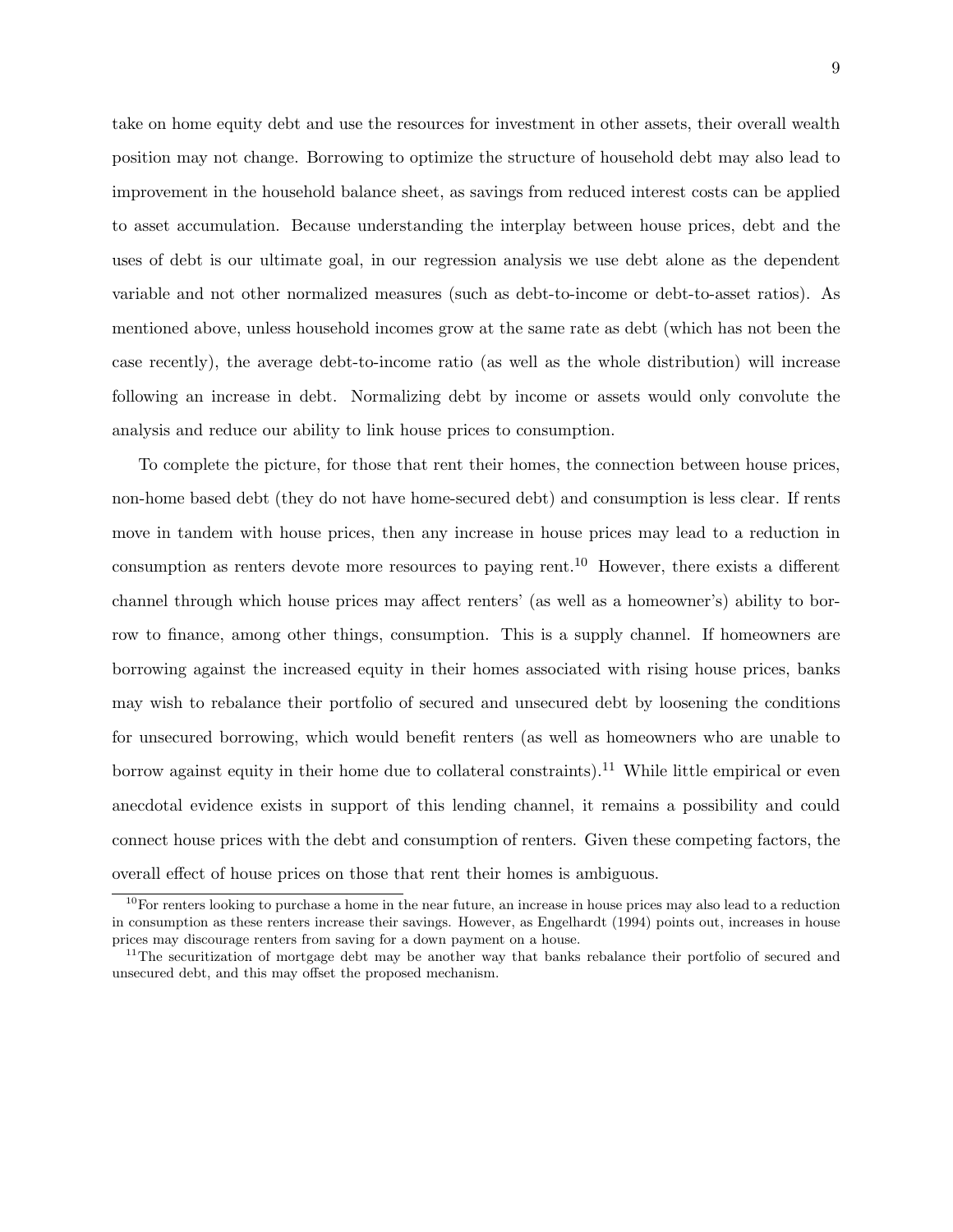## 3 Data and Summary Statistics

In the analysis in the next section, we make use of both household-level data and macro data, including regional house prices. In this section, we detail the data sources and provide summary statistics, along with some preliminary analysis.

#### 3.1 Household-Level Data: CFM Overview

We use household-level data from the Canadian Financial Monitor (CFM) survey conducted by the marketing research firm Ipsos Reid. The data set contains demographic characteristics of households, as well as detailed information on household liabilities and some assets. The survey had originally been launched with the purpose of distributing information on a representative sample of households to banking and financial institutions in Canada for marketing purposes—however, it has begun to be used by researchers for the analysis of financial stability (see Dey, Djoudad and Terajima, 2008, Faruqui, 2008 and 2010, Allen, Damar and Martinez-Miera, 2012).

The sampling frame for the CFM is built from names that are purchased from targeted mailing lists. As respondents to these mailing lists confirm their participation, they are added to the database from which the CFM sample is drawn. The CFM employs a quota sample with targeted sample sizes—that is, sampling is done until a specific sample size has been achieved.<sup>12</sup> The survey provides household weights that are calibrated to fit seven dimensions: geographical region, home ownership status, employment status of the household head, household size, city size, the age of the household head, and household income. These weights can be used to aggregate sample quantities to their population counterparts, and in what follows, all reported statistics will be population values unless otherwise stated.

We make use of CFM data from 1999 to 2007. The survey is conducted at a monthly frequency, with about 1000 households interviewed each month that are chosen to be representative of the Canadian population, providing a total sample of around 12,000 households per year. In order to reduce non-response, households are asked to report most monetary values within ranges, rather than supplying exact values. For our analysis, we replace the reported ranges with their mid-points and use these as our observations for households. While the ranges for reported values of debt

 $12$ For comparison, the Canadian Survey of Financial Security and the U.S. Survey of Consumer Finances are two-stage probability samples.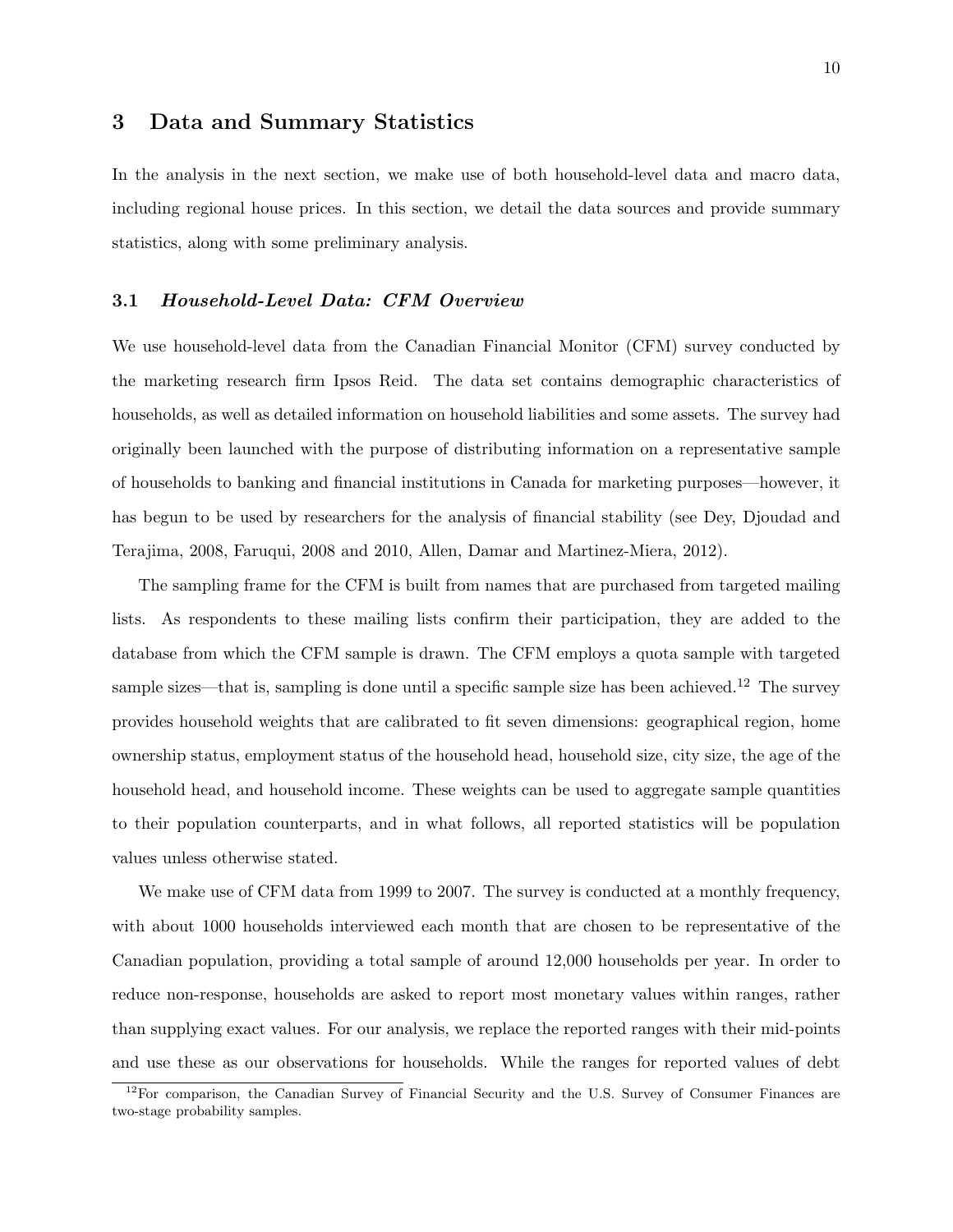are relatively narrow, they become wider at higher values and are top-coded at \$500,000.<sup>13</sup> That is, the highest level of debt that may be reported for a single instrument is "\$500,000 or more", which we set to \$500,000. This can be an issue for getting an accurate measure of outstanding mortgage balances, since many mortgages may exceed \$500,000 (this is not the case for most other debt categories). This likely truncates the upper end of the total debt distribution and therefore affects measured moments in the data—particularly averages. However, our regression results are not affected by this issue for reasons addressed below.

Faruqui and Lai (2011) compare the CFM to the Survey of Financial Security (SFS), a periodic survey of household finances conducted by Statistics Canada in 1999 and 2005 (the two years that overlap our study). In order to compare the CFM to the SFS, they use the mid-points of the ranges as the observations for households (most SFS respondents provide exact responses for different debt categories). They find that despite the differences in reporting between the two surveys—mid-ranges versus exact point estimates—the CFM debt distribution is very similar to that in the SFS, and therefore they conclude that CFM can be used for the analysis of household debt.

The survey asks households to report outstanding balances on a number of debt instruments, including mortgages, personal loans (including home equity loans), credit/charge cards, lines of credit (including home equity lines of credit), and leases. For each of these categories, respondents are able to list multiple sources of outstanding debt to give a clear picture of household liabilities.<sup>14</sup> For all components of debt we use the mid-points of the reported ranges and create real values by deflating by the quarterly consumer price index to measure the real burden of currently outstanding debt. Outstanding non-mortgage debt for each household is then calculated as the sum of real balances on personal loans, lines of credit and leases. Total household debt is defined as nonmortgage debt plus mortgage debt and any outstanding credit card debt.<sup>15</sup>

The CFM also contains information on household income and other demographic variables. Like

 $13$ In fact, the top debt category changes over time. We set the top value at \$500,000 so that our debt totals are consistent across time.

 $14$ Respondents can report the balances on up to eleven credit/charge cards, nine loans, eight mortgages, five lines of credit and four leases.

<sup>&</sup>lt;sup>15</sup>Of note, equity extraction from mortgage refinancing cannot be separated from overall mortgage debt from 1999 to 2006. As shown in Bailliu, Kartashova and Meh (2012), mortgage refinancing played an important role in the overall increase in Canadian debt from 1999 to 2009. So although the data capture the effect of mortgage refinancing on overall debt, refinancing cannot be analyzed on its own in our framework. Credit card debt is the outstanding balance on a credit card after the last payment, and therefore does not include balances that are paid off each month.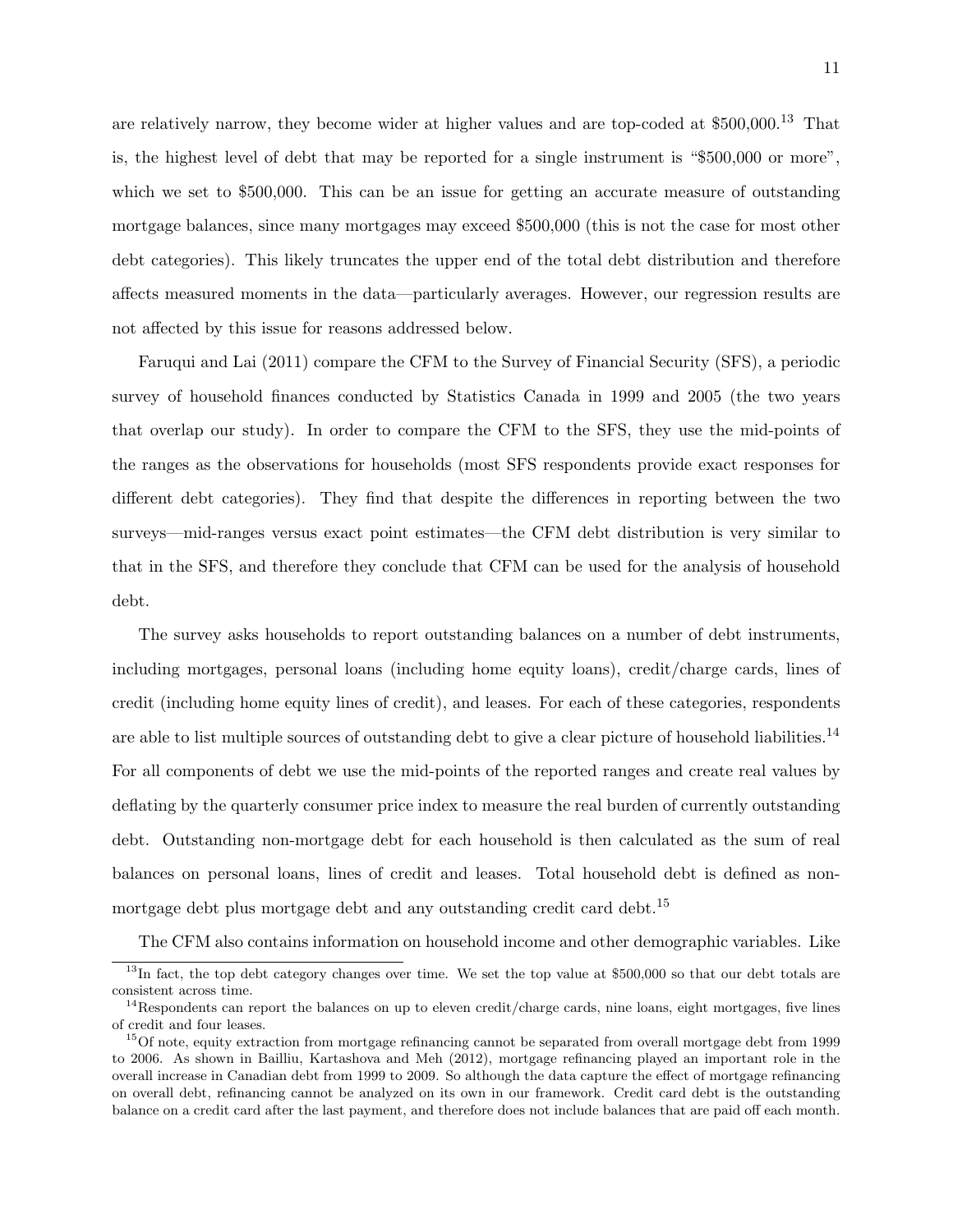debt, income is reported within ranges. However, unlike debt, we do not attempt to construct a continuous income variable, and instead use the reported income values to create income dummies to be used as control variables.<sup>16</sup> The CFM also reports the age and level of education of the household head, as well as the number of adults and children in the household. From this last piece of information, we construct a measure of adult equivalents by adding up all individuals in the household, while assigning a weight of 1.0 to each adult and and a weight of 0.5 to each child (below the age of 14). Respondents also report if they own a personal business. Finally, in order to match the household data with aggregate quarterly data, we combine households in each quarter by stacking monthly observations.

#### 3.2 Household-Level Data: CFM Data Analysis

In this subsection, we provide a summary analysis of the CFM. Table 1 presents some relevant statistics built from the household data, including the homeownership rate, total household debt, non-mortgage debt, and debt participation rates (which are defined as the fraction of all households with non-zero total and non-mortgage debt). The reported average debt holdings include households that do not have debt. While the CFM homeownership rate in 2001 (65.7 percent) is almost identical

|      | Homeowner-       | Total Debt     |        |           | Non-Mortgage Debt |        |           |
|------|------------------|----------------|--------|-----------|-------------------|--------|-----------|
| Year | ship Rate $(\%)$ | Partic. $(\%)$ | Mean   | Stdev.    | Partic. $(\%)$    | Mean   | Stdev.    |
| 1999 | 64.4             | 71.8           | 43,393 | (65, 333) | 48.4              | 9,097  | (20, 987) |
| 2000 | 64.2             | 73.4           | 43,310 | (64, 294) | 52.1              | 10,087 | (26,002)  |
| 2001 | 65.7             | 72.0           | 44,648 | (64, 102) | 50.6              | 9,982  | (21, 247) |
| 2002 | 65.8             | 70.8           | 46,422 | (67, 849) | 50.0              | 10,556 | (24, 402) |
| 2003 | 71.9             | 69.2           | 45,954 | (67,068)  | 49.1              | 10,129 | (20, 404) |
| 2004 | 69.0             | 69.1           | 45,520 | (69, 717) | 48.5              | 10,956 | (26, 317) |
| 2005 | 67.2             | 69.2           | 48,189 | (75,316)  | 48.3              | 11,747 | (29, 467) |
| 2006 | 66.1             | 69.5           | 46,412 | (75, 330) | 47.8              | 11,711 | (27, 835) |
| 2007 | 66.2             | 69.5           | 47.774 | (79, 625) | 48.3              | 11.408 | (26, 366) |

Table 1: Household Summary Statistics

Note: All dollar values are in 2002 quarter 1 dollars. Population weights are used to calculate population values for each variable. The figures for total and non-mortgage debt are for all households, including those with zero debt. The participation rates  $(Partic.(\%))$ are defined as the fraction of all households with non-zero total and non-mortgage debt. Due to top coding (we set the highest debt level a household can report for a single debt instrument is \$500,000), our estimates for total debt likely underestimate the true values.

to that reported in the census (65.8), the CFM appears to understate the growth in homeownership

<sup>&</sup>lt;sup>16</sup>The income ranges are broader than the debt categories and are top coded at \$150,000.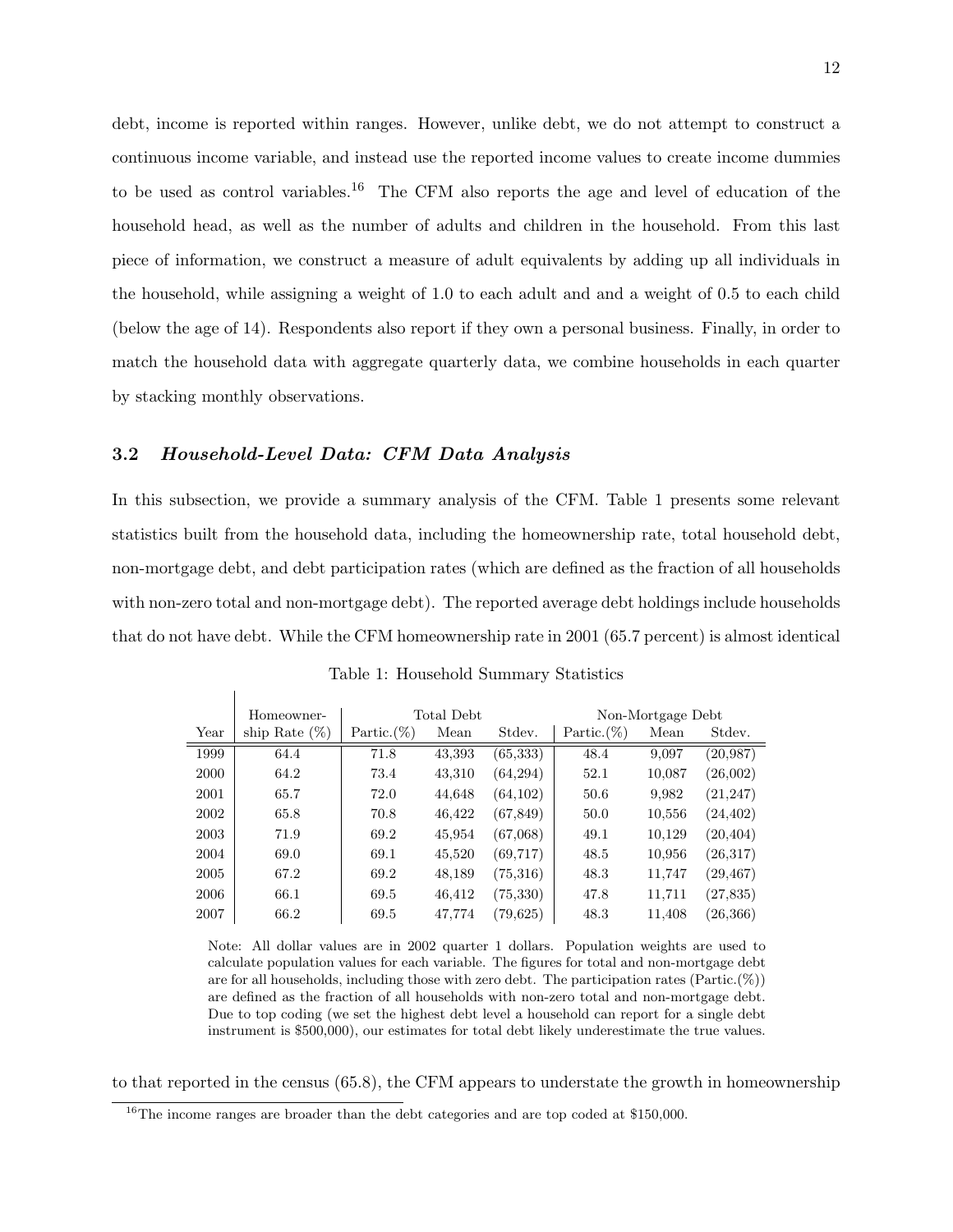|                            | Quartile of the Debt Distribution |        |        |         |  |  |
|----------------------------|-----------------------------------|--------|--------|---------|--|--|
| 1999                       | 1                                 | 2      | 3      | 4       |  |  |
| Age of Household Head      | 47                                | 44     | 42     | 39      |  |  |
| University Degree $(\%)$   | 21                                | 27     | 32     | 42      |  |  |
| Home Ownership Rate $(\%)$ | 38                                | 57     | 96     | 99      |  |  |
| Non-Mortgage debt          | 1,360                             | 12,227 | 13,296 | 23,757  |  |  |
| Mortgage Debt              | 79                                | 4,373  | 49,872 | 126,374 |  |  |
| Total Debt                 | 2,838                             | 19,289 | 65,481 | 154,127 |  |  |
| 2007                       |                                   |        |        |         |  |  |
| Age of Household Head      | 50                                | 49     | 46     | 41      |  |  |
| University Degree $(\%)$   | 25                                | 32     | 34     | 43      |  |  |
| Home Ownership Rate $(\%)$ | 43                                | 58     | 93     | 99      |  |  |
| Non-Mortgage debt          | 1,647                             | 13,051 | 19,350 | 31,510  |  |  |
| Mortgage Debt              | 97                                | 3.249  | 44,001 | 149,789 |  |  |
| Total Debt                 | 2.926                             | 19,009 | 67,049 | 186,424 |  |  |

Table 2: Household Characteristics by Quartile of the Total Debt Distribution

 $\overline{\phantom{a}}$ 

Note: All dollar values are in 2002 quarter 1 dollars. Due to top coding (we wet the highest debt level a household can report for a single debt instrument is \$500,000), our estimates of total debt and mortgage debt at the top end of the debt distribution likely underestimate the true values.

reported in the census over the sample period—the CFM homeownership rate in 2006 is 66.1 percent versus  $68.4$  in the census.<sup>17</sup> Over the entire sample period, mean total debt grew by ten percent, while non-mortgage debt grew by 25 percent.

In Table 2 we present some household characteristics based on quartiles of the total debt distribution for 1999 and 2007. We see that those at the top end of the debt distribution tend to be younger and more educated.

They are also much more likely to be homeowners and have significantly more mortgage debt, which is likely a reflection of the fact that they are recent, first-time home buyers and have only just started paying off their mortgages. Finally, those at the top end of the debt distribution also have higher non-mortgage and outstanding credit/charge card debt.

Debt holdings are also expected to exhibit some life cycle effects. In order to explore this further, we regress total household debt and non-mortgage debt on 63 year-cohort dummies, which correspond to seven age cohorts and nine years of data. Each of the estimated coefficients on the year-cohort dummies captures mean cohort-year total and non-mortgage debt. Figure 1 plots the evolution of total and non-mortgage debt over the life cycle, where each line corresponds to a

 $17$ The Canadian Census is conducted every five years, the most recent (that fall into our period of study) being in 2001 and 2006.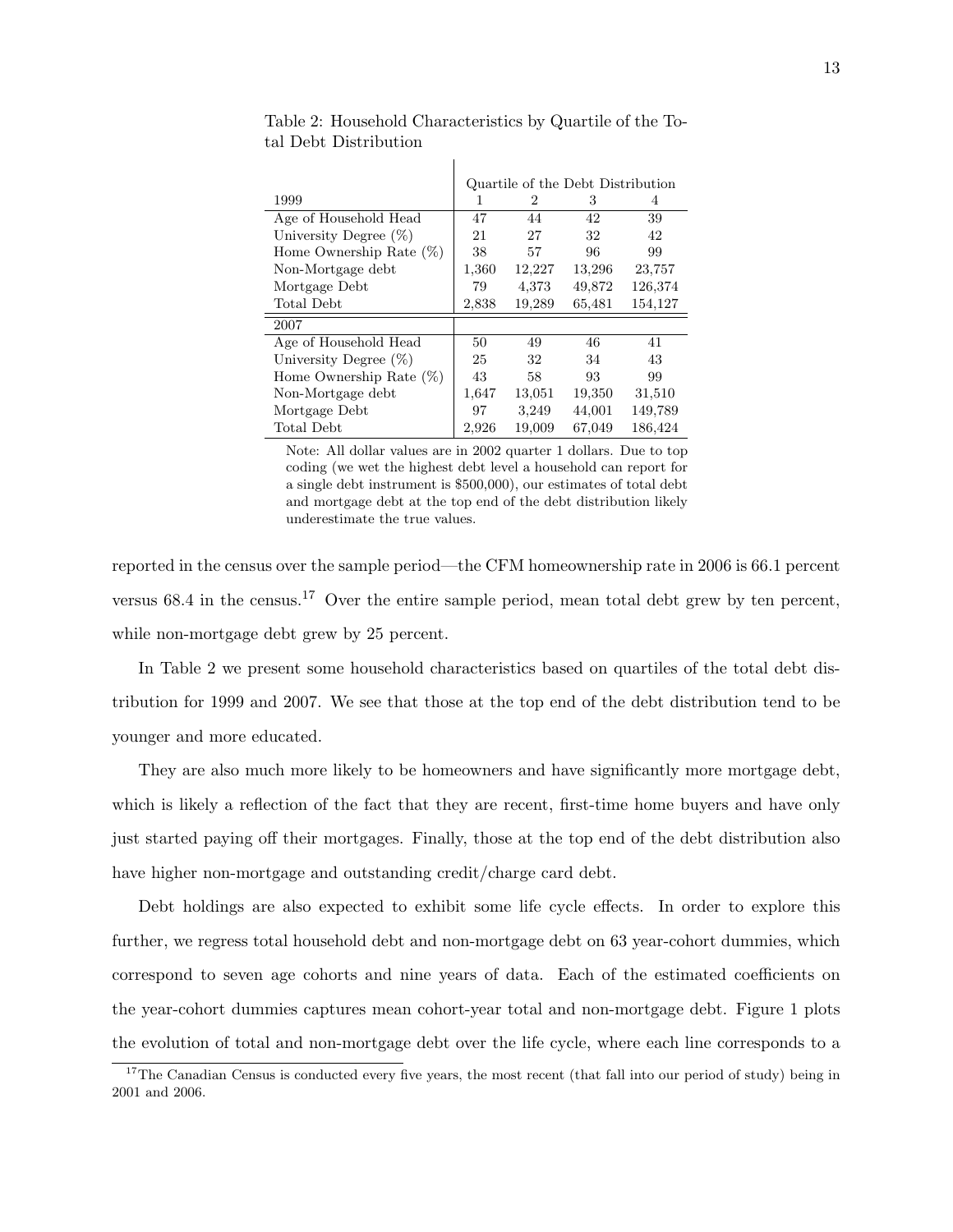

Figure 1: Life-Cycle Patterns in Household Debt

Note: The figures plot the mean cohort-year values of total household debt and non-mortgage debt, which are the coefficient estimates (plus the constant) on year-cohort dummies in a regression of debt on 63 year-cohort dummy variables. Due to top coding (the highest debt level a household can report for a single debt instrument is \$500,000), our estimates for total debt likely underestimate the true values.

different cohort. Our seven age cohorts are defined by the age of the head of the household in 1999 and the age groups are: 23-29, 30-34, 35-39, 40-44, 45-49, 50-54 and 55-59.<sup>18</sup>

While total debt exhibits a clear life-cycle pattern, this is not the case for non-mortgage debt. For total debt, the age profile is hump shaped over the life cycle—it increases early on in life, but then declines over time. Since mortgage debt makes up the majority of total household debt, the results from the total debt regressions are in line with the story of young households buying homes and paying off their mortgage as they age. A similar profile for debt over the life cycle is predicted in Iacoviello and Pavan (2009). For non-mortgage debt, there is no clear life-cycle pattern, other than debt being lower in each year for the oldest cohort. Other than that, the age profile is relatively flat along the life cycle, with significant growth in non-mortgage debt within the cohorts throughout the sample period.

#### 3.3 House Price Data

While the CFM does ask respondents to report the values of their real estate properties, there are a significant number of homeowners that do not report the value of their home. For those

<sup>&</sup>lt;sup>18</sup>The first cohort (23-29) is larger than the others in order to increase the number of observations in the group.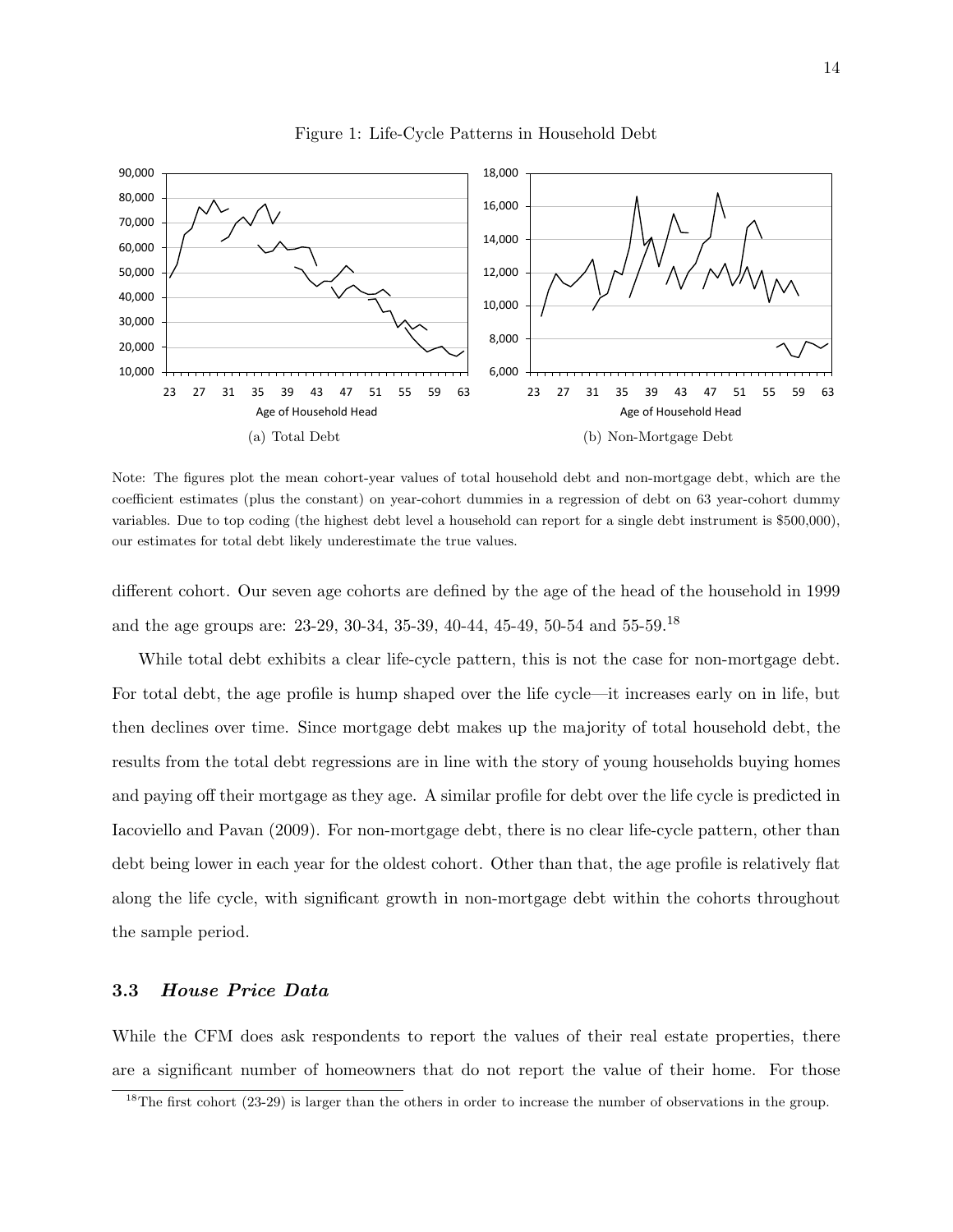that do report the value of their real estate properties, they are asked to do so within the same ranges as the other monetary fields. In the case of real estate, top coding becomes an important issue since many people have homes with values in excess of \$500,000, the highest value that they can report. Moreover, in the final years in our sample period, respondents are only asked to report the total market value of their real estate properties (primary residence plus any vacation and investment properties), which exacerbates the top coding issue. Given the problems with the reported household-specific measures of housing wealth, we use regional house prices instead.<sup>19</sup> We match households with regional house prices acquired from the Canadian Real Estate Association's Multiple Listing Service (MLS). Using data on respondent postal codes allows us to match households to house prices in sixteen distinct regions. The regions are based on the first letter of the respondent's postal code and are: Newfoundland and Labrador, Nova Scotia, Prince Edward Island, New Brunswick, Eastern Quebec, Metropolitan Montreal, Western Quebec, Eastern Ontario, Central Ontario, Metropolitan Toronto, Southwestern Ontario, Northern Ontario, Manitoba, Saskatchewan, Alberta, and British Columbia.<sup>20</sup>

House prices are deflated using the consumer price index (CPI). Real house prices rose steadily in every region throughout the sample period, with Alberta experiencing the largest cumulative growth (110 percent) and Southwestern Ontario experiencing the least cumulative growth (24 percent). Using regional house prices is important because it introduces not only time variation, but crosssectional variation as well, which is important for identifying the relationship between house prices and debt, and by extension, consumption.<sup>21</sup>

### 4 House Prices and Household Debt

In this section, we examine the relationship between house prices and household debt. We begin by looking at the relationship between house prices and total household debt, and then focus on the association between house prices and non-mortgage debt. As summarized above, a number

 $19$ Individual market prices are only available for home purchase-sale transactions, and get reflected in the mortgage contracts. In the case of mortgage refinancing and home equity borrowing, house values are determined through assessment (if at all) and do not represent realized market prices.

<sup>&</sup>lt;sup>20</sup>Note that eight of these regions are entire provinces, but that Ontario and Quebec—Canada's two largest provinces both in terms of population and land mass—are divided into five and three regions, respectively.

 $^{21}$ Moreover, as pointed out in Attanasio et al. (2009), regional house prices are likely related to permanent income, since they might be influenced by the level of productivity and economic activity in different regions. They use this to assess whether movements in consumption and house prices are driven by some common factor.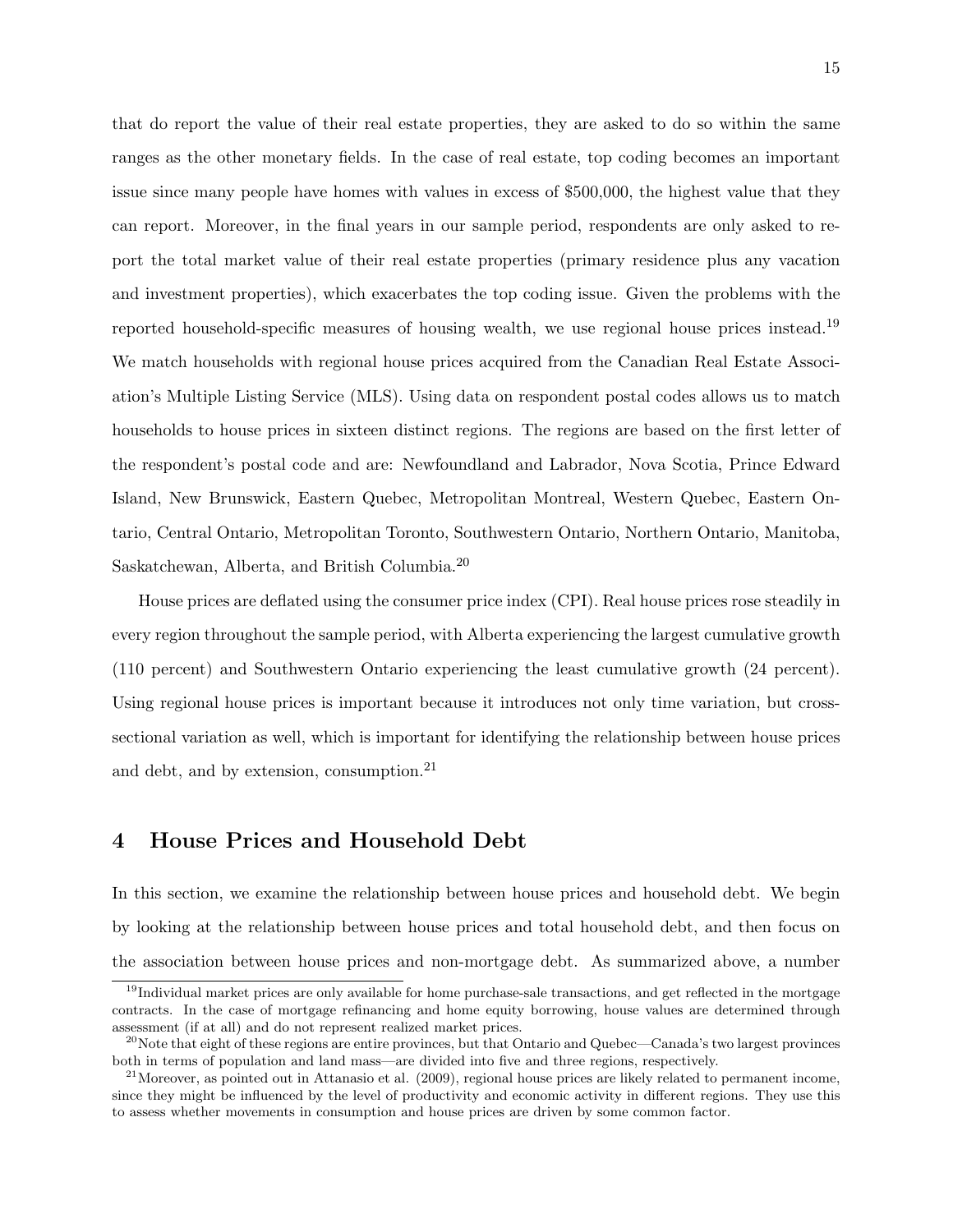of studies have attempted to establish a connection between housing wealth and consumption by either regressing consumption directly on house prices, or by first looking at the relationship between household debt and house prices, and then making inferences about consumption. Regardless of the approach, these studies do not claim to identify a causal relationship between housing wealth and consumption (or even debt). The difficulty in finding instruments that are predictive of house prices, but unrelated to unobserved factors that affect consumption and debt, has limited assertions of causality.<sup>22</sup> In line with this literature, we do not claim to identify a causal relationship, but provide further refined estimates of housing wealth effects using unique, detailed household-level data.

#### 4.1 Total Household Debt

We begin this subsection by examining the unconditional total debt distribution, and then use quantile regression to plot the total debt distribution, conditional on house prices. As noted earlier, we do not normalize the debt distribution by income (as in Dynan and Kohn, 2007), since our ultimate goal is to focus on the extent to which debt is used for consumption. Normalizing debt by income would only confound this analysis. Figure 2 presents the evolution of the  $10^{th}$ ,  $50<sup>th</sup>$  and  $90<sup>th</sup>$  percentiles of the total debt distribution (conditional on having positive debt), as well as the mean. While all three percentiles along the debt distribution and the mean increase together from 1999 to 2003, the lines begin to diverge thereafter. The  $10^{th}$  and  $50^{th}$  percentiles decrease and by 2007 are fifteen and eight percent below their 1999 values, respectively. The  $90^{th}$ percentile, on the other hand, continues to increase throughout the sample period and by 2007 is 21 percent higher than the 1999 value. It is clear from this that much of the increase in mean debt (fourteen percent over the sample period) was driven by increases in the upper end of the debt distribution.<sup>23</sup> What is not clear in Figure 2 is the extent to which the dispersion of total debt increased: from 1999 to 2007, the standard deviation of the total debt distribution increased by 25 percent. In general, the evolution of the total household debt distribution is consistent with the expected consequences of increasing house prices on mortgage debt, given that the top end of

 $22$ The one exception in this literature is Mian and Sufi (2009), who use land topology-based housing supply elasticity as an instrument for house prices. Even with this instrument, they make no claims of causality. We do not have the data necessary to create a similar instrument for Canada.

 $^{23}$ We also know from Table 1 that the total debt participation rate changed very little over time and therefore does not explain the observed patterns.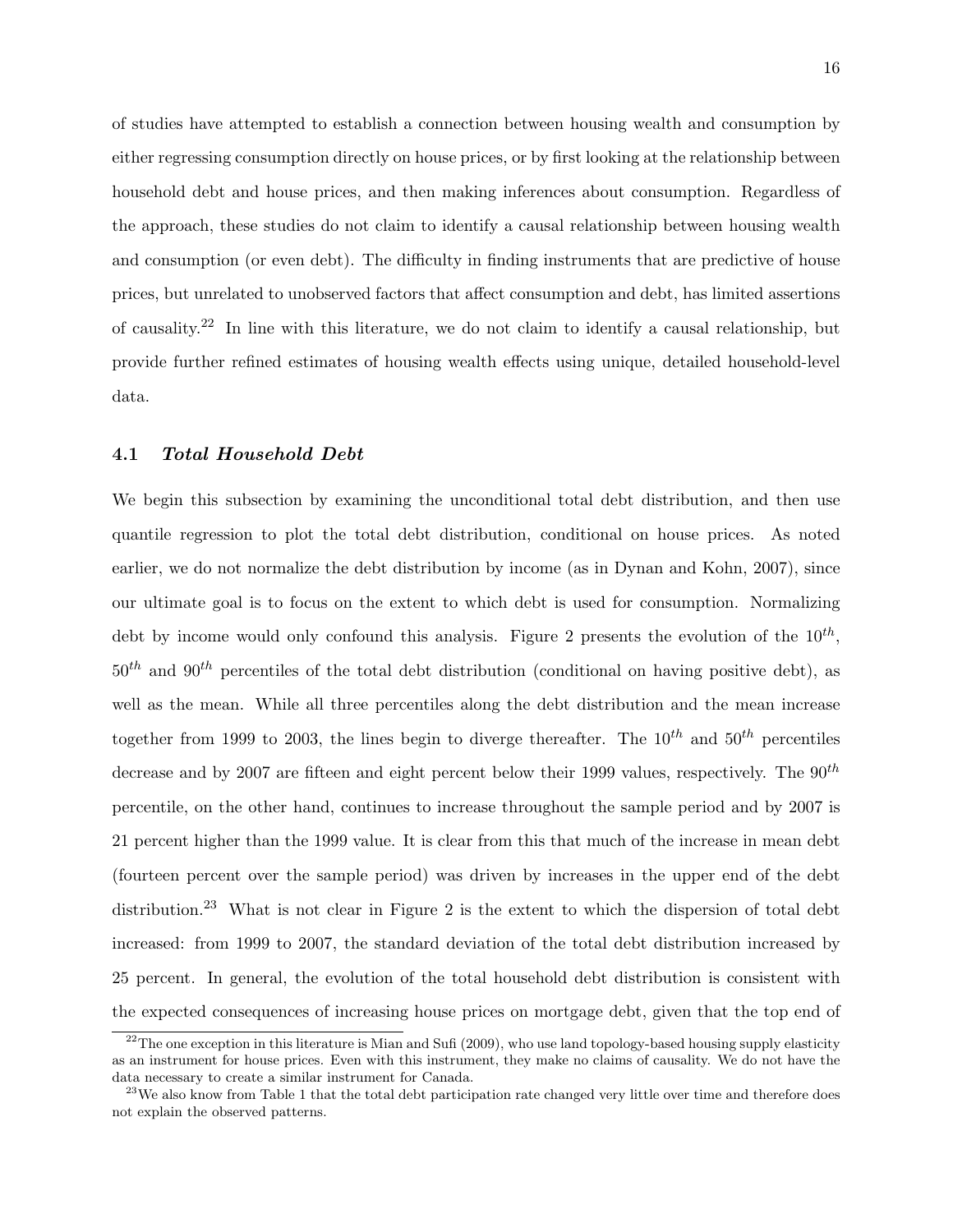the debt distribution is populated primarily by young homeowners with high debt levels associated with the recent purchase of a home (we know this from Table 8) or through mortgage refinancing.<sup>24</sup>



Figure 2: Distribution of Total Household Debt

Note: P10, P50 and P90 refer to the  $10^{th}$ ,  $50^{th}$  and  $90^{th}$  percentiles, respectively. This distribution is conditional on households having positive debt.

In order to examine the relationship between house prices and the distribution of total household debt more formally, we use quantile regression (for a formal definition of quantile regression, see Appendix A). Our baseline regression model is:

$$
debt_{ikt} = \beta_0 + \beta_r r_t + \beta_p p_{kt} + \beta_y y_{it} + \beta_x X_{it} + \beta_z Z_{kt} + \sum_{t=2}^T \beta_t d_t + \epsilon_{ikt}
$$
(1)

where  $debt_{ikt}$  is the logarithm of total debt for household i in region k at time t,  $r_t$  is the real interest rate (we use the Bank of Canada overnight rate minus CPI inflation),  $p_{kt}$  is the logarithm of regional house prices, and  $y_{it}$  is a dummy for income group. We use three income groups: one for those households whose reported income the previous year was between \$35,000 and \$49,999, one for those with incomes between \$50,000 and \$99,999, and one for those with incomes exceeding \$100,000. The reference group for income are those households who earned less than \$35,000 in

 $24$ Note that as households who were at the low end of debt distribution—but can afford to buy a home—move to the upper end of the debt distribution through the purchase of a home, the remaining renters may be those who have even less debt. This change in the composition may explain the decline in the level of debt in the 10th percentile.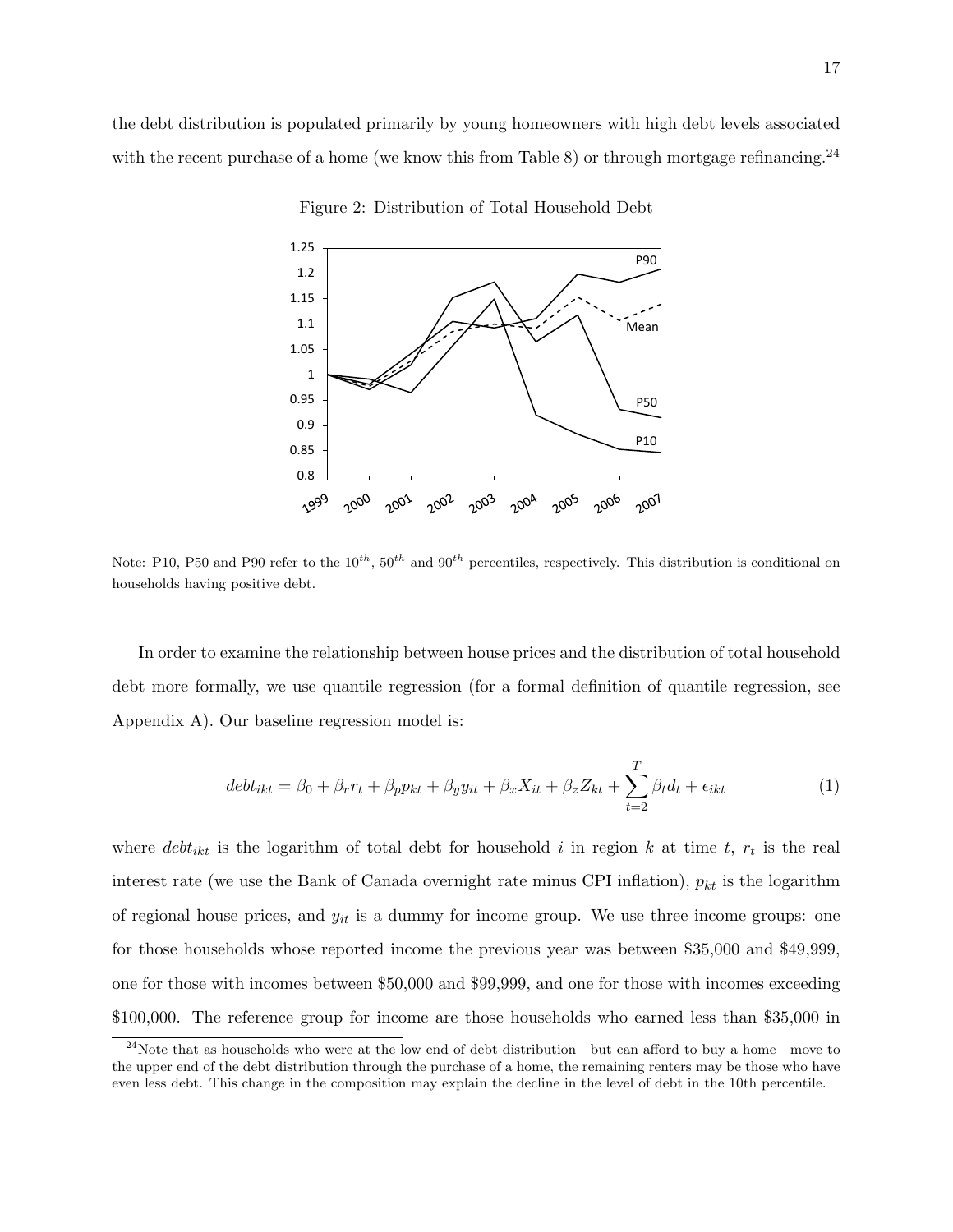the previous year.<sup>25</sup>  $X_{it}$  is a vector of household characteristics including the age of the household head, as well as its squared and cubed terms, dummies for whether the head of the household has a high school diploma or a university degree (the reference group here being those that do not have a high school diploma), whether anyone in the household owns a business, the equivalent number of adults in the household, and a dummy for whether the household owns their home.<sup>26</sup>  $Z_{kt}$  is a vector of region-specific control variables, which includes labour productivity and the unemployment rate (proxies for income differences).<sup>27</sup> We also include a set of quarterly time dummies,  $d_t$ , to pick up any common macroeconomic factors, including regulatory changes in the mortgage market.<sup>28</sup> Finally,  $\epsilon_{ikt}$  is an error term with mean zero.

The regression framework is similar to the regressions run in Dynan and Kohn (2007), except that their dependent variable is total household debt over income. Because their debt-to-income variable has large outliers they use median regression to down-weight the outliers. Our debt data does not have the same extreme outliers. This is, in part, due to the fact that debt categories are top coded at \$500,000, which limits the amount of debt any household can have in our data. However, this could create a new problem when examining the conditional distribution of debt. Namely, if the area around the quantile we are examining includes individuals with reported debt categories at \$500,000, you will not be observing the true quantile. In our analysis, the top quantile we look at is the  $90<sup>th</sup>$  percentile, and at no point in time does the  $90<sup>th</sup>$  percentile of total debt exceed \$500,000, meaning that no individual around this point reports a single debt category at \$500,000. And since quantile regression estimates are not affected by the distribution of the dependent variable around that point, our results are robust to top coding issues.

We run the regressions at the  $10^{th}$ ,  $25^{th}$ ,  $50^{th}$ ,  $75^{th}$  and  $90^{th}$  percentiles, and present the results in Table 3. To control for selection (about thirty percent of households have no debt) we use a methodology similar the one outlined in Buchinsky and Hahn (1998). More specifically, we first

<sup>25</sup>These numbers for income are all in nominal terms and are before taxes.

<sup>26</sup>A homeowner here is defined as anyone who owns real estate.

 $27$ Of note, labour productivity and unemployment rates are reported at the provincial level, and therefore there is no variation in these variables across the different regions in Quebec and Ontario. Moreover, labour productivity is reported on an annual frequency. Labour productivity is defined as total output (deflated by CPI) per hour worked in the business sector. Unemployment rates are used on a quarterly frequency.

<sup>&</sup>lt;sup>28</sup>From 1999 to 2007, there were a number of regulatory changes and product innovations in the mortgage market affecting the ability of households to take on mortgage debt. A time line for these changes is provided in Appendix B. We have run our regressions for total and non-mortgage debt with dummies for the regulatory changes and product innovations in place of time dummies and found that this has little effect on the coefficients of interest.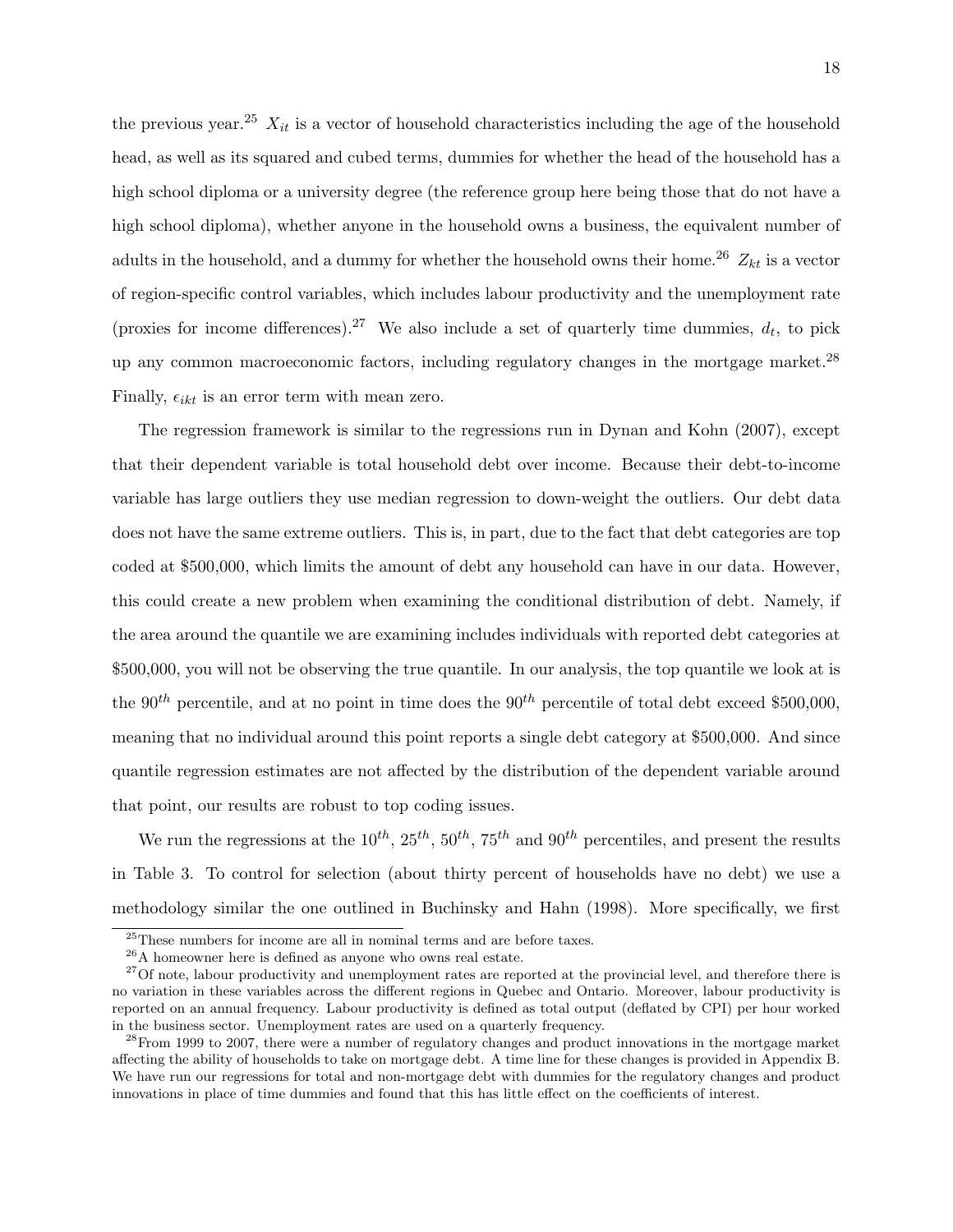estimate a selection equation where the dependent variable is a positive debt indicator and the explanatory variables are the same as in (1). We then calculate in inverse Mill's ratio, and include this, along with its squared value, as explanatory variables in the quantile regressions.<sup>29</sup> We also estimate a mean regression model using the standard Heckman (1979) sample selection correction and report the unadjusted point estimates—that is, the estimates for the mean regression model apply only to those with positive debt. For both the quantile and mean regressions, the results are very similar if we do not control for selection.

The mean regression point estimate on house prices is significant at the 1% level and indicates that a one percent increase in house prices is associated with a 0.322 percent increase in total debt. A look at the quantile regression estimates shows that the coefficient on the house price variable is generally larger one moves up the conditional total debt distribution. More specifically, a one percent increase in house prices is associated with a 0.125 percent increase in the  $10^{th}$  percentile of the debt distribution, and a 0.461 percent increase at the  $90<sup>th</sup>$  percentile. This implies that house price increases are not only associated with increases in debt along all the debt distribution, but also with increases in the dispersion of household debt. The fact that house price increases have a larger effect on the top end of the debt distribution is likely a reflection of households borrowing more to purchase a residence, since homeowners make up the top end of the debt distribution. What is interesting in these results is that house prices are positively associated with the lower end of the total debt distribution. This suggests that the relationship between house prices and debt goes beyond the act of purchasing a home and motivates our study of the relationship between house prices and non-home purchase debt, which we undertake in the following subsection.

First, however, in line with the related literature, Table D1 (Appendix D) presents the results of our regression analysis using house price growth (the quarter-over-quarter annual growth rate of regional house prices), instead of the level of house prices.<sup>30</sup> We find that house price growth is negatively associated with total debt at all points along the conditional debt distribution, and the

<sup>&</sup>lt;sup>29</sup>We estimate the selection model using the semiparametric maximum likelihood estimator developed in Klein and Spady (1993). We make no adjustment to the standards errors in the quantile regressions.

<sup>&</sup>lt;sup>30</sup>A number of related studies examine the relationship between the growth rate of house prices and either consumption, consumption growth or the change in debt. Cocco and Campbell (2007) focus on the relationship between house price growth and consumption growth, and Mian and Sufi (2009) look at the association between house price growth and debt growth. Attanasio et al. (2009) present the results from regressing the level of consumption on house price growth, but the main results of their paper are the level-on-level (in logs) results. Attanasio et al. point out that the use of the level of house prices might be expected to better capture any pure wealth effects, since under the permanent income hypothesis theory, it should be the level of resources that affect the level of consumption.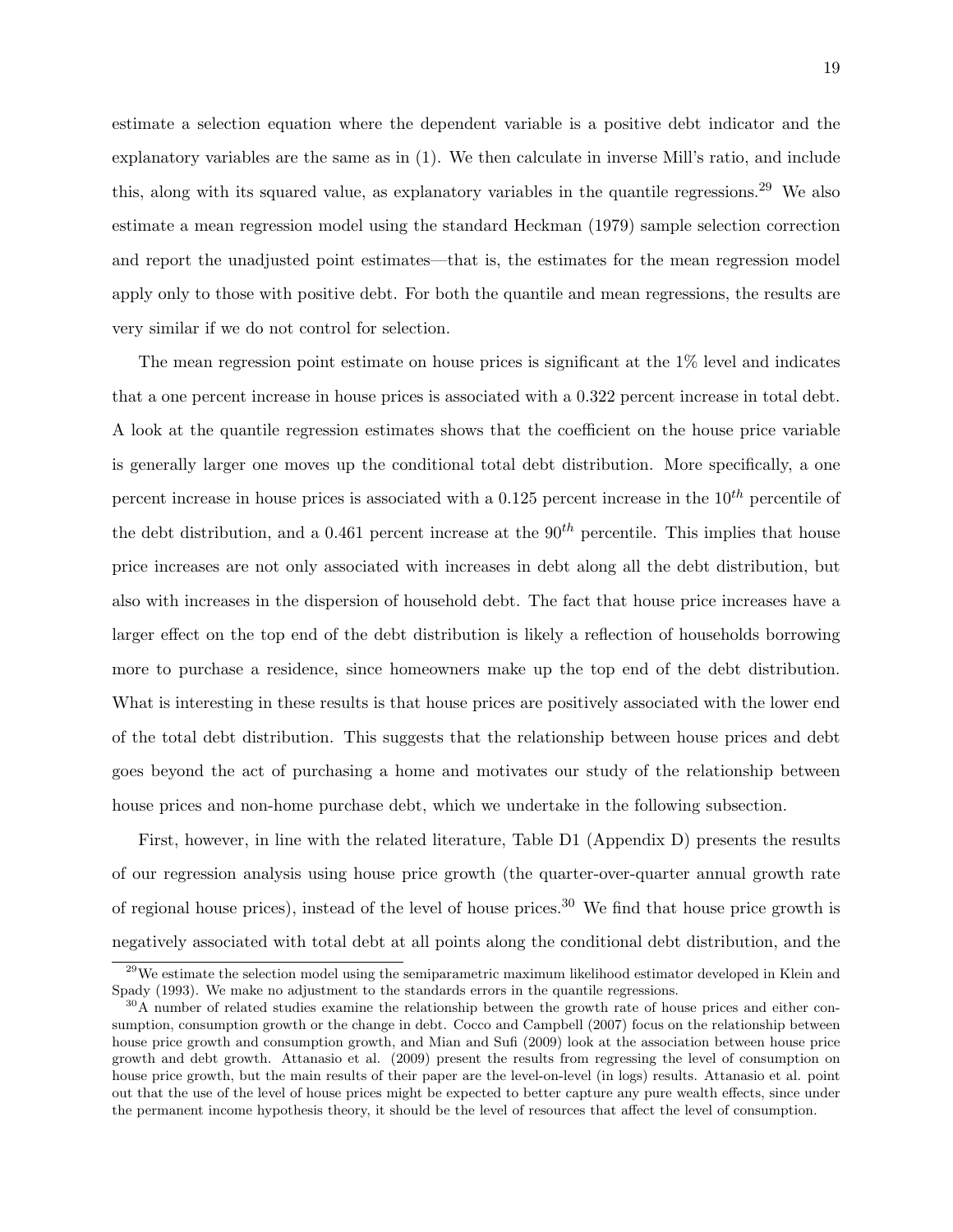|                         | Quantne     |             |             |             |             |             |
|-------------------------|-------------|-------------|-------------|-------------|-------------|-------------|
|                         | 0.1         | $0.25\,$    | 0.5         | 0.75        | 0.9         | Mean        |
| House Price             | $0.125*$    | $0.384***$  | $0.487***$  | $0.498***$  | $0.461***$  | $0.322***$  |
|                         | (0.06)      | (0.03)      | (0.02)      | (0.01)      | (0.01)      | (0.02)      |
| Homeowner               | $3.558***$  | $2.390***$  | $1.749***$  | $1.445***$  | $1.369***$  | $1.838***$  |
|                         | (0.22)      | (0.10)      | (0.06)      | (0.05)      | (0.05)      | (0.01)      |
| Interest Rate           | 0.036       | 0.031       | 0.002       | $-0.002$    | $-0.015$    | $-0.027*$   |
|                         | (0.04)      | (0.02)      | (0.01)      | (0.01)      | (0.01)      | (0.01)      |
| Income 1                | $2.156***$  | $0.944***$  | $0.368***$  | $0.236***$  | $0.239***$  | $0.666***$  |
|                         | (0.16)      | (0.08)      | (0.05)      | (0.04)      | (0.04)      | (0.01)      |
| Income 2                | $2.469***$  | $1.234***$  | $0.625***$  | $0.491***$  | $0.504***$  | $0.965***$  |
|                         | (0.16)      | (0.08)      | (0.05)      | (0.04)      | (0.04)      | (0.02)      |
| Income 3                | $1.775***$  | $1.178***$  | $0.879***$  | $0.854***$  | $0.861***$  | $1.047***$  |
|                         | (0.12)      | (0.06)      | (0.04)      | (0.03)      | (0.03)      | (0.04)      |
| Age                     | $0.483***$  | $0.146***$  | 0.005       | $-0.061***$ | $-0.052**$  | $0.110***$  |
|                         | (0.06)      | (0.03)      | (0.02)      | (0.02)      | (0.02)      | (0.02)      |
| Age <sup>2</sup>        | $-0.010***$ | $-0.003***$ | 0.000       | $0.001***$  | $0.001**$   | $-0.002***$ |
|                         | (0.00)      | (0.00)      | (0.00)      | (0.00)      | (0.00)      | (0.00)      |
| Age <sup>3</sup>        | $0.000***$  | $0.000*$    | $-0.000*$   | $-0.000***$ | $-0.000***$ | $0.000***$  |
|                         | (0.00)      | (0.00)      | (0.00)      | (0.00)      | (0.00)      | (0.00)      |
| Education (High School) | $0.373***$  | $0.134***$  | 0.029       | $-0.013$    | $0.005\,$   | $0.108***$  |
|                         | (0.06)      | (0.03)      | (0.02)      | (0.01)      | (0.01)      | (0.01)      |
| Education (University)  | 0.043       | $0.129***$  | $0.150***$  | $0.150***$  | $0.152***$  | $0.137***$  |
|                         | (0.04)      | (0.02)      | (0.01)      | (0.01)      | (0.01)      | (0.01)      |
| <b>Business Owner</b>   | $0.564***$  | $0.181***$  | $0.079***$  | $0.072***$  | $0.131***$  | $0.223***$  |
|                         | (0.07)      | (0.03)      | (0.02)      | (0.01)      | (0.02)      | (0.01)      |
| Adults                  | $0.164***$  | 0.023       | $-0.004$    | 0.006       | $0.030***$  | $0.040***$  |
|                         | (0.03)      | (0.01)      | (0.01)      | (0.01)      | (0.01)      | (0.01)      |
| Labour Productivity     | 0.252       | $0.266**$   | $0.196***$  | $0.188***$  | $0.212***$  | $0.221***$  |
|                         | (0.19)      | (0.10)      | (0.06)      | (0.05)      | (0.05)      | (0.07)      |
| Unemployment            | $-0.003$    | $-0.014**$  | $-0.021***$ | $-0.015***$ | $-0.014***$ | $-0.015***$ |
|                         | (0.01)      | (0.01)      | (0.00)      | (0.00)      | (0.00)      | (0.00)      |
| Constant                | $-5.826***$ | 0.223       | $3.297***$  | $4.784***$  | $5.266***$  | $2.688***$  |
|                         | (1.41)      | (0.71)      | (0.45)      | (0.35)      | (0.38)      | (0.38)      |
| Obs.                    | 110,253     | 110,253     | 110,253     | 110,253     | 110,253     | 110,253     |
| Uncensored Obs.         | 77,315      | 77,315      | 77,315      | 77,315      | 77,315      | 77,315      |

Table 3: Total Debt Quantile Regression Results (with House Price Level)  $Q_{\text{mean}}$ ile

Note: House prices and regional labour productivity are in logs. Income 1 is a dummy variable for those households whose income the previous year was between \$35,000 and \$49,999. Income 2 is a dummy for those with incomes between \$50,000 and \$99,999, and Income 3 is a dummy for those with incomes exceeding \$100,000. The reference group for income are those households who earned less than \$35,000 in the previous year. Education (High School) is a dummy for those who have a high school diploma, and Education (University) is a dummy for those who have a university degree. The reference group for education are those who have not completed high school. Each specification includes quarterly time dummies, month dummies, and age cohort dummies. Both the quantile and mean regressions account for selection (only those with positive debt are included in the outcome regressions) and the reported point estimates are unadjusted, meaning they apply only to those with positive debt.

\*\*\* Significant at the 1% level; \*\* significant at the 5% level; \* significant at the 10% level.

mean regression results indicate that a one percentage point increase in the growth rate of house prices is associated with a 0.171 percent decrease in household total debt. We present these results for comparison purposes, but urge caution in their interpretation, because we cannot track changes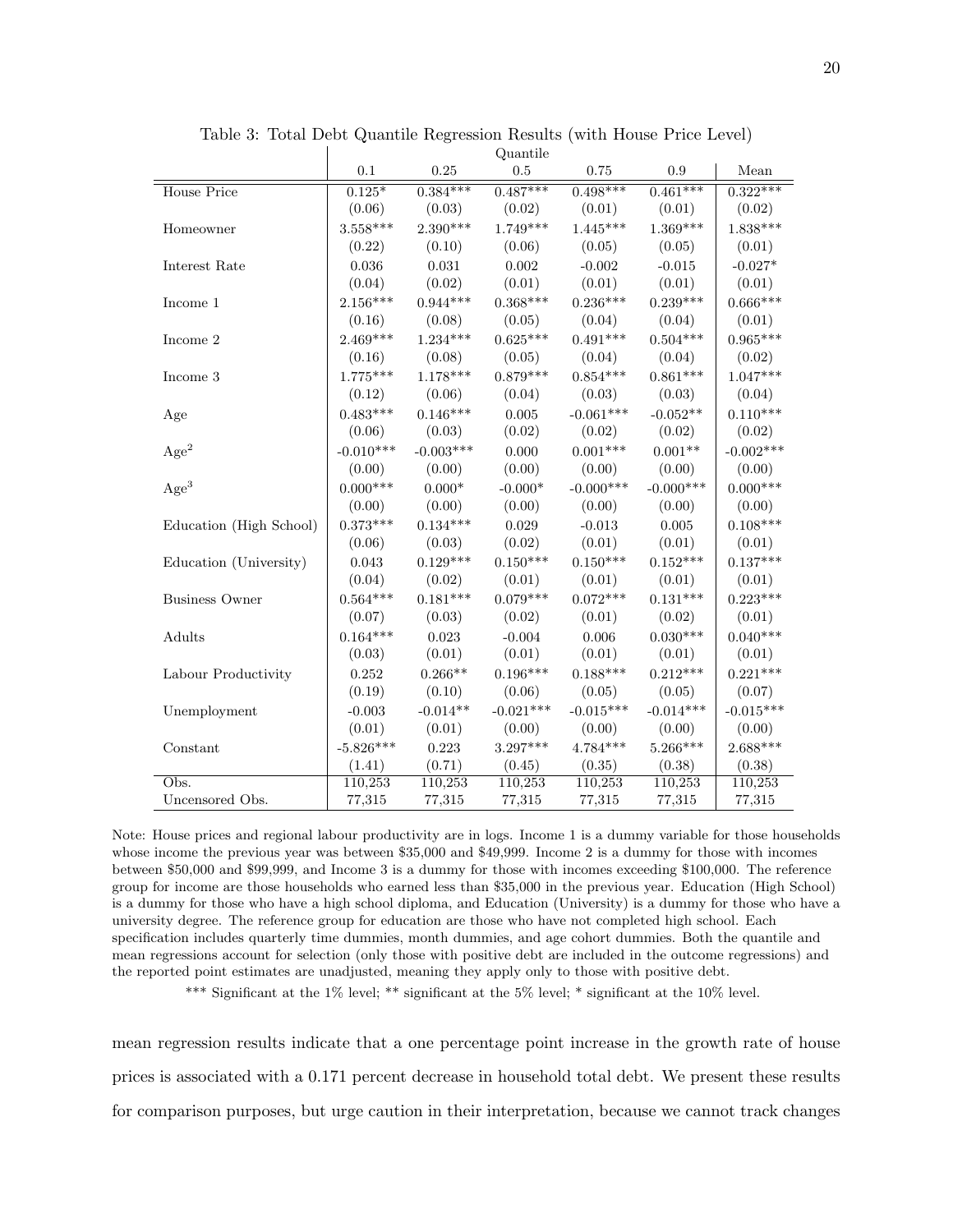in homeownership status over the period the growth rate spans, which may affect our parameter estimates.

#### 4.2 Non-Mortgage Debt

We now turn our attention to the relationship between house prices and non-mortgage debt. Nonmortgage debt can directly be used for a number of purposes, including consumption and portfolio rebalancing, and if we can establish a relationship between house prices and non-mortgage debt, we will be able to say something meaningful about the link between consumption and housing prices.

We consider the following baseline regression model:

$$
debt_{ikt}^{nm} = \beta_0 + \beta_r r_t + \beta_p p_{kt} + \beta_y y_{it} + \beta_x X_{it} + \beta_z Z_{kt} + \sum_{t=2}^T \beta_t d_t + \epsilon_{ikt}
$$
 (2)

where  $debt_{ikt}^{nm}$  is the log of outstanding non-mortgage debt of household i in region k at time t. The set of regressors is the same as in (1) and we use mean regression to estimate the relationship between non-mortgage debt and the set of regressors. As with the total mortage debt regressions, we control for selection using the Heckman selection correction model and report the unadjusted point estimates, meaning that the results apply only to those with positive non-mortgage debt. The estimates of  $(2)$  are presented in Table 4 with four specifications.<sup>31</sup>

Column I presents the results without a dummy for homeowners. The coefficient of interest is that on house prices, with an estimate of 0.254 that is statistically significant at the 1% level. This implies that a one percent increase in house prices is associated with a 0.25 percent increase in non-mortgage debt. In column II, we include a dummy for homeownership and find that the coefficient does not change much (0.264). In columns I and II, the point estimate for house prices captures the overall association between house prices and non-mortgage debt for homeowners and renters, alike. However, we know that there are different channels through which house prices affect homeowners and renters. For this reason, in column III, we introduce an interaction term between house prices and the homeownership dummy. The estimate on the house price term captures the

<sup>&</sup>lt;sup>31</sup>To test whether the results are being influenced by outliers, we ran all of our non-mortgage debt regressions using median regression and found that the results differed little from the OLS regressions. Therefore, the results are likely not influenced by top coding. An examination of the individual debt components revealed that very few households report outstanding loans, leases and lines of credit of \$500,000 or more. For example, in 2007 there is only one household that reports having an outstanding balance on a line of credit of \$500,000 or more.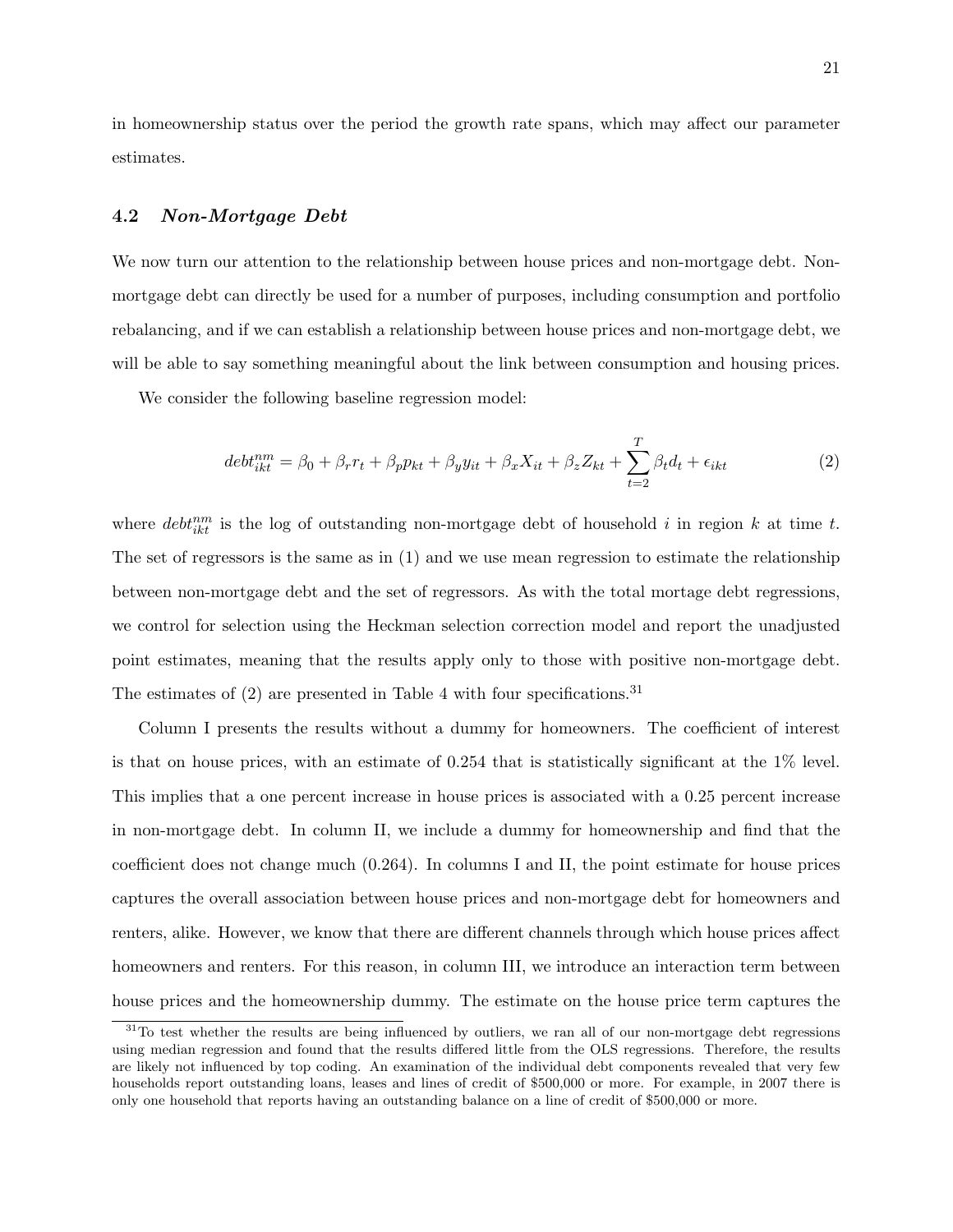| Interest Rate<br>$-0.022$<br>$-0.023$<br>$-0.023$<br>$-0.022$<br>(0.02)<br>(0.02)<br>(0.02)<br>(0.02)<br>0.030<br>0.017<br>0.021<br>0.023<br>Income 1<br>(0.03)<br>(0.03)<br>(0.03)<br>(0.03)<br>$0.299***$<br>$0.291***$<br>$0.317***$<br>$0.292***$<br>Income 2<br>(0.04)<br>(0.04)<br>(0.04)<br>(0.04)<br>$0.751***$<br>$0.731***$<br>$0.718***$<br>$0.715***$<br>Income 3<br>(0.06)<br>(0.06)<br>(0.06)<br>(0.06)<br>$-0.040$<br>$-0.047$<br>$-0.032$<br>$-0.061$<br>Age<br>(0.03)<br>(0.03)<br>(0.03)<br>(0.03)<br>Age <sup>2</sup><br>$0.001*$<br>$0.001\,$<br>$0.001\,$<br>$0.001*$<br>(0.00)<br>(0.00)<br>(0.00)<br>(0.00)<br>Age <sup>3</sup><br>$-0.000$<br>$-0.000$<br>$-0.000$<br>$-0.000$<br>(0.00)<br>(0.00)<br>(0.00)<br>(0.00)<br>$-0.053*$<br>$-0.056*$<br>$-0.053$<br>$-0.051$<br>Education (High School)<br>(0.03)<br>(0.03)<br>(0.03)<br>(0.03)<br>$0.109***$<br>$0.113***$<br>$0.109***$<br>$0.108***$<br>Education (University)<br>(0.02)<br>(0.02)<br>(0.02)<br>(0.02)<br>$0.082**$<br>$0.078**$<br>$0.078**$<br>$0.079**$<br><b>Business Owner</b><br>(0.03)<br>(0.03)<br>(0.03)<br>(0.03)<br>Adults<br>$-0.003$<br>$-0.008$<br>$-0.008$<br>$-0.008$<br>(0.01)<br>(0.01)<br>(0.01)<br>(0.01)<br>Labour Productivity<br>0.181<br>0.170<br>0.143<br>0.158<br>(0.11)<br>(0.11)<br>(0.11)<br>(0.11)<br>$-0.025***$<br>$-0.025***$<br>$-0.025***$<br>$-0.024***$<br>Unemployment<br>(0.01)<br>(0.01)<br>(0.01)<br>(0.01)<br>$0.254***$<br>$0.264***$<br><b>House Price</b><br>0.017<br>$0.211*$<br>(0.04)<br>(0.04)<br>(0.06)<br>(0.08)<br>$0.079**$<br>$-4.080***$<br>$-0.769$<br>Homeowner<br>(0.03)<br>(0.93)<br>(0.79)<br>$0.345***$<br>House Price*Homeowner<br>(0.07)<br>$7.044***$<br>9.922***<br>7.985***<br>$7.061***$<br>Constant<br>(0.65)<br>(0.65)<br>(0.86)<br>(1.05)<br>Combined effects of house prices on homeowners of different age groups<br>Age 18-35<br>$0.278***$<br>Age 36-55<br>$0.402***$<br>$0.339***$<br>Age $56+$<br>$\overline{\mathrm{Obs}}$ .<br>110,253<br>110,253<br>110,253<br>110,253<br>Uncensored Obs.<br>54,970<br>54,970<br>54,970<br>54,970 | I | $_{\rm II}$ | III | IV |
|---------------------------------------------------------------------------------------------------------------------------------------------------------------------------------------------------------------------------------------------------------------------------------------------------------------------------------------------------------------------------------------------------------------------------------------------------------------------------------------------------------------------------------------------------------------------------------------------------------------------------------------------------------------------------------------------------------------------------------------------------------------------------------------------------------------------------------------------------------------------------------------------------------------------------------------------------------------------------------------------------------------------------------------------------------------------------------------------------------------------------------------------------------------------------------------------------------------------------------------------------------------------------------------------------------------------------------------------------------------------------------------------------------------------------------------------------------------------------------------------------------------------------------------------------------------------------------------------------------------------------------------------------------------------------------------------------------------------------------------------------------------------------------------------------------------------------------------------------------------------------------------------------------------------------------------------------------------------------------------------------------------------------------------------------------------------------------------------------------|---|-------------|-----|----|
|                                                                                                                                                                                                                                                                                                                                                                                                                                                                                                                                                                                                                                                                                                                                                                                                                                                                                                                                                                                                                                                                                                                                                                                                                                                                                                                                                                                                                                                                                                                                                                                                                                                                                                                                                                                                                                                                                                                                                                                                                                                                                                         |   |             |     |    |
|                                                                                                                                                                                                                                                                                                                                                                                                                                                                                                                                                                                                                                                                                                                                                                                                                                                                                                                                                                                                                                                                                                                                                                                                                                                                                                                                                                                                                                                                                                                                                                                                                                                                                                                                                                                                                                                                                                                                                                                                                                                                                                         |   |             |     |    |
|                                                                                                                                                                                                                                                                                                                                                                                                                                                                                                                                                                                                                                                                                                                                                                                                                                                                                                                                                                                                                                                                                                                                                                                                                                                                                                                                                                                                                                                                                                                                                                                                                                                                                                                                                                                                                                                                                                                                                                                                                                                                                                         |   |             |     |    |
|                                                                                                                                                                                                                                                                                                                                                                                                                                                                                                                                                                                                                                                                                                                                                                                                                                                                                                                                                                                                                                                                                                                                                                                                                                                                                                                                                                                                                                                                                                                                                                                                                                                                                                                                                                                                                                                                                                                                                                                                                                                                                                         |   |             |     |    |
|                                                                                                                                                                                                                                                                                                                                                                                                                                                                                                                                                                                                                                                                                                                                                                                                                                                                                                                                                                                                                                                                                                                                                                                                                                                                                                                                                                                                                                                                                                                                                                                                                                                                                                                                                                                                                                                                                                                                                                                                                                                                                                         |   |             |     |    |
|                                                                                                                                                                                                                                                                                                                                                                                                                                                                                                                                                                                                                                                                                                                                                                                                                                                                                                                                                                                                                                                                                                                                                                                                                                                                                                                                                                                                                                                                                                                                                                                                                                                                                                                                                                                                                                                                                                                                                                                                                                                                                                         |   |             |     |    |
|                                                                                                                                                                                                                                                                                                                                                                                                                                                                                                                                                                                                                                                                                                                                                                                                                                                                                                                                                                                                                                                                                                                                                                                                                                                                                                                                                                                                                                                                                                                                                                                                                                                                                                                                                                                                                                                                                                                                                                                                                                                                                                         |   |             |     |    |
|                                                                                                                                                                                                                                                                                                                                                                                                                                                                                                                                                                                                                                                                                                                                                                                                                                                                                                                                                                                                                                                                                                                                                                                                                                                                                                                                                                                                                                                                                                                                                                                                                                                                                                                                                                                                                                                                                                                                                                                                                                                                                                         |   |             |     |    |
|                                                                                                                                                                                                                                                                                                                                                                                                                                                                                                                                                                                                                                                                                                                                                                                                                                                                                                                                                                                                                                                                                                                                                                                                                                                                                                                                                                                                                                                                                                                                                                                                                                                                                                                                                                                                                                                                                                                                                                                                                                                                                                         |   |             |     |    |
|                                                                                                                                                                                                                                                                                                                                                                                                                                                                                                                                                                                                                                                                                                                                                                                                                                                                                                                                                                                                                                                                                                                                                                                                                                                                                                                                                                                                                                                                                                                                                                                                                                                                                                                                                                                                                                                                                                                                                                                                                                                                                                         |   |             |     |    |
|                                                                                                                                                                                                                                                                                                                                                                                                                                                                                                                                                                                                                                                                                                                                                                                                                                                                                                                                                                                                                                                                                                                                                                                                                                                                                                                                                                                                                                                                                                                                                                                                                                                                                                                                                                                                                                                                                                                                                                                                                                                                                                         |   |             |     |    |
|                                                                                                                                                                                                                                                                                                                                                                                                                                                                                                                                                                                                                                                                                                                                                                                                                                                                                                                                                                                                                                                                                                                                                                                                                                                                                                                                                                                                                                                                                                                                                                                                                                                                                                                                                                                                                                                                                                                                                                                                                                                                                                         |   |             |     |    |
|                                                                                                                                                                                                                                                                                                                                                                                                                                                                                                                                                                                                                                                                                                                                                                                                                                                                                                                                                                                                                                                                                                                                                                                                                                                                                                                                                                                                                                                                                                                                                                                                                                                                                                                                                                                                                                                                                                                                                                                                                                                                                                         |   |             |     |    |
|                                                                                                                                                                                                                                                                                                                                                                                                                                                                                                                                                                                                                                                                                                                                                                                                                                                                                                                                                                                                                                                                                                                                                                                                                                                                                                                                                                                                                                                                                                                                                                                                                                                                                                                                                                                                                                                                                                                                                                                                                                                                                                         |   |             |     |    |
|                                                                                                                                                                                                                                                                                                                                                                                                                                                                                                                                                                                                                                                                                                                                                                                                                                                                                                                                                                                                                                                                                                                                                                                                                                                                                                                                                                                                                                                                                                                                                                                                                                                                                                                                                                                                                                                                                                                                                                                                                                                                                                         |   |             |     |    |
|                                                                                                                                                                                                                                                                                                                                                                                                                                                                                                                                                                                                                                                                                                                                                                                                                                                                                                                                                                                                                                                                                                                                                                                                                                                                                                                                                                                                                                                                                                                                                                                                                                                                                                                                                                                                                                                                                                                                                                                                                                                                                                         |   |             |     |    |
|                                                                                                                                                                                                                                                                                                                                                                                                                                                                                                                                                                                                                                                                                                                                                                                                                                                                                                                                                                                                                                                                                                                                                                                                                                                                                                                                                                                                                                                                                                                                                                                                                                                                                                                                                                                                                                                                                                                                                                                                                                                                                                         |   |             |     |    |
|                                                                                                                                                                                                                                                                                                                                                                                                                                                                                                                                                                                                                                                                                                                                                                                                                                                                                                                                                                                                                                                                                                                                                                                                                                                                                                                                                                                                                                                                                                                                                                                                                                                                                                                                                                                                                                                                                                                                                                                                                                                                                                         |   |             |     |    |
|                                                                                                                                                                                                                                                                                                                                                                                                                                                                                                                                                                                                                                                                                                                                                                                                                                                                                                                                                                                                                                                                                                                                                                                                                                                                                                                                                                                                                                                                                                                                                                                                                                                                                                                                                                                                                                                                                                                                                                                                                                                                                                         |   |             |     |    |
|                                                                                                                                                                                                                                                                                                                                                                                                                                                                                                                                                                                                                                                                                                                                                                                                                                                                                                                                                                                                                                                                                                                                                                                                                                                                                                                                                                                                                                                                                                                                                                                                                                                                                                                                                                                                                                                                                                                                                                                                                                                                                                         |   |             |     |    |
|                                                                                                                                                                                                                                                                                                                                                                                                                                                                                                                                                                                                                                                                                                                                                                                                                                                                                                                                                                                                                                                                                                                                                                                                                                                                                                                                                                                                                                                                                                                                                                                                                                                                                                                                                                                                                                                                                                                                                                                                                                                                                                         |   |             |     |    |
|                                                                                                                                                                                                                                                                                                                                                                                                                                                                                                                                                                                                                                                                                                                                                                                                                                                                                                                                                                                                                                                                                                                                                                                                                                                                                                                                                                                                                                                                                                                                                                                                                                                                                                                                                                                                                                                                                                                                                                                                                                                                                                         |   |             |     |    |
|                                                                                                                                                                                                                                                                                                                                                                                                                                                                                                                                                                                                                                                                                                                                                                                                                                                                                                                                                                                                                                                                                                                                                                                                                                                                                                                                                                                                                                                                                                                                                                                                                                                                                                                                                                                                                                                                                                                                                                                                                                                                                                         |   |             |     |    |
|                                                                                                                                                                                                                                                                                                                                                                                                                                                                                                                                                                                                                                                                                                                                                                                                                                                                                                                                                                                                                                                                                                                                                                                                                                                                                                                                                                                                                                                                                                                                                                                                                                                                                                                                                                                                                                                                                                                                                                                                                                                                                                         |   |             |     |    |
|                                                                                                                                                                                                                                                                                                                                                                                                                                                                                                                                                                                                                                                                                                                                                                                                                                                                                                                                                                                                                                                                                                                                                                                                                                                                                                                                                                                                                                                                                                                                                                                                                                                                                                                                                                                                                                                                                                                                                                                                                                                                                                         |   |             |     |    |
|                                                                                                                                                                                                                                                                                                                                                                                                                                                                                                                                                                                                                                                                                                                                                                                                                                                                                                                                                                                                                                                                                                                                                                                                                                                                                                                                                                                                                                                                                                                                                                                                                                                                                                                                                                                                                                                                                                                                                                                                                                                                                                         |   |             |     |    |
|                                                                                                                                                                                                                                                                                                                                                                                                                                                                                                                                                                                                                                                                                                                                                                                                                                                                                                                                                                                                                                                                                                                                                                                                                                                                                                                                                                                                                                                                                                                                                                                                                                                                                                                                                                                                                                                                                                                                                                                                                                                                                                         |   |             |     |    |
|                                                                                                                                                                                                                                                                                                                                                                                                                                                                                                                                                                                                                                                                                                                                                                                                                                                                                                                                                                                                                                                                                                                                                                                                                                                                                                                                                                                                                                                                                                                                                                                                                                                                                                                                                                                                                                                                                                                                                                                                                                                                                                         |   |             |     |    |
|                                                                                                                                                                                                                                                                                                                                                                                                                                                                                                                                                                                                                                                                                                                                                                                                                                                                                                                                                                                                                                                                                                                                                                                                                                                                                                                                                                                                                                                                                                                                                                                                                                                                                                                                                                                                                                                                                                                                                                                                                                                                                                         |   |             |     |    |
|                                                                                                                                                                                                                                                                                                                                                                                                                                                                                                                                                                                                                                                                                                                                                                                                                                                                                                                                                                                                                                                                                                                                                                                                                                                                                                                                                                                                                                                                                                                                                                                                                                                                                                                                                                                                                                                                                                                                                                                                                                                                                                         |   |             |     |    |
|                                                                                                                                                                                                                                                                                                                                                                                                                                                                                                                                                                                                                                                                                                                                                                                                                                                                                                                                                                                                                                                                                                                                                                                                                                                                                                                                                                                                                                                                                                                                                                                                                                                                                                                                                                                                                                                                                                                                                                                                                                                                                                         |   |             |     |    |
|                                                                                                                                                                                                                                                                                                                                                                                                                                                                                                                                                                                                                                                                                                                                                                                                                                                                                                                                                                                                                                                                                                                                                                                                                                                                                                                                                                                                                                                                                                                                                                                                                                                                                                                                                                                                                                                                                                                                                                                                                                                                                                         |   |             |     |    |
|                                                                                                                                                                                                                                                                                                                                                                                                                                                                                                                                                                                                                                                                                                                                                                                                                                                                                                                                                                                                                                                                                                                                                                                                                                                                                                                                                                                                                                                                                                                                                                                                                                                                                                                                                                                                                                                                                                                                                                                                                                                                                                         |   |             |     |    |
|                                                                                                                                                                                                                                                                                                                                                                                                                                                                                                                                                                                                                                                                                                                                                                                                                                                                                                                                                                                                                                                                                                                                                                                                                                                                                                                                                                                                                                                                                                                                                                                                                                                                                                                                                                                                                                                                                                                                                                                                                                                                                                         |   |             |     |    |
|                                                                                                                                                                                                                                                                                                                                                                                                                                                                                                                                                                                                                                                                                                                                                                                                                                                                                                                                                                                                                                                                                                                                                                                                                                                                                                                                                                                                                                                                                                                                                                                                                                                                                                                                                                                                                                                                                                                                                                                                                                                                                                         |   |             |     |    |
|                                                                                                                                                                                                                                                                                                                                                                                                                                                                                                                                                                                                                                                                                                                                                                                                                                                                                                                                                                                                                                                                                                                                                                                                                                                                                                                                                                                                                                                                                                                                                                                                                                                                                                                                                                                                                                                                                                                                                                                                                                                                                                         |   |             |     |    |
|                                                                                                                                                                                                                                                                                                                                                                                                                                                                                                                                                                                                                                                                                                                                                                                                                                                                                                                                                                                                                                                                                                                                                                                                                                                                                                                                                                                                                                                                                                                                                                                                                                                                                                                                                                                                                                                                                                                                                                                                                                                                                                         |   |             |     |    |
|                                                                                                                                                                                                                                                                                                                                                                                                                                                                                                                                                                                                                                                                                                                                                                                                                                                                                                                                                                                                                                                                                                                                                                                                                                                                                                                                                                                                                                                                                                                                                                                                                                                                                                                                                                                                                                                                                                                                                                                                                                                                                                         |   |             |     |    |
|                                                                                                                                                                                                                                                                                                                                                                                                                                                                                                                                                                                                                                                                                                                                                                                                                                                                                                                                                                                                                                                                                                                                                                                                                                                                                                                                                                                                                                                                                                                                                                                                                                                                                                                                                                                                                                                                                                                                                                                                                                                                                                         |   |             |     |    |
|                                                                                                                                                                                                                                                                                                                                                                                                                                                                                                                                                                                                                                                                                                                                                                                                                                                                                                                                                                                                                                                                                                                                                                                                                                                                                                                                                                                                                                                                                                                                                                                                                                                                                                                                                                                                                                                                                                                                                                                                                                                                                                         |   |             |     |    |

Table 4: Non-Mortgage Debt Regression Results (with House Price Level)

Note: Income 1 is a dummy variable for those households whose income the previous year was between \$35,000 and \$49,999. Income 2 is a dummy for those with incomes between \$50,000 and \$99,999, and Income 3 is a dummy for those with incomes exceeding \$100,000. The reference group for income are those households who earned less than \$35,000 in the previous year. Education (High School) is a dummy for those who have a high school diploma, and Education (University) is a dummy for those who have a university degree. The reference group for education are those who have not completed high school. Each specification includes quarterly time dummies, month dummies, and age cohort dummies. The errors are clustered at the forward sortation area level (this is based on the first three digits of the area code—there are 1614 forward sortation areas). The *combined effects of house prices on* homeowners of different age groups sum up all the interaction terms pertaining to house prices, and regression IV includes all necessary interaction terms (but not all are reported). The mean regressions account for selection (only those with positive non-mortgage debt are included in the outcome regressions) and the reported point estimates are unadjusted, meaning they apply only to those with positive non-mortgage debt.

\*\*\* Significant at the 1% level; \*\* significant at the 5% level; \* significant at the 10% level.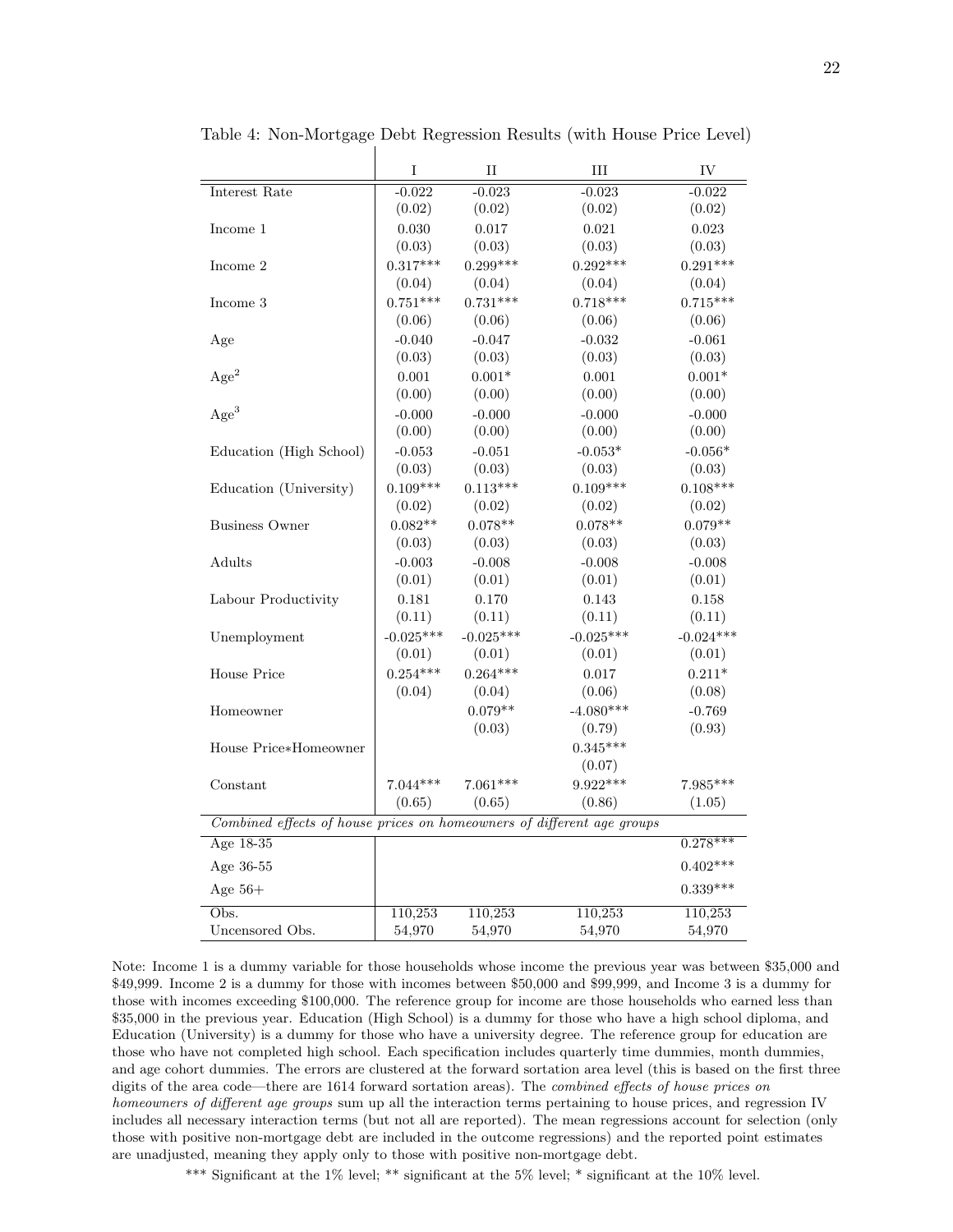effect of house prices on the non-mortgage debt of renters, and we see that the coefficient estimate is not statistically significant. However, for homeowners, a one percent increase in house prices is associated with a  $0.362 (0.017 + 0.345)$  increase in non-mortgage debt. An F-test reveals that the house price and interaction terms are jointly significant at the 1\% level.

As mentioned above, homeowners are heterogeneous and the interaction term groups together two distinct types of homeowners—established homeowners with enough equity in their homes to access HELOCs,<sup>32</sup> and recent homeowners who have less capacity to access HELOCs and sometimes rely more on other types of secured and unsecured borrowing (i.e. non-home equity-based borrowing) for external financing. We address this heterogeneity in column IV by interacting house prices and dummies for homeowners of different ages. That is, we interact house prices with dummies for young homeowners (those whose household head is between the ages 18 and 35, inclusive), middle-aged homeowners (36 to 55), and older homeowners (56+). In analyzing the combined point estimates for the effects of house prices for all three age groups, we find that the coefficient on young homeowners is 0.278 and is significant at the 1% level. The same estimates for middle-aged and older homeowners are 0.402 and 0.339, respectively, and both are significant at the 1% level. T-tests suggest that while the point estimate for young homeowners is statistically different from both the estimates for middle-aged and older homeowners, those of middle-age and older homeowner are not statistically different from one another. The larger coefficients on the middle-aged and older households likely reflect these households' ability to borrow against equity in their homes and are evidence of a wealth effect.

Without valid instruments, we are unable to identify a causal relationship between house prices and non-mortgage debt. It is possible that causality runs in the other direction—the ability of households to take on more debt over the sample period led to the bidding up of house prices—or that there are feedback effects between the two variables. Although it is possible that the rise in non-mortgage debt, and in particular that used to purchase a residence, led, in part, to increases in house prices, it is likely that this effect will be small. To show that this is the case, we use the information in our data set about lines of credit. The CFM has always classified lines of credit as secured and unsecured. As pointed out in Crawford and Faruqui (2012), it is likely that

 $32$  Here we assume that given more favourable pricing of home-secured borrowing, a household who has a choice between this and other types of borrowing, would chose the former.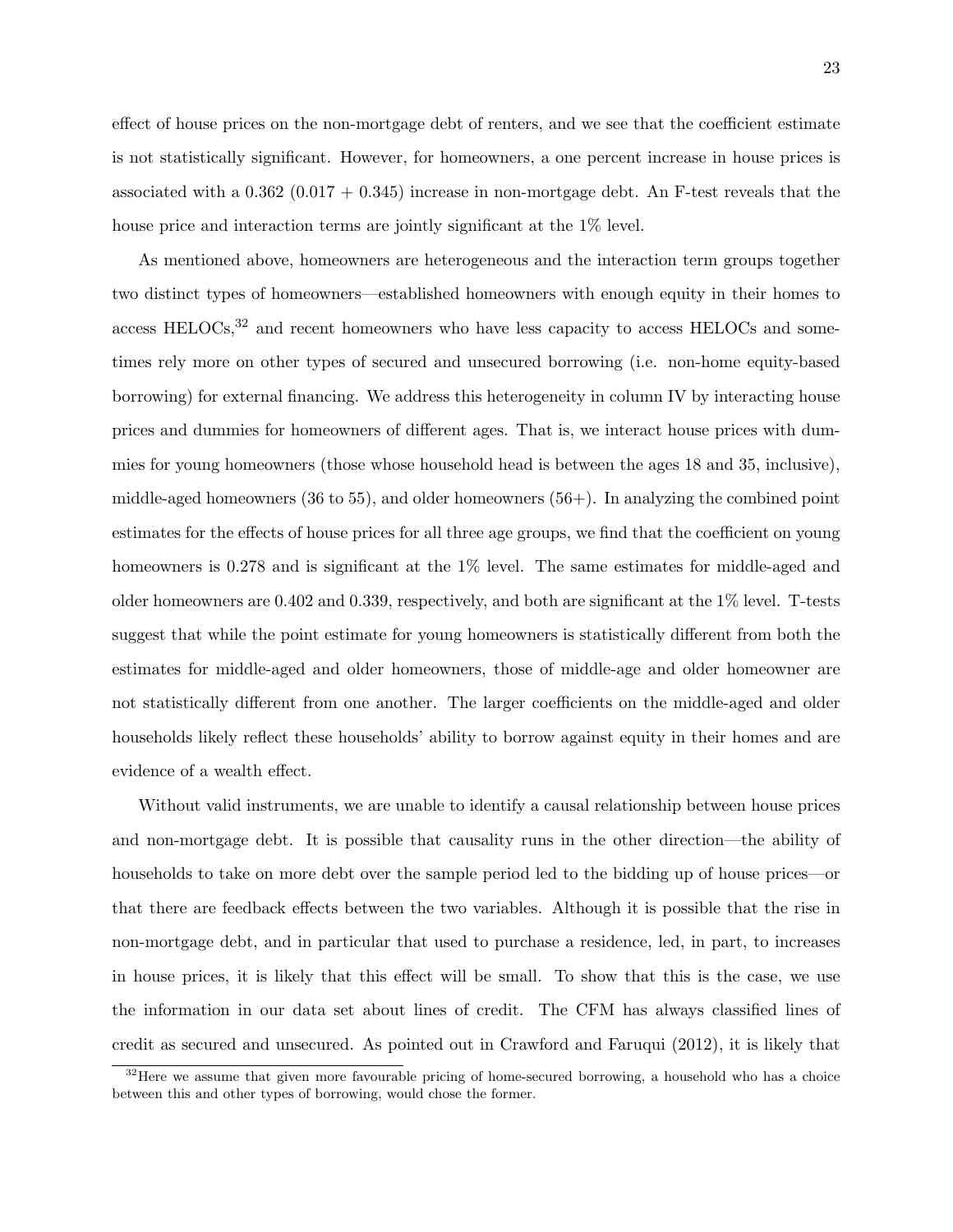these secured lines of credit are backed by housing assets. Beginning in 2005, the CFM started referring to these lines of credit explicitly as home-secured (HELOCs) with respondents reporting the purpose of their HELOCs, including a joint category for whether or not they were used to purchase a residence or a business. Using these data, we know that in 2007, only 1.3 percent of households report using a HELOC to purchase a residence or business (or alternatively, 1.9 percent of homeowners). Table 5 presents the uses of HELOCs, as well as the average outstanding balance for those that are using their HELOCs. <sup>33</sup> We see that the average household that has outstanding

|                                |         | 70 OF TOTAL   |
|--------------------------------|---------|---------------|
|                                | Amount  | <b>HELOCs</b> |
| Consumption                    | 6,604   | 16.7          |
| Housing Investment             | 3,494   | 8.9           |
| Debt Repayment                 | 9,685   | 24.6          |
| Investment                     | 13,333  | 33.7          |
| Purchase of Residence/Business | (5,622) | (14.2)        |
| Other                          | 6,386   | 16.2          |
| Total Outstanding HELOCs       | 39,502  | 100.0         |
|                                |         |               |
|                                |         |               |

Table 5: Uses of Home Equity Line of Credits (HELOCs), 2007  $\sigma$  of Tatal

debt on their HELOC has \$39,502 outstanding, out of which \$5,622 (or 14.2 percent) was used for the purchase of a residence or business.<sup>34</sup> This is less than the amount used for consumption (16.7 percent), debt repayment (24.6 percent) and other investment (19.5 percent). Given these numbers, it is possible that households' ability to take on debt through instruments like HELOCs influenced house prices, but this effect is probably small.

As with the total debt regressions, in Table D2 (Appendix D) we present the results for nonmortgage debt using the quarter-over-quarter annual growth rate of regional house prices house instead of the level of house prices. The combined house price and interaction term in column III is not statistically significant and therefore the growth model does not find a relationship between changes in the growth rate of house prices and non-mortgage debt.<sup>35</sup>

<sup>&</sup>lt;sup>33</sup>We refer to those with outstanding balances on the HELOCs as those who are using their HELOCs to distinguish them from those who may have a HELOC, but have a zero balance on it.

 $34$ For the 1.3 percent of households that report using a HELOC to purchase a residence or business, the average amount borrowed was \$69,361.

 $35$ Again, we urge caution in the interpretation of these results given that we cannot track changes in homeownership status over the period the growth rate spans.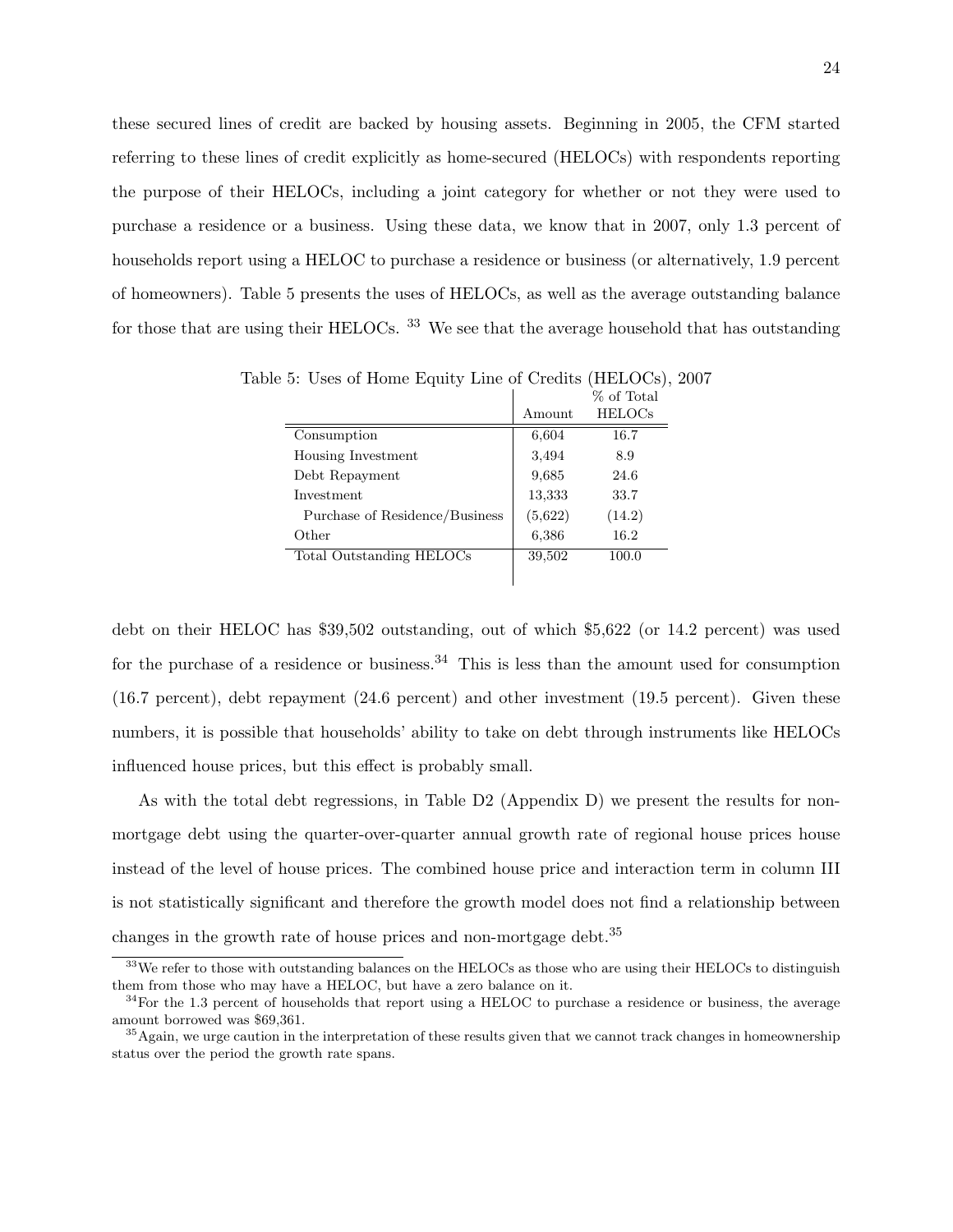### 5 House Prices and Real Outlays

In this section, we begin by analyzing how debt is used, with a focus on the behaviour of different types of households. We then examine the relationship between house prices and consumption given the relationship between house prices and debt estimated in the previous section.

#### 5.1 Uses of Household Debt

For households with debt (both homeowners and renters), the CFM provides information on the purposes of the debt, with details for each debt instrument. Survey respondents are asked to choose from an extensive list of debt uses which we condense to a list of five possible categories: consumption,<sup>36</sup> housing investment,<sup>37</sup> other investment, debt repayment, and other uses (see Table 6 for a detailed list of what is included in each of these categories). We can further group housing investment, other investment, and debt repayment into a portfolio improvement/rebalancing category.<sup>38</sup> Theory predicts that households who use debt for consumption are either liquidity constrained, or unconstrained, but do not care about future bequests and want to consume unexpected house price increases. Moreover, households who use debt for portfolio rebalancing purposes are more likely to be unconstrained.

We first characterize average amounts of non-mortgage debt used for different purposes in Table 7 for selected years. Over the entire sample period, households used an average of 44.4 percent of non-mortgage debt for consumption. And while the percentage of non-mortgage debt used to finance consumption decreased from 48.4 percent in 1999 to 43.9 percent in 2007, outstanding nonmortgage debt increased by  $$2,311$  ( $$11,408 - $9,097$ ), and as a result the amount of debt used to finance consumption increased by almost fourteen percent (to \$5,008 from \$4,405).

<sup>&</sup>lt;sup>36</sup>As mentioned earlier, mortgage debt directly finances future housing services consumption, which is part of total household consumption. At the same time, other forms of home-based debt, such as mortgage refinancing and home equity debt, may also be financing housing services consumption indirectly, by allowing households to stay in their homes. We do not have a way of measuring housing services consumption financed from these sources, and therefore it is not included in our measure of consumption. Given that our measure of consumption does not include an explicit measure of housing services, it may be better understood as consumption of non-housing services.

<sup>&</sup>lt;sup>37</sup>We include seventy percent of debt used for home improvement in consumption based on the findings in the Canadian Mortgage and Housing Corporation (CMHC) Renovation and Home Purchase Report (2010). A survey finds that among homeowner households that renovated in 2009, roughly seventy percent completed some form of alteration and improvement of their home. From this number, we assume that seventy percent of reported home improvement is actual alteration or improvement—and hence categorized as housing investment—and thirty percent is maintenance and repair—and categorized as consumption.

<sup>&</sup>lt;sup>38</sup>Note that housing investment may lead to increases in housing consumption, so we use the term "portfolio improvement/rebalancing" with this caveat.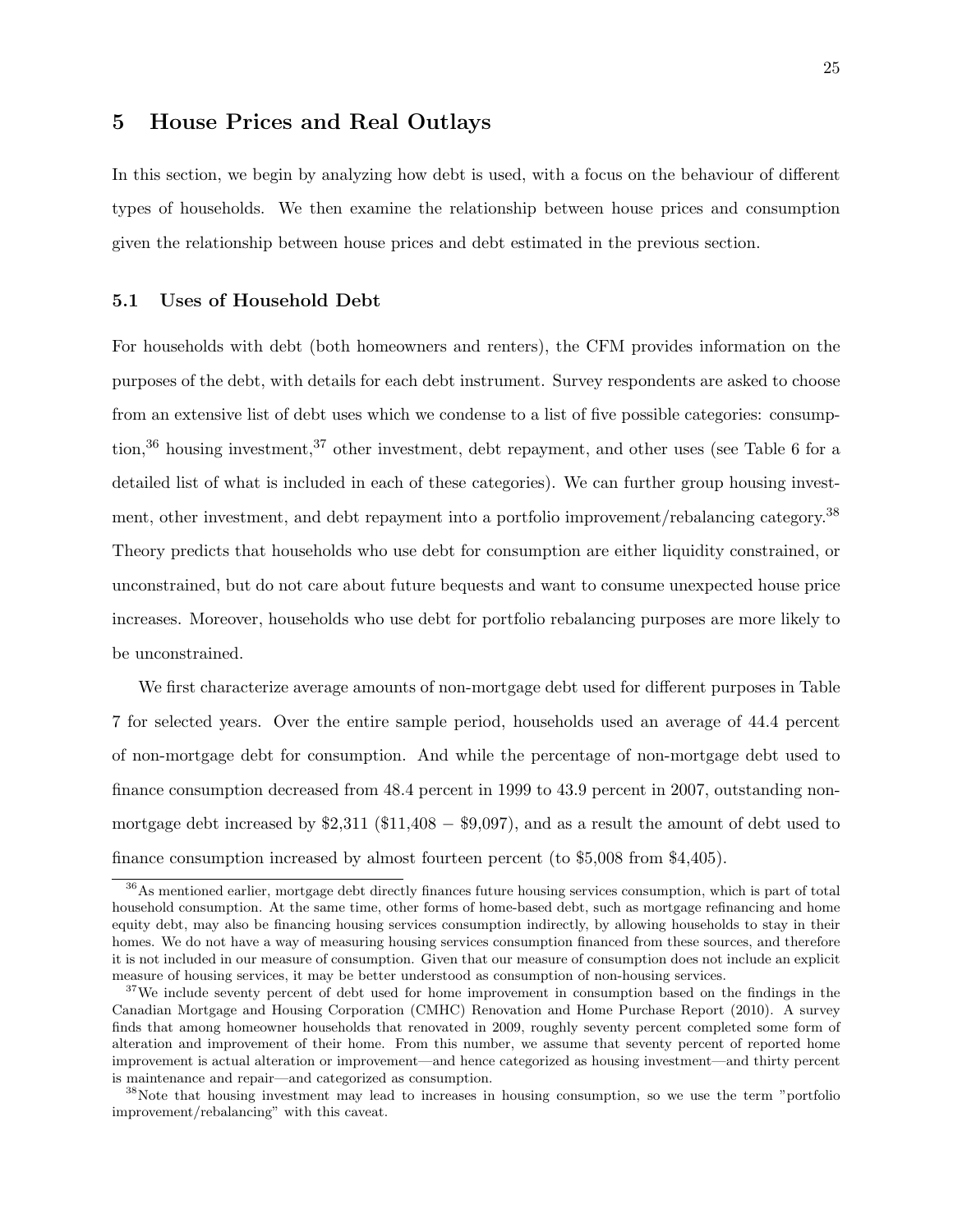|                              | Housing     |                        |                                       |               |
|------------------------------|-------------|------------------------|---------------------------------------|---------------|
| Consumption                  | Investment  | Debt Repayment         | Other Investment                      | Other Uses    |
| · Purchase of motor          | $0.7*$ Home | · Pay off another loan | $\overline{\cdot}$ General investment | $\cdot$ Other |
| vehicle                      | improvement | · Pay off general debt | $\cdot$ Purchase of                   |               |
| · Purchase of computer       |             |                        | residence/business                    |               |
| • Vacation                   |             |                        | · Purchase of RRSP                    |               |
| · Student loan               |             |                        | Other investments                     |               |
| Living expenses              |             |                        |                                       |               |
| $\cdot$ Other current        |             |                        |                                       |               |
| spending                     |             |                        |                                       |               |
| $\cdot$ Other not for        |             |                        |                                       |               |
| current spending             |             |                        |                                       |               |
| Purchase big ticket          |             |                        |                                       |               |
| item                         |             |                        |                                       |               |
| $\cdot$ 0.3*Home improvement |             |                        |                                       |               |

Table 6: Debt Usage Categories

Note: We assign thirty percent of home improvement to consumption and seventy percent to housing investment based on the findings in the Renovation and Home Purchase Report by Canadian Mortgage and Housing Corporation (CMHC). This definition of consumption and its broad categories is different than the one used in Bailliu, Kartashova and Meh (2012). The items listed under the five categories encompass the list of possible purposes provided in the CFM.

Table 7: Uses of Outstanding Non-Mortgage Debt by Homeowners and All Households

|                                  | 1999    |                | 2003    |                | 2007    |         | 1999-2007 |         |
|----------------------------------|---------|----------------|---------|----------------|---------|---------|-----------|---------|
|                                  | Owners  | $_{\rm Total}$ | Owners  | $_{\rm Total}$ | Owners  | Total   | Owners    | Total   |
| % of Non-Mortgage Debt used for: |         |                |         |                |         |         |           |         |
| Consumption                      | 44.1    | 48.4           | 43.2    | 45.5           | 40.1    | 43.9    | 40.4      | 44.4    |
| \$ value)                        | (4.946) | (4.405)        | (5,187) | (4,605)        | (5,663) | (5,008) | (5,262)   | (4,697) |
| Housing Investment               | 4.5     | 3.8            | 5.1     | 4.6            | 6.2     | 5.3     | 5.2       | 4.6     |
| Debt Repayment                   | 19.3    | 18.7           | 19.9    | 19.6           | 19.7    | 19.0    | 20.1      | 19.7    |
| Investment                       | 17.5    | 15.3           | 16.5    | 15.4           | 20.9    | 18.4    | 18.9      | 16.9    |
| Other                            | 14.7    | 13.7           | 15.3    | 14.9           | 14.4    | 13.3    | 15.1      | 14.4    |
| Non-Mortgage Debt                | 11.208  | 9,097          | 12.004  | 10,129         | 14.138  | 11,408  | 13.089    | 10,631  |
| Mortgage Debt                    | 48.290  | 32,427         | 45,162  | 33,851         | 49,796  | 34,191  | 47.723    | 33,056  |
| Total Debt                       | 61,466  | 43,393         | 59,244  | 45,954         | 66,401  | 47,774  | 62,979    | 45,736  |

Note: All dollar values are in 2002 quarter 1 dollars. Homeowners are households that report that they own real estate. Due to top coding (we set the highest debt level a household can report for a single debt instrument is \$500,000), our estimates for total and mortgage debt likely underestimate the true values and changes over time.

Homeowners, on average, carry much more total debt than those who rent. This is in large part due to the fact that homeowners have mortgages, which are by far the largest component of household debt. Moreover, the amount of debt these homeowners carry and the way they use it likely varies across different age groups. Table 8 presents the uses of outstanding non-mortgage debt by age of homeowners for 1999 and 2007, along with outstanding non-mortgage, credit card, mortgage and total debt.

The non-mortgage debt of home owners is highest for the middle-aged group in both 1999 and 2007. At the same time, the proportion of outstanding non-mortgage debt used for consumption declines as homeowners age. In 2007, young homeowners report using an average of 51 percent of outstanding non-mortgage debt for consumption. In the same year, older homeowners report using 33 percent of non-mortgage debt for consumption with the remainder used largely for portfolio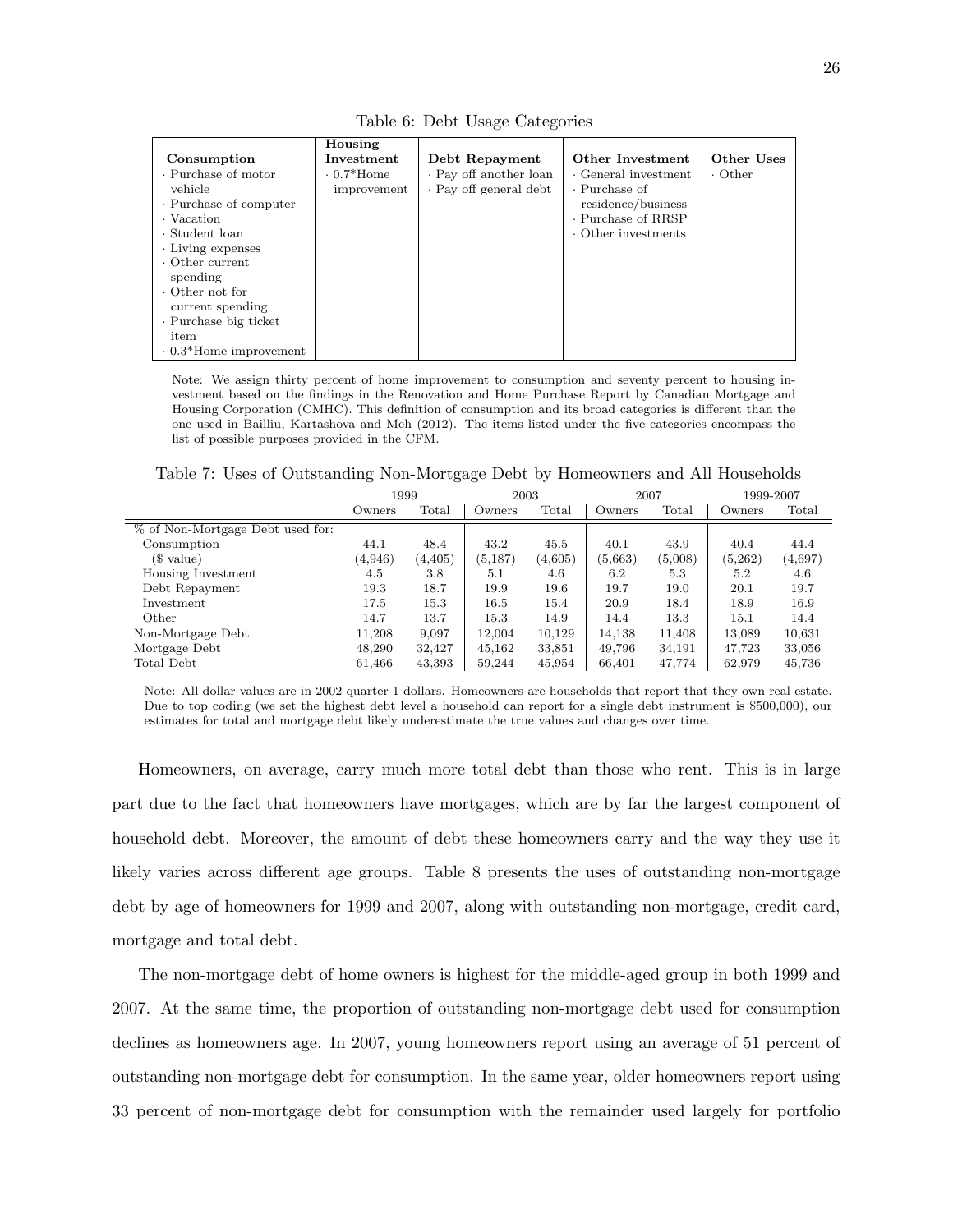| 1999                             | Young   | Middle-Aged | Older   |
|----------------------------------|---------|-------------|---------|
| % of Non-Mortgage Debt used for: |         |             |         |
| Consumption                      | 53.1    | 42.0        | 35.3    |
| Housing Investment               | 3.8     | 5.0         | $3.2\,$ |
| Debt Repayment                   | 21.4    | 18.6        | 17.8    |
| Investment                       | 10.3    | 18.6        | 26.8    |
| Other                            | 11.3    | 15.7        | 16.8    |
| Non-Mortgage Debt                | 12,208  | 13,975      | 5,758   |
| Credit/Charge Card Debt          | 2,365   | 2,199       | 1,228   |
| Mortgage Debt                    | 79,516  | 51,437      | 15,042  |
| Total Debt                       | 94,090  | 67,613      | 22,029  |
|                                  |         |             |         |
| 2007                             | Young   | Middle-Aged | Older   |
| % of Non-Mortgage Debt used for: |         |             |         |
| Consumption                      | 51.0    | 39.4        | 33.1    |
| Housing Investment               | 5.0     | 6.3         | 6.5     |
| Debt Repayment                   | 25.6    | 19.0        | 16.8    |
| Investment                       | 9.1     | 21.8        | 24.7    |
| Other                            | 9.3     | 13.5        | 18.9    |
| Non-Mortgage Debt                | 13,510  | 18,698      | 9,443   |
| Credit/Charge Card Debt          | 2,753   | 2,919       | 1,335   |
| Mortgage Debt                    | 103,440 | 60,594      | 14,389  |
| Total Debt                       | 119,705 | 82,212      | 25,168  |

Table 8: Uses of Outstanding Non-Mortgage Debt of Homeowners by Age

Note: All dollar values are in 2002 quarter 1 dollars. Young households are those whose household head is between the ages of 18 and 35 (inclusive). Middle-aged households have a household head between 36 and 55 (inclusive), and older households have heads that are 56 and older. Due to top coding (we set the highest debt level a household can report for a single debt instrument is \$500,000), our estimates for total debt likely underestimate the true values.

improvement purposes (excluding "other uses").

Here, the age of homeowners can be used as an indicator for whether or not households who use debt to finance consumption may be constrained. As discussed earlier, for a household who is a recent homeowner and therefore more likely to be young, taking any equity out of his/her home to smooth consumption may be costly (as in the case of loan-to-value ratios of above twenty percent) in the absence of the boost to their equity through house price increases, with the cost potentially exceeding the benefits. However, house price increases may lower the costs (either eliminating the need for mortgage insurance or lowering the premium) and allow otherwise liquidity constrained households to take out equity and consume.<sup>39</sup> At the same time, older households with large amounts of equity, who are unconstrained, may choose to consume house price increases if these increases are unexpected and homeowners are not altruistic (do not value bequests). Middle-aged

 $39$ Since 2011, non-amortizing HELOCs have not been eligible for mortgage insurance, which was not the case during our sample period.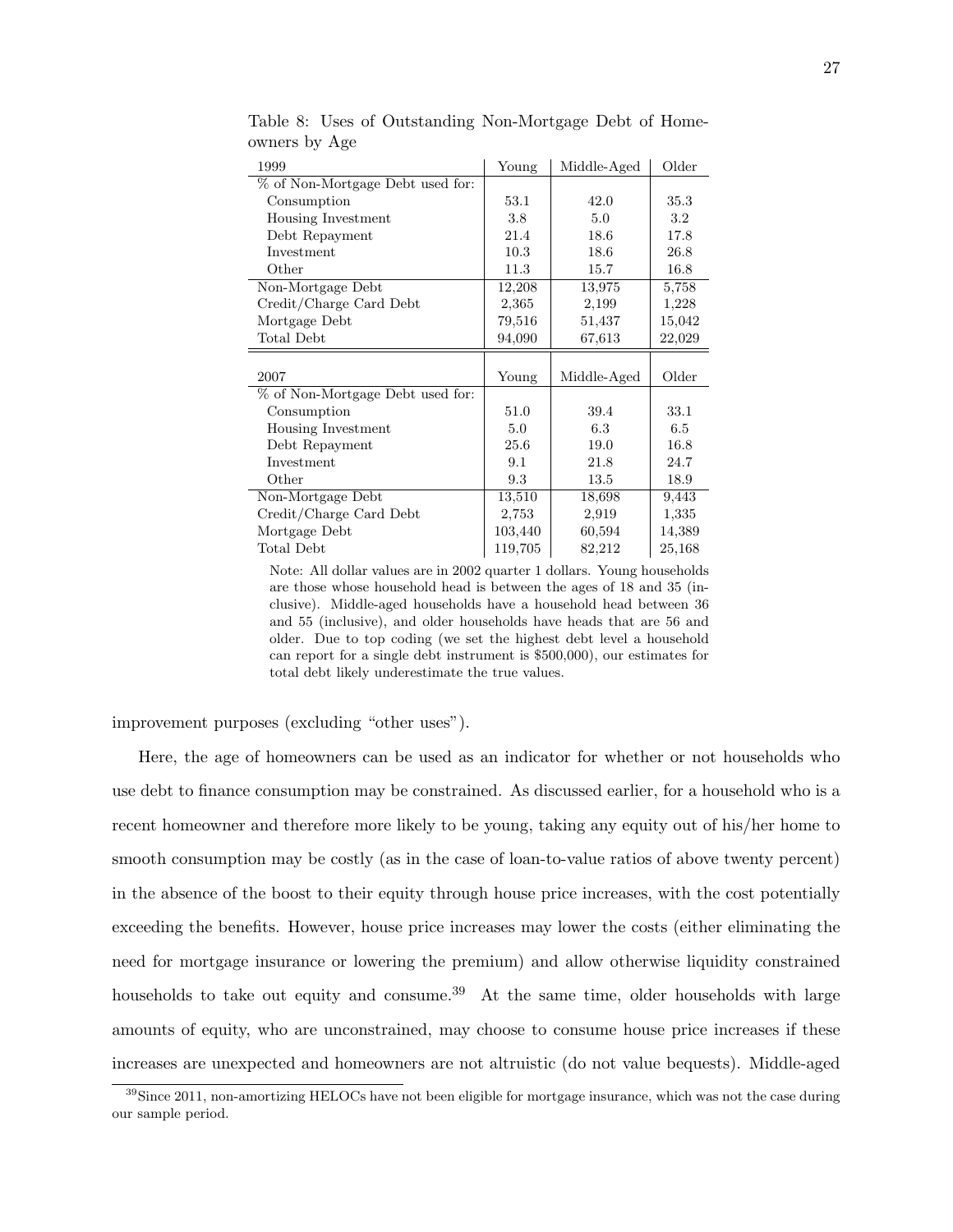28

unconstrained households would also take out home equity for portfolio improvement purposes both on the asset and debt side, such as reinvesting housing wealth into financial assets, and restructuring household debt to reduce the costs of its servicing. However, as shown in Table 8, portfolio improvement is not limited to older and middle-aged households only.

Most non-mortgage debt in this exercise is home equity debt consisting of home equity lines of credit and home equity loans. As mentioned earlier, for our purposes it would be ideal to have information on mortgage refinancing for this period as well. The reason why including these data may be desirable is that mortgage refinancing allows households to have much less equity in their homes compared to home equity debt. The CFM only started including questions on this method of home equity extraction in 2007 (see Appendix C for more information on mortgage refinancing in 2007). However, we can still use this one year of data to help us distinguish between different types of constrained and unconstrained households in addition to what has been done above. In Canada, during our sample period, home equity lines of credit are available to households with at least twenty percent of equity in the home (i.e. the total of the mortgage balance outstanding and the limit on the home line of credit must be within eighty percent of the value of the home). Unlike households with less than twenty percent in equity or borrowing in excess of eighty percent loan-to-value ratio, in 2007 these households did not incur additional costs of taking out home equity such as mortgage insurance. As a result, we think that households who go from below eighty percent LTV on their home-based debt to above eighty percent LTV, and pay mortgage insurance to consume equity take-out, are constrained.

#### 5.2 House prices, debt and consumption

Finally, in what follows, we directly examine the link between debt and consumption and combining this with our estimates from the previous section—the link between house prices, debt and consumption. For the aggregates, we do this using some simple back-of-the-envelope calculations based on national house prices and annual data. From 1999 to 2007, national house prices in Canada increased by 52 percent. We know from the previous section that house prices were associated with homeowner non-mortgage debt, but not that of renters. The results from column III of Table 4 show that a one percent increase in house prices is associated with a 0.362 percent increase in the outstanding non-mortgage debt of homeowners. This implies that the 52 percent increase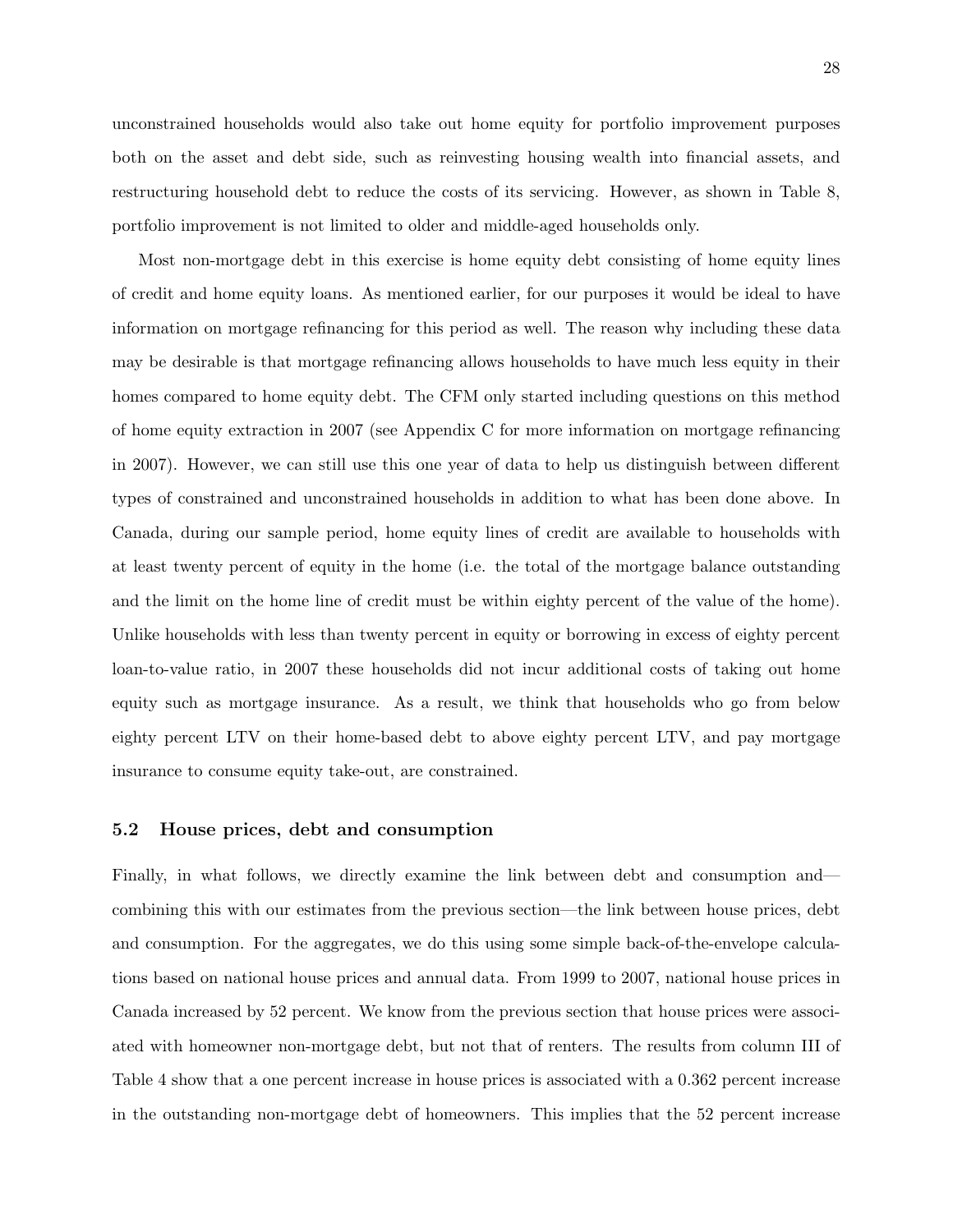in national house prices was associated with a 18.82 percent  $(52 \times 0.362)$  increase in outstanding non-mortgage debt of homeowners.

In 1999, the average homeowner had \$11,208 in outstanding non-mortgage debt (Table 7).<sup>40</sup> If we were to predict homeowner outstanding non-mortgage debt for 2007 based on house prices only, expected non-mortgage debt would be  $$13,317$  ( $$11,208 \times 1.1882$ ), an increase of  $$2,109$ . From Table 7, we also know that on average 40.4 percent of homeowner non-mortgage debt was used for consumption, implying that roughly \$852 out of the \$2,109 increase in outstanding non-mortgage debt was used for consumption.

To put these numbers in perspective, we compare them to the net flow of homeowner nonmortgage debt over the sample period. By 2007, actual outstanding homeowner debt stood at \$14,138—an increase of \$2,930 over 1999. This \$2,930 is the net flow of non-mortgage debt for homeowners, and includes originations less repayments over the sample period.<sup>41</sup> With this, we can see that house prices were associated with 72.0 percent (\$2,109/\$2,930) of the net flow of homeowner non-mortgage debt over the sample period. Furthermore, 29.1 percent (\$852/\$2,930) of the net flow of homeowner non-mortgage debt was associated with the increase in house prices and used for consumption.

We can calculate similar numbers for the entire Canadian household sector. In the CFM, homeowners (defined here as anyone who owns real estate) account for 67 percent of households in 1999 and 69 percent in 2007. Therefore, homeowners contributed approximately \$1,434 (\$2,109 x 0.68) to the increase in average household non-mortgage debt, which represents 62.1 percent of the net flow of non-mortgage debt for all households over the sample period (the net flow of nonmortgage debt for all households was  $$2,311$  ( $$11,408 - $9,097$ ) over the sample period—see Table 1). And again, given that on homeowners used an average 40.4 percent of non-mortgage debt for consumption, we can say that \$579 of the \$1,434 was used for consumption. Thus, 25.1 percent of the net flow of total non-mortgage debt was associated with the increase in house prices and used for consumption.<sup>42</sup>

 $40$ Note that this number, \$11,208, includes homeowners with zero non-mortgage debt. Homeowners with positive non-mortgage debt account for about 36 percent of households and have an average outstanding non-mortgage debt balance of \$20,666 in 1999 and \$27,567 in 2007.

<sup>&</sup>lt;sup>41</sup>The net flow of debt is the change in outstanding debt over a period of time. We are unable to distinguish originations (new debt) from debt repayment and therefore cannot identify the flow of new debt. We are not aware of any micro and macro data set that reports debt flows, net of repayments—that is, originations only.

 $^{42}$ Up to this point, the literature has focused on the connection between house prices and consumption. However,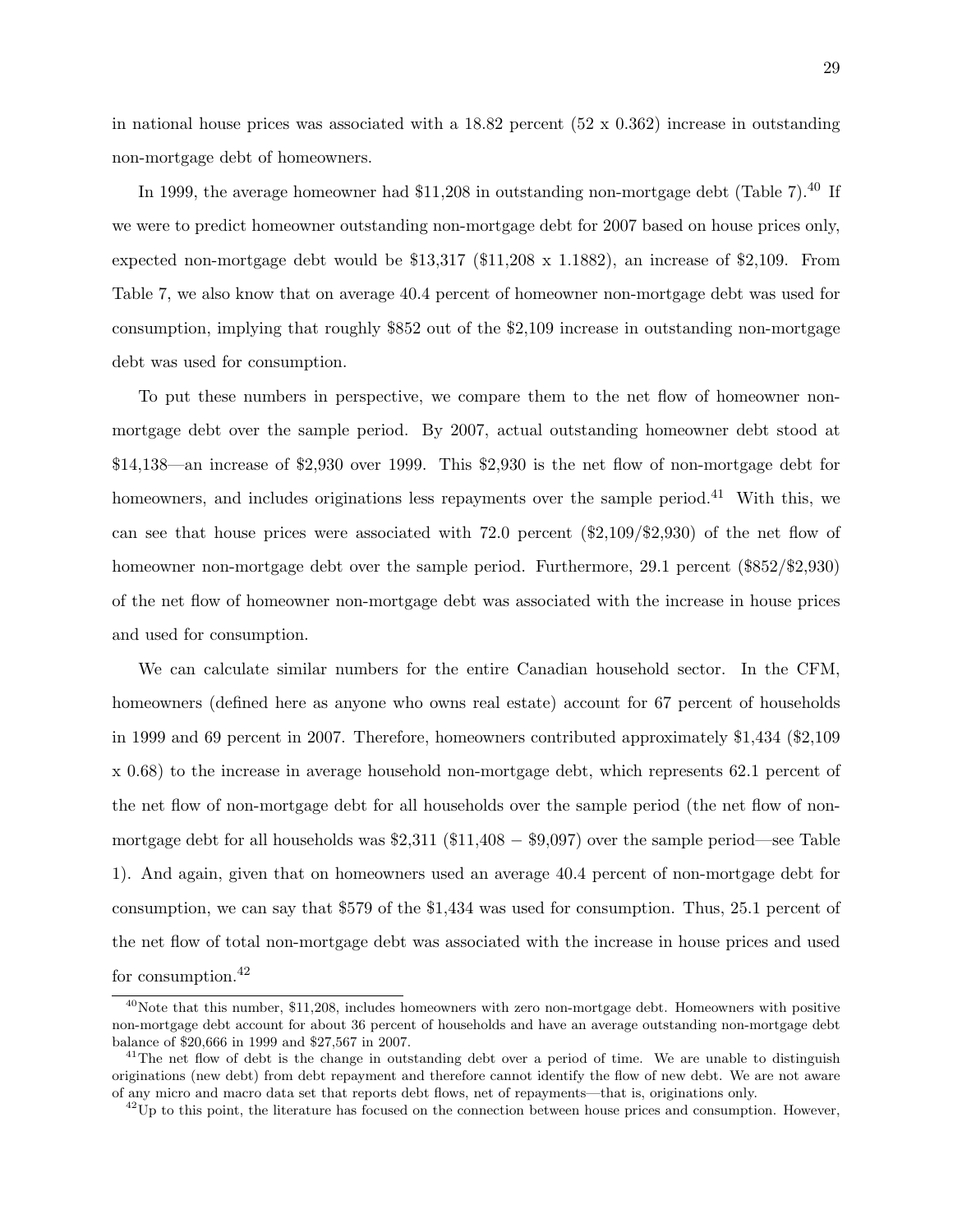It is important to qualify these results in two ways. First, it should be noted that the percentage of non-mortgage debt used for consumption may have been underestimated since some of the debt used for debt repayment may have been used originally for consumption, and therefore should be counted in the consumption category.<sup>43</sup> We included "debt repayment" as a debt use category because we do not know what the debt was used for originally. However, we could reset the shares of each of the other four categories by eliminating the "debt repayment" category and then determining the new set of shares (implicitly assuming the original use of the debt in the "debt repayment" category was used for the other four remaining categories in the same proportions as the reported purposes). If we were to do this, consumption would account for 50.8 percent of homeowner debt usage, meaning that for the entire Canadian household sector, the increase in house prices from 1999 to 2007 would be associated with a \$728 (as opposed to \$579) increase in non-mortgage debt used for consumption, which represents 31.5 percent of the net flow of non-mortgage debt.

The second qualification pertains to the relationship between our results and the connection between house prices and aggregate consumption (as defined in the Canadian System of National Accounts). Measures of aggregate consumption include housing consumption, which is normally calculated by adding together total rents paid by non-homeowners and imputed rents of homeowners, which is calculated by applying a quality adjustment coefficient to average rents. We do not have the data to create a household-level variable and therefore do not include housing consumption in our definition of consumption. Our results are important in the establishment of a relationship between house prices, debt and consumption. However, they can also be thought of as a conservative lower bound for the relationship between house prices and aggregate consumption, assuming that the relationship would be stronger if housing consumption were included in our analysis.

the focus on consumption will understate the total impact of the financial accelerator channel since it does not consider home renovations, and hence overall household spending. If we combine consumption and housing investment from the debt uses table, we see that these categories together account for 45.6 percent of debt usage for homeowners, meaning \$962 of the \$2,109 increase in non-mortgage debt associated with house prices increases was used for consumption and housing investment (the number for consumption alone is \$852). We have presented the data and our results in such a way that it is easy for the reader to do their own calculations.

<sup>&</sup>lt;sup>43</sup>Note that the debt repayment category may include the repayment of debt that was originally incurred to finance one of the other four categories. If this is true, debt repayment will not contribute to an increase in non-mortgage debt. However, we do not know what the original debt was used for. Moreover, if debt was used to pay off mortgage debt, this would contribute to an increase in non-mortgage debt, but again we cannot identify the original use of the debt. It is for this reason that we include "debt repayment" as its own category. It is also possible that debt repayment will contribute to consumption, housing investment, other investment and other uses indirectly by allowing household to spread debt repayment over a longer period of time or repay debt at lower interest rates. In both cases, this would free up cash for current real outlays.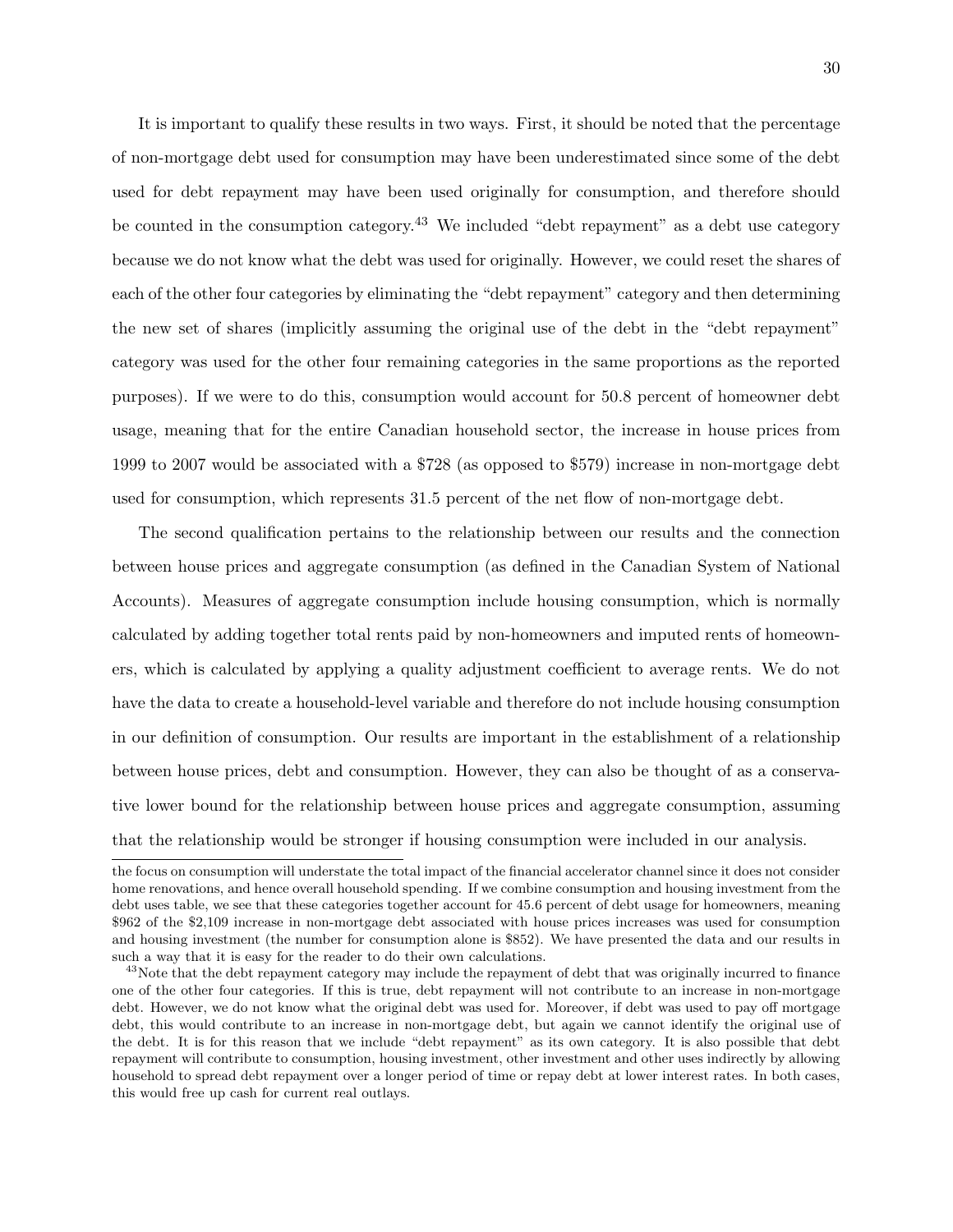## 6 Conclusions

In this paper we have used Canadian household-level data to estimate the relationship between house prices and household non-mortgage (consumer) debt, and then used these results to better understand the relationship between house prices and non-housing consumption. As noted in section 1, our paper is related to recent work at the Bank of Canada by Bailliu, Kartashova and Meh (BKM, 2012) and Crawford and Faruqui (2012). And though the findings in this paper are generally in line with BKM and Crawford and Faruqui, due to differences in variable definitions and data calculations, the reported results and statistics in this paper should not be directly compared with these recent papers.

In this paper, we find that house prices are positively associated with the non-mortgage debt of homeowners. More specifically, the joint point estimate for homeowners is 0.36, controlling for interest rates, household income, and other demographic and region-specific variables. Moreover, we find a positive and statistically significant relationship between house prices and non-mortgage debt for homeowners of all ages, but the relationship is stronger for those homeowners above 35 years old. Based on our estimates, we determine that increases in house prices over the 1999-2007 period accounted for 62.1 percent of the net flow of non-mortgage debt.

In addition to reporting outstanding debt balances, the survey data we use also provides the purpose for which the debt was undertaken by households. From this, we are able to connect nonmortgage debt to non-housing consumption, and given our estimates of the relationship between house prices and non-mortgage debt, we can make direct inferences on the relationship between house prices and debt-financed non-housing consumption. In the data, we find that about forty percent of homeowner non-mortgage debt is used for non-housing consumption, which implies that about 25.1 percent of the net flow of non-mortgage debt was related to house prices and used for non-housing consumption (across all households). Due to the fact that our definition of consumption does not include housing consumption and our definition of non-mortgage debt does not include mortgage refinancing, our results can be thought of as the establishment of a conservative lower bound for the relationship between house prices and aggregate consumption.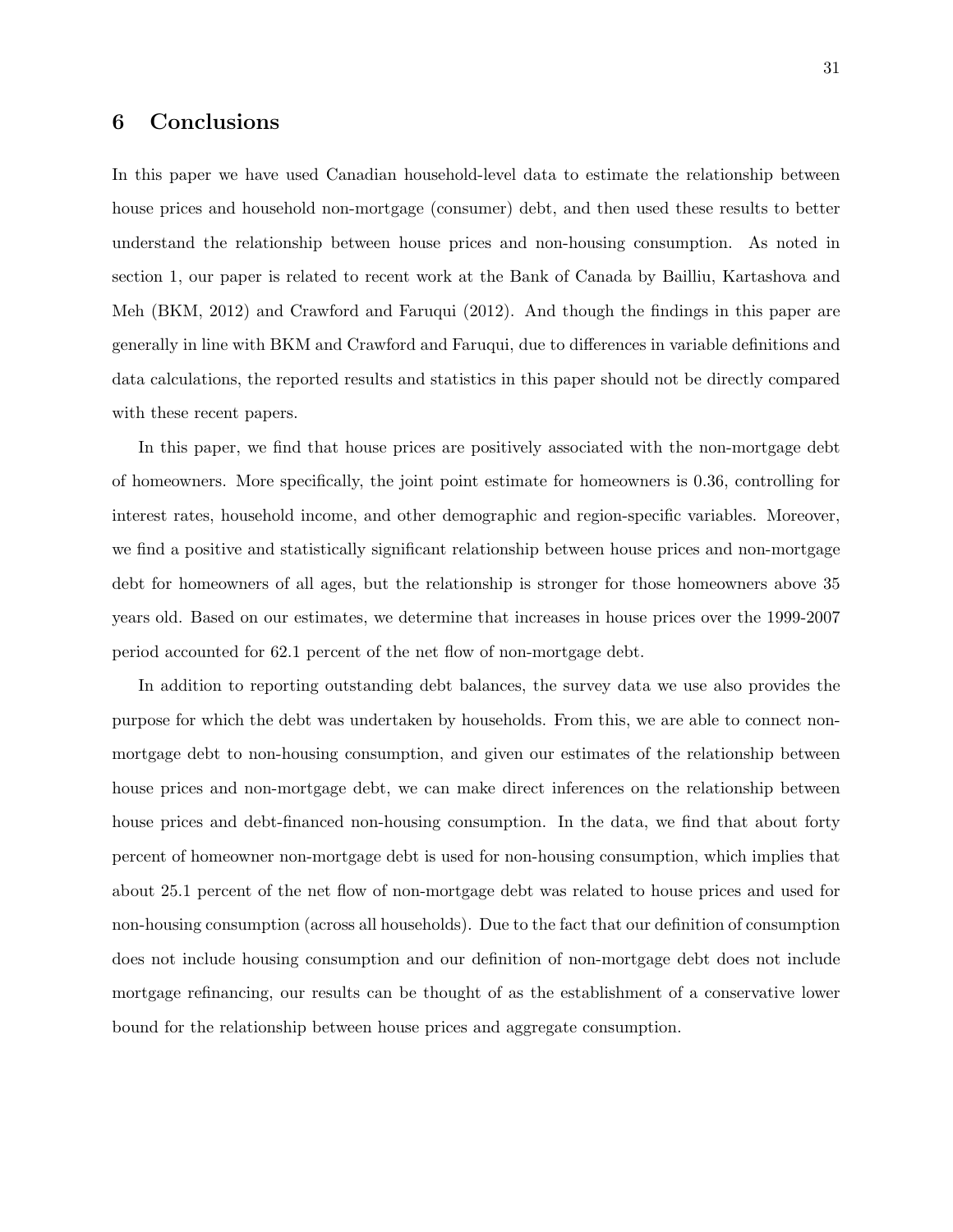## References

- Allen, J., E. Damar and D. Martinez-Miera (2012): "Consumer Bankruptcy and Information," Bank of Canada Working Paper 2012-18.
- Attanasio, O., L. Blow, R. Hamilton and A. Leicester (2009): "Booms and Busts: Consumption, House Prices and Expectations," Economica 76, pp. 20-50.
- Bailliu, J., K. Kartashova and C. Meh (2012): "Household Borrowing and Spending in Canada," Bank of Canada Review (Winter 2011-2012), pp. 16-29.
- Bostic, R., S. Gabriel and G. Painter (2009): "Housing Wealth, Financial Wealth, and Consumption: New Evidence From Micro Data," Regional Science and Urban Economics 39, pp. 79-89.
- Buchinsky, M. (1998): "Recent Advances in Quantile Regression Models: A Practical Guide for Empirical Research," Journal of Human Resources 33, pp. 88-126.
- Buchinsky, M. and J. Hahn (1998): "An Alternative Estimator for the Censored Quantile Regression Model," Econometrica 66, pp. 653-671.
- Campbell, J. and J. Cocco (2007): "House Do House Prices Affect Consumption? Evidence from Micro Data," Journal of Monetary Economics 54, pp. 591-621.
- Crawford, A. and U. Faruqui (2012): "What Explains Trends in Household Debt in Canada?" Bank of Canada Review (Winter 2011-2012), pp. 3-15.
- Dey, S., R. Djoudad and Y. Terajima (2008): "A Tool for Assessing Financial Vulnerabilities in the Household Sector," Bank of Canada Review, Summer 2008.
- Dynan, K. and D. Kohn (2007): "The Rise in U.S. Household Indebtedness: Causes and Consequences," In: Kent, C. and J. Lawson (eds), The Structure and Resilience of the Financial System, Reserve Bank of Australia, Syndey.
- Engelhardt, G. V. (1994): "House Prices and the Decision to Save for Down Payments," Journal of Urban Economics 36, pp. 209-237.
- Faruqui, U. (2008): "Indebtedness and the Household Financial Health: An Examination of the Canadian Dent Service Ration Distribution," Bank of Canada Working Paper 2008-46.
- —— (2010): "Assembling a Real-Financial Micro-Dataset for Canadian Households," Bank of Canada Working Paper 2010-6.
- Faruqui, U. and S. Lai (2011): "A Tale of Two Surveys: A Comparison of the Canadian Financial Monitor (CFM) with the Survey of Financial Security," Mimeo, Bank of Canada.
- Greenspan, A. and J. Kennedy (2007): "Sources and Uses of Equity Extraction from Homes," Oxford Review of Economic Policy 24(1), pp. 120-144.
- Heckman, J. (1979): "Sample Selection Bias as a Specification Error," Econometrica 47, pp. 153-161.
- Iacoviello, M. and M. Pavan (2009): "Housing and Debt Over the Life Cycle and Over the Business Cycle," Boston College Working Paper 723.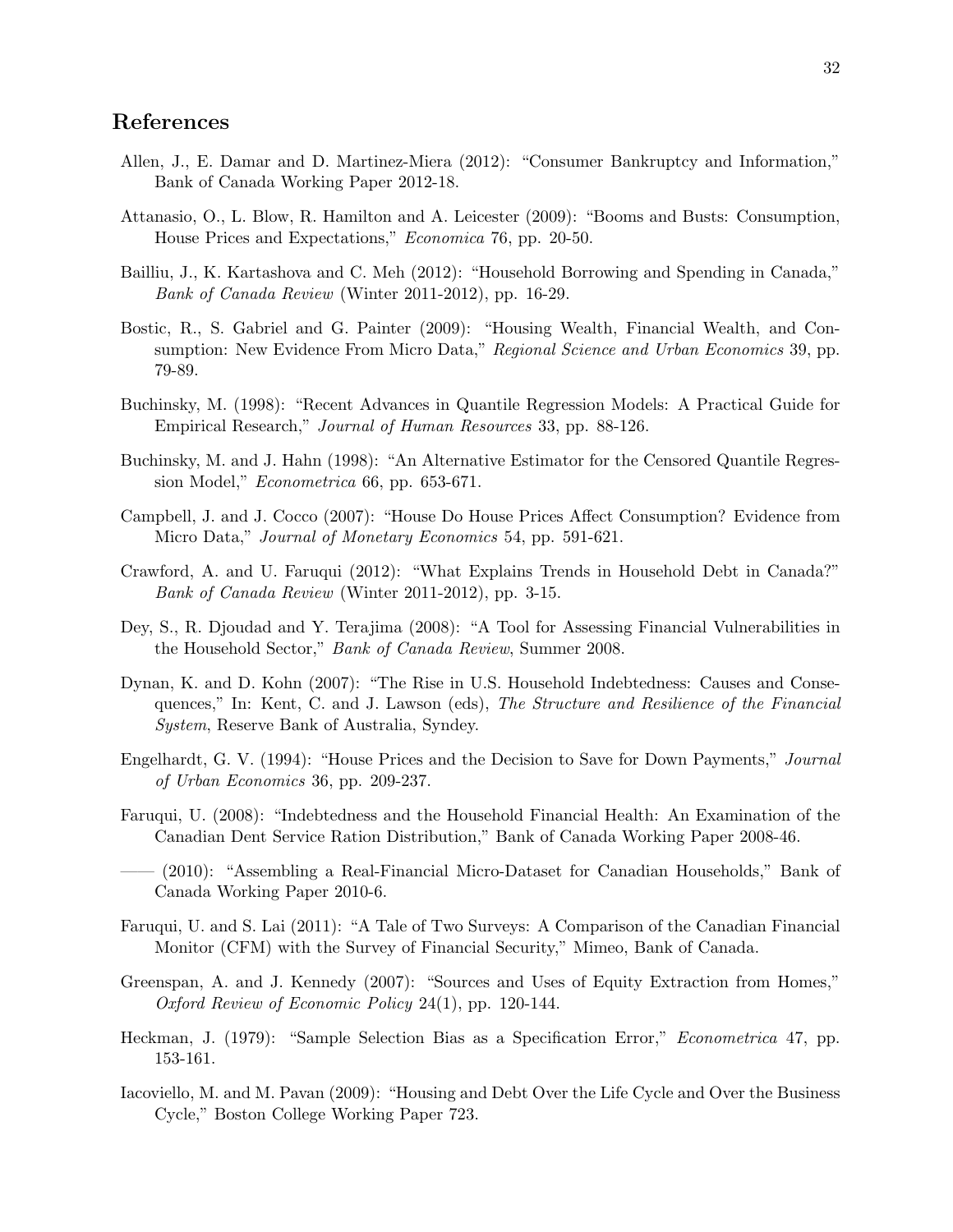- Klein, R. and R. Spady (1993): "An Efficient Semiparametric Estimator of the Binary Response Model," Econometrica 61, pp. 387-421.
- Koenker, R. and G. Bassett Jr. (1978): "Regression Quantiles," Econometrica 46, pp. 33-50.
- Mian, A. R. and A. Sufi (2009): "House Prices, Home Equity-Based Borrowing, and the U.S. Household Leverage Crisis," NBER Working Paper 15283.
- Sinai, T. and N. S. Souleles (2005): "Owner-Occupied Housing as a Hedge Against Rent Risk," Quarterly Journal of Economics 120(2), pp. 763-789.

## Appendix

### A Quantile Regression

While classical linear regression methods based on minimizing the sum of squared residuals allow researchers to estimate models for conditional mean functions, quantile regression (as defined in Koenker and Bassett, 1978) provides a tool for estimating models for the full range of conditional quantile functions.

Quantile regression can be defined as:

$$
y_{it} = x_{it}'\beta_{\theta} + \epsilon_{\theta it} \quad \text{with} \quad \text{Quant}_{\theta}(y_{it}|x_{it}) = x_{it}'\beta_{\theta}
$$

where  $y_{it}$  is the dependent variable for household i at time t,  $x_{it}$  is a vector of regressors,  $\beta_{\theta}$  is the vector of parameters to be estimated, and  $\epsilon_{\theta it}$  is a vector of residuals. Let  $Q_{\theta}(y_{it}|x_{it})$  denote the  $\theta^{th}$  regression quantile that solves the following problem:

$$
\min_{\beta} \frac{1}{n} \Bigg\{ \sum_{i,t: y_{it} \geq x_{it}^{\prime} \beta} \theta | y_{it} - x_{it}^{\prime} \beta | + \sum_{i,t: y_{it} < x_{it}^{\prime} \beta} (1 - \theta) | y_{it} - x_{it}^{\prime} \beta | \Bigg\} = \min_{\beta} \frac{1}{n} \sum_{i=1}^{n} \rho_{\theta} \epsilon_{\theta i t}
$$

where  $\rho_{\theta}(\cdot)$  is defined as:

$$
\rho_{\theta}(\epsilon_{\theta it}) = \begin{cases} \theta \epsilon_{\theta it} & \text{if } \epsilon_{\theta it} \ge 0\\ (\theta - 1)\epsilon_{\theta it} & \text{if } \epsilon_{\theta it} < 0 \end{cases}
$$

The minimization problem is then solved by linear programming methods. As Buchinsky (1998) points out, as one increases  $\theta$  continuously from 0 to 1, one traces the entire conditional distribution of y, conditional on x. The quantile regression coefficients can be interpreted as the partial derivative of the conditional quantile of the dependent variable  $y$  with respect to a particular regressor, i.e.  $\partial Q_{\theta}(y|x)/\partial x$ . In other words, the coefficients represent the marginal change in y at the  $\theta^{th}$ conditional quantile due to a marginal change in the independent variable. Quantile regression avoids the restrictive assumption that the error terms are identically distributed at all points of the conditional distribution of the dependent variable, implicitly acknowledging household heterogeneity and the possibility that the estimated slope parameters vary at different quantiles of the response variable distribution.

### B Changes in the Housing Market

A number of notable regulatory changes over the sample period, along with the introduction of new mortgage products, may have played a role in the increase in total household debt. Table B1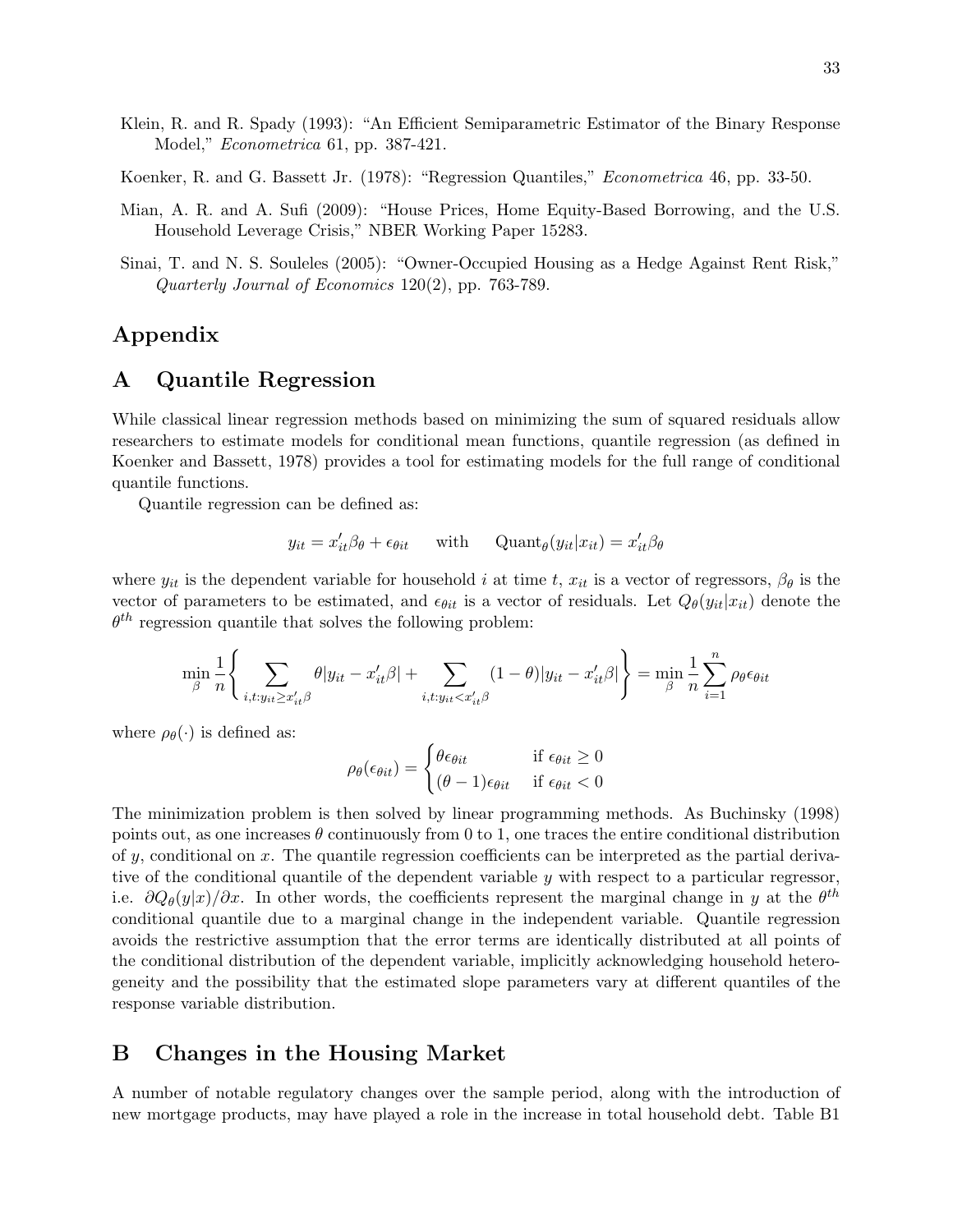provides a timeline for important changes in the mortgage market from 1999 to 2007.

| $\operatorname{Year}$ | <b>Regulatory Change/Product Innovation</b>                          |
|-----------------------|----------------------------------------------------------------------|
| 1998                  | After a pilot project for first-time homebuyers in 1992 and          |
|                       | its term extension, CMHC introduced the 95% LTV product              |
|                       | for insured mortgages available to all home-buyers.                  |
| 2001                  | CMHC introduces Canadian mortgage bonds, enabling the                |
|                       | securitization of mortgage debt                                      |
| 2005                  | Reduction in insurance premia for households with loan-to-           |
|                       | value ratios greater than 0.9                                        |
| 2006                  | Increases in the maximum amortization period eligible for            |
|                       | mortgage insurance to 30, 35, and 40 years.                          |
| 2007                  | Maximum LTV for insured mortgages increased to 100%                  |
|                       | Maximum LTV for refinancing increased to 95%                         |
|                       | New products introduced for self-employed borrowers                  |
|                       | Mortgage insurance for 100% financed rental properties<br>introduced |

Table B1: Important Changes in the Canadian Mortgage Market and Rules for Government-Backed Mortgage Insurance

Note: Starting in 2008, a number of measures have been adopted to tighten mortgage regulations. CMHC: Canadian Mortgage and Housing Corporation

## C Mortgage Refinancing

Beginning in 2007, households are asked whether they refinanced their mortgage to increase the amount borrowed in the last twelve months. From their responses, we know that approximately 3.3 percent of households refinanced their mortgage (this represents 9.5 percent of all households that have outstanding mortgage debt). The respondents also report the additional amount borrowed with refinancing and the primary reason for increasing the size of their mortgage. Table C1 reports the mean amount borrowed through refinancing, as well as the percentage used for consumption, home improvement, debt repayment, investment and other uses.

|                    |        | % of Equity |
|--------------------|--------|-------------|
|                    | Amount | Extraction  |
| Consumption        | 5,046  | 10.7        |
| Housing Investment | 5,815  | 12.4        |
| Debt Repayment     | 15,246 | 32.4        |
| Investment         | 17,062 | 36.3        |
| Other              | 3,865  | 8.2         |
| Equity Extraction  | 47,035 | 100.0       |
|                    |        |             |

Table C1: Mortgage Refinancing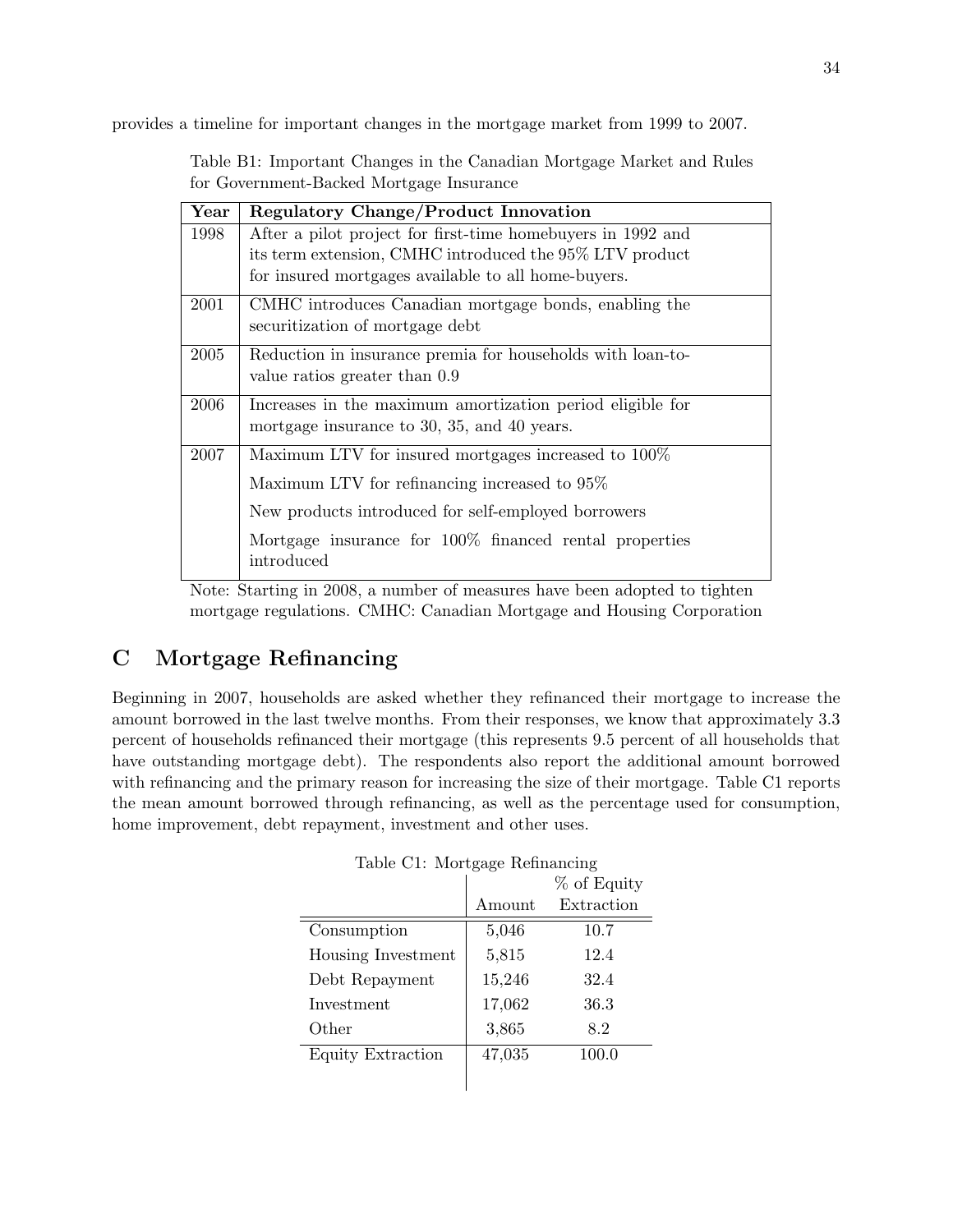Conditional on having refinanced their mortgage, the average household borrowed an additional \$47,035 through refinancing, 10.7 percent of which went to consumption (\$5,046). The vast majority of debt through refinancing was used for debt repayment and investment—combined, they accounted for 68.7 percent of mortgage refinancing. Because we do not have data on mortgage refinancing for all the years in the sample, we are unable to explore the relationship between house prices and consumption supported by mortgage refinancing.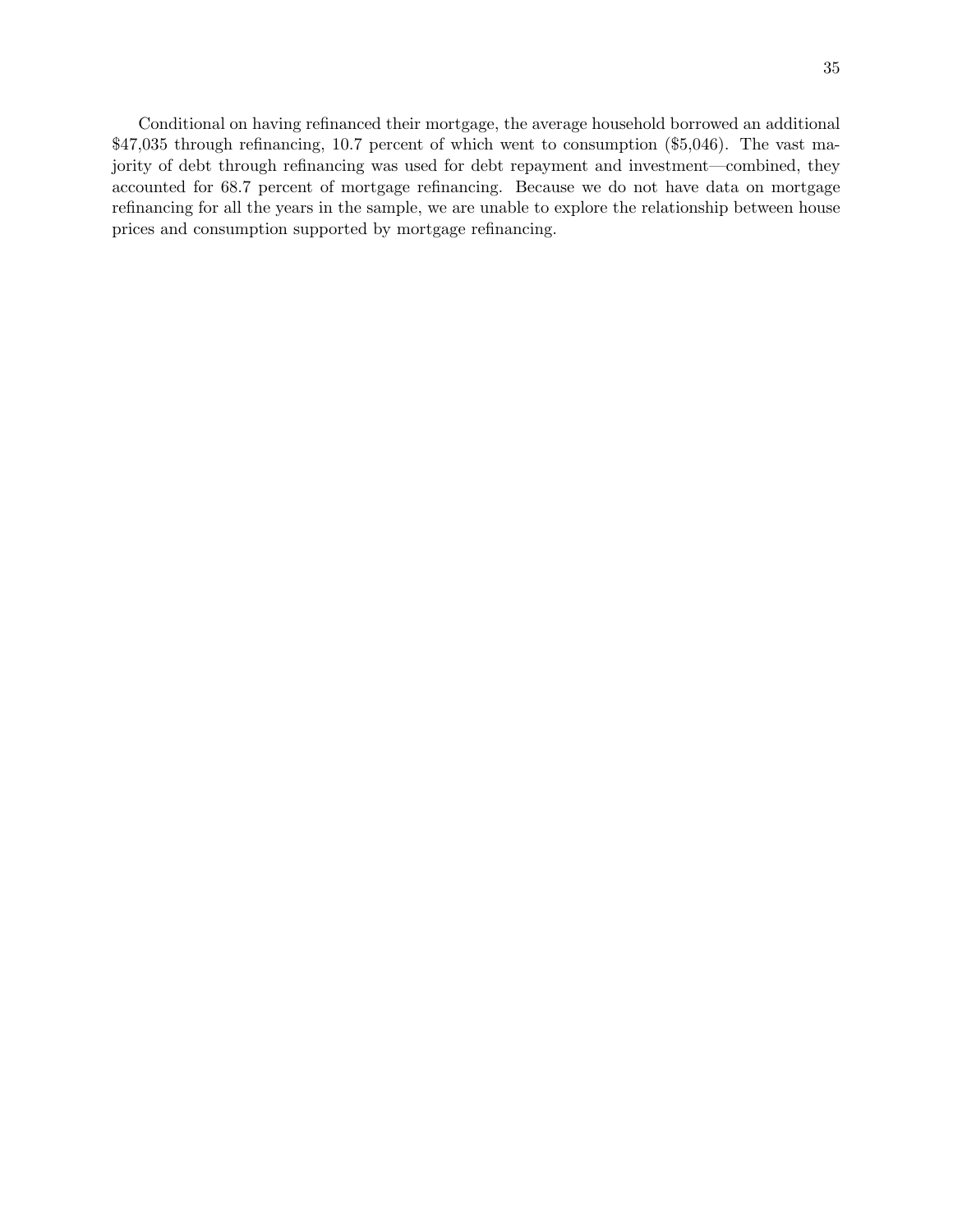## D Alternative Specifications

|                           | Quantile    |             |             |             |             |             |
|---------------------------|-------------|-------------|-------------|-------------|-------------|-------------|
|                           | 0.1         | 0.25        | 0.5         | 0.75        | 0.9         | Mean        |
| <b>House Price Growth</b> | $-0.198$    | $-0.248**$  | $-0.152**$  | $-0.069$    | $-0.128***$ | $-0.171**$  |
|                           | (0.16)      | (0.09)      | (0.05)      | (0.04)      | (0.04)      | (0.07)      |
| Homeowner                 | $3.584***$  | $2.323***$  | $1.702***$  | $1.420***$  | $1.362***$  | $1.813***$  |
|                           | (0.23)      | (0.13)      | (0.07)      | (0.05)      | (0.05)      | (0.02)      |
| Interest Rate             | $-0.064*$   | $-0.040*$   | $-0.026**$  | $-0.019**$  | $-0.009$    | $-0.038*$   |
|                           | (0.03)      | (0.02)      | (0.01)      | (0.01)      | (0.01)      | (0.02)      |
| Income 1                  | $2.194***$  | $0.944***$  | $0.406***$  | $0.271***$  | $0.263***$  | $0.684***$  |
|                           | (0.17)      | (0.10)      | (0.05)      | (0.04)      | (0.04)      | (0.02)      |
| Income 2                  | $2.492***$  | $1.260***$  | $0.700***$  | $0.530***$  | $0.545***$  | $0.997***$  |
|                           | (0.17)      | (0.10)      | (0.05)      | (0.04)      | (0.04)      | (0.03)      |
| Income 3                  | $1.774***$  | $1.218***$  | $0.972***$  | $0.905***$  | $0.895***$  | $1.085***$  |
|                           | (0.12)      | (0.07)      | (0.04)      | (0.03)      | (0.03)      | (0.04)      |
| Age                       | $0.475***$  | $0.120**$   | 0.013       | $-0.049**$  | $-0.037*$   | $0.107***$  |
|                           | (0.07)      | (0.04)      | (0.02)      | (0.02)      | (0.02)      | (0.03)      |
| Age <sup>2</sup>          | $-0.010***$ | $-0.002**$  | $-0.000$    | $0.001***$  | $0.001*$    | $-0.002***$ |
|                           | (0.00)      | (0.00)      | (0.00)      | (0.00)      | (0.00)      | (0.00)      |
| Age <sup>3</sup>          | $0.000***$  | 0.000       | $-0.000$    | $-0.000***$ | $-0.000**$  | $0.000***$  |
|                           | (0.00)      | (0.00)      | (0.00)      | (0.00)      | (0.00)      | (0.00)      |
| Education (High School)   | $0.380***$  | $0.123***$  | $0.043*$    | $-0.019$    | $-0.006$    | $0.107***$  |
|                           | (0.06)      | (0.04)      | (0.02)      | (0.02)      | (0.02)      | (0.02)      |
| Education (University)    | 0.057       | $0.140***$  | $0.162***$  | $0.158***$  | $0.152***$  | $0.142***$  |
|                           | (0.05)      | (0.03)      | (0.01)      | (0.01)      | (0.01)      | (0.02)      |
| <b>Business Owner</b>     | $0.577***$  | $0.174***$  | $0.092***$  | $0.094***$  | $0.134***$  | $0.229***$  |
|                           | (0.07)      | (0.04)      | (0.02)      | (0.02)      | (0.02)      | (0.02)      |
| Adults                    | $0.172***$  | 0.016       | $-0.006$    | 0.000       | $0.025***$  | $0.035***$  |
|                           | (0.03)      | (0.02)      | (0.01)      | (0.01)      | (0.01)      | (0.01)      |
| Labour Productivity       | 0.338       | $0.571***$  | $0.669***$  | $0.582***$  | $0.467***$  | $0.502***$  |
|                           | (0.19)      | (0.11)      | (0.06)      | (0.05)      | (0.05)      | (0.08)      |
| Unemployment              | $-0.008$    | $-0.034***$ | $-0.038***$ | $-0.036***$ | $-0.037***$ | $-0.029***$ |
|                           | (0.01)      | (0.01)      | (0.00)      | (0.00)      | (0.00)      | (0.00)      |
| Constant                  | $-4.209**$  | $4.497***$  | $7.371***$  | $9.192***$  | $9.623***$  | $5.524***$  |
|                           | (1.48)      | (0.84)      | (0.45)      | (0.38)      | (0.36)      | (0.48)      |
| (Pseudo) R <sup>2</sup>   | (0.232)     | (0.273)     | (0.299)     | (0.267)     | (0.237)     |             |
| Obs.                      | 105,544     | 105,544     | 105,544     | 105,544     | 105,544     | 105,544     |
| Uncensored Obs.           | 73,830      | 73,830      | 73,830      | 73,830      | 73,830      | 73,830      |

Table D1: Total Debt Quantile Regression Results (with House Price Growth)

Note: House prices and regional labour productivity are in logs. House price growth is the log of house regional house prices at time t minus the log of house prices at  $t - 4$ . Income 1 is a dummy variable for those households whose income the previous year was between \$35,000 and \$49,999. Income 2 is a dummy for those with incomes between \$50,000 and \$99,999, and Income 3 is a dummy for those with incomes exceeding \$100,000. The reference group for income are those households who earned less than \$35,000 in the previous year. Education (High School) is a dummy for those who have a high school diploma, and Education (University) is a dummy for those who have a university degree. The reference group for education are those who have not completed high school. Each specification includes quarterly time dummies, month dummies, and age cohort dummies. Both the quantile and mean regressions account for selection (only those with positive debt are included in the outcome regressions) and the reported point estimates are unadjusted, meaning they apply only to those with positive debt. .

\*\*\* Significant at the 1% level; \*\* significant at the 5% level; \* significant at the 10% level.